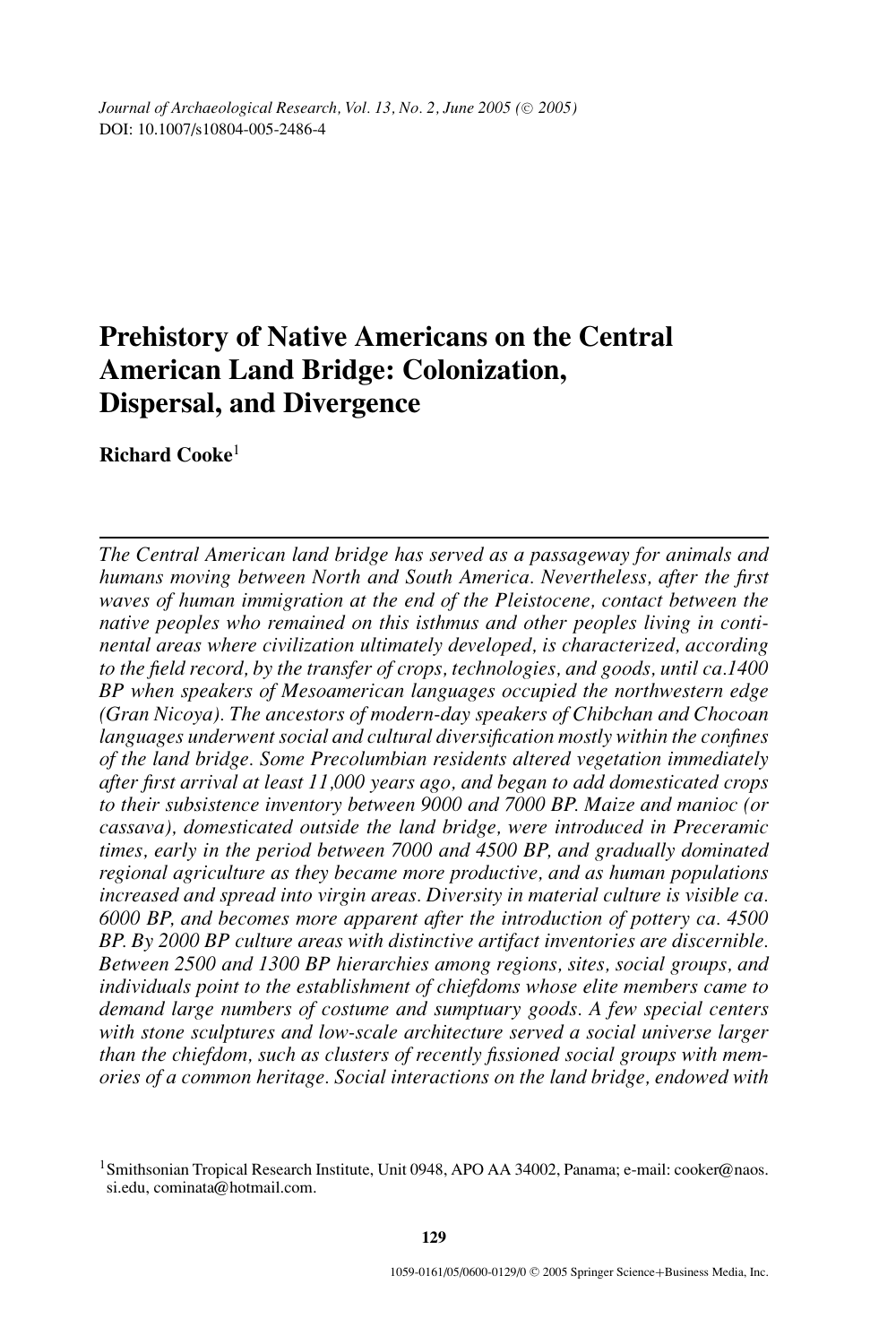*productive bottomlands, highland valleys, and coastal habitats, appear always to have been strongest among neighboring groups.*

**KEY WORDS:** Central American land bridge; continuity; Precolumbian agriculture; exchange; chiefdom.

# **INTRODUCTION**

The Central American land bridge (between southernmost Nicaragua and the Atrato-San Juan axis in northernmost Colombia [Fig. 1]) united North and South America between 3.2 and 3.7 million years ago. It became an obstacle to marine organisms and a passageway for terrestrial ones including humans and their dogs during the Late Glacial Stage (LGS [14,000–10,000 B.P.]) and, subsequently, their crops (Bermingham and Lessios, 1993; Coates and Obando, 1996; Jackson and D'Croz, 1997; Piperno and Pearsall, 1998, pp. 209–226, 286–296; Ranere and Cooke, 2003; Webb, 1997). Less well advertised is the fact that the land bridge's position vis-a-vis tropical atmospheric circulation, and an orography influenced ` by the proximity of multiple plate junctions, have created a multitude of isthmian and insular landscapes, which have favored endemism *and* diversity—not only of terrestrial plants and animals but also of human societies (Anderson and Handley, 2002; Barrantes *et al.*, 1990; Constenla, 1991; Cropp and Boinski, 2000; Herlihy, 1997).



**Fig. 1.** The Central American land bridge, showing location of Paleoindian and Early Holocene preceramic sites.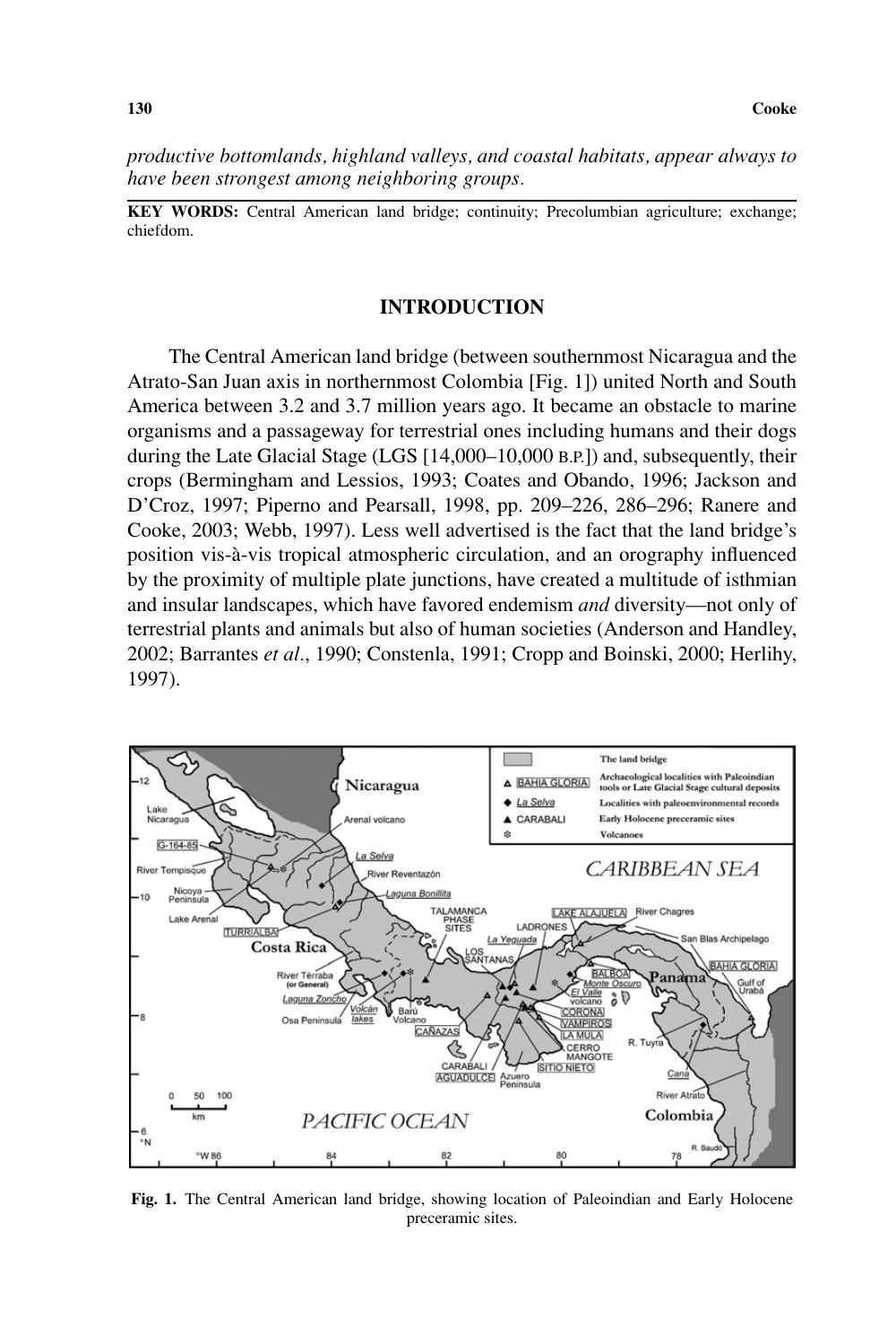The Spanish who settled the land bridge after A.D. 1502 observed many kinds of settlements ranging from small villages with houses scattered on hill tops amid forests to large towns in savannas and along rivers with gardens, closely packed houses, and small plazas. They attended the funerals of chiefs bedecked with finery, and honored with stone tablets and chants as befitted their prowess and position. They described fields of maize and manioc (or cassava), larders brimming with deer carcasses, and huge catches of fish hauled in with cotton and sisal nets. They fought against bands of warriors armed with spears and wooden sword-clubs. They were startled by the number of Native American languages that were spoken there (Columbus, 1988, pp. 101–103; Oviedo y Valdes, 1849, ´ p. 235). Unbeknown to them, much—but not all—of this diversity derived from an ancient population, whose continual residence and in situ divergence on the land bridge spanned several millennia and is likely to have extended in some areas to the LGS.

Of course, many salient features of the pre-Columbian land bridge were patently *not* indigenous. Some social groups who settled at its northern edge during the last ∼1400 years of the Precolumbian period brought with them languages and social behavior that had originated in Mesoamerica. Two crops that became the mainstays of regional subsistence—maize (*Zea mays*) and manioc (*Manihot esculenta*)—developed from their wild ancestors in continental foci, the former in southwestern Mexico and the latter in tropical South America before their ancient (ca. 7000 B.P.) dispersal across the land bridge (Iltis, 2000; Olsen and Schaal, 1999, 2001; Perry, 2002b; Piperno and Pearsall, 1998, pp. 120–126, 158–163). Archaeologists are at pains to explain not only when and how these and other domesticated plants arrived on and dispersed through the land bridge but also when and how pottery, metallurgy, lapidary work, and marine shell finery were transmitted since these technologies are demonstrably more ancient in Mesoand/or South America (Bray, 1992; Cooke and Sánchez, 2001; Garber et al., 1993; Guerrero, 1988; Hoopes, 1994b; Oyuela, 1995; Pires-Ferreira, 1975; Snarskis, 1984, pp. 217–218). Although it has been claimed that some of these features were introduced by migratory people, who entered or crossed the isthmus by land or sea (Drolet, 1980, p. 331; Lathrap, 1977; Lundberg, 1977/1978; Willey, 1971, pp. 285–286), the "elusive" concept of diffusion (Sharer, 1984, p. 64) is more popularly seen as the principal mechanism for their dispersal and acceptance (Bray, 1984, pp. 324–327; Fonseca, 1997; Linné, 1929; Meggers, 1997).

The following summary assesses how the historical development of landbridge Native American societies has responded to the dual modes of bridge and barrier. It looks at evidence for the continuity (or discontinuity) of social groups on the landscape, innovations in material culture, changes in subsistence, and shifting social interactions, inquiring whether the observed changes can most parsimoniously be explained in terms of local, regional, or continental peoples, events, and processes. It concentrates on three themes—*colonization*, *dispersal* and *divergence*. The third of these, particularly, is related to production and exchange (of food, everyday goods, valuables, and even people), as well as with conflict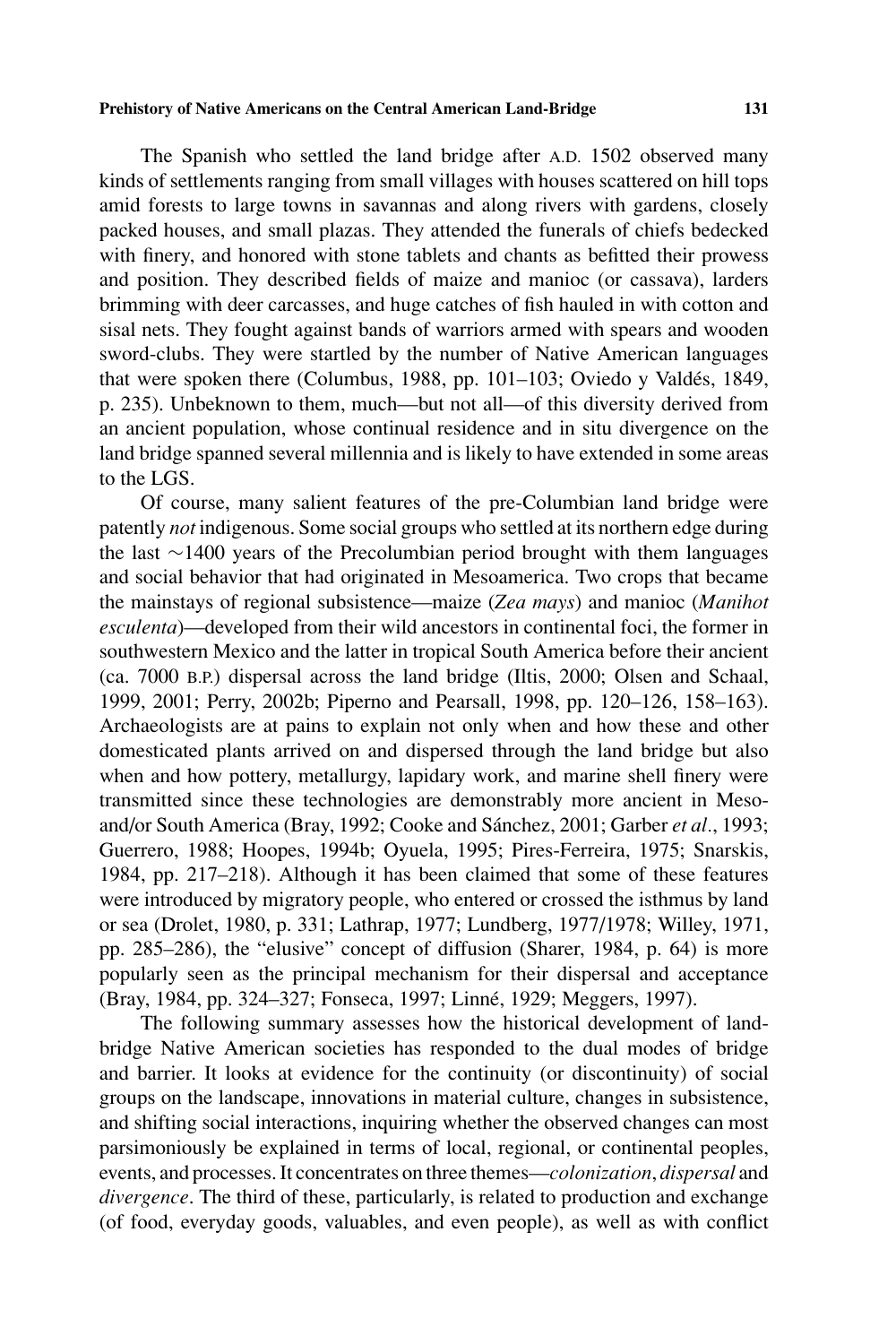

**Fig. 2.** The Central American land bridge, showing culture areas and archaeological sites.

and cooperation, another pervasive duality of land-bridge life that impressed the Spanish. "When they are not waging war," remarked Oviedo (1853, p. 140) "these natives [of Darién] spend their time making pacts with each other and bartering all their belongings."

Pre-Columbian dates are presented as radiocarbon years before present (B.P.). Specific 14C dates are given in years B.P. followed by their B.C./A.D. calibrated 2*σ* range and intercept. (Calibrations were provided by Darden Hood [Beta Analytic].) I use brief names for sites (i.e., Aguadulce and Vampiros instead of 'the Aguadulce Shelter' and 'Cueva de los Vampiros') (Figs. 1 and 2).

# **MIGRATIONS, FOREIGN INFLUENCES, AND LOCAL DEVELOPMENT**

Even respected archaeologists have proposed fanciful *Volkerwänderung* to explain culture change on the pre-Columbian land bridge. For example, Uhle (1924) attributed the Gran Cocle polychrome pottery tradition of central Panama ´ (Sánchez,  $2000$ ) to the Maya, Lothrop (1942a, p. 258) to wanderers from South America, and Ichon (1980, pp. 314–325) to warriors from Colombia or Ecuador. Jijón y Caamaño (1943), Kidder (1940, p. 458), and Mason (1940, p. 76) popularized the idea among archaeologists that recent immigrants brought Chibchan languages from continental Colombia (*see also* Kirk and McDermid, 1974). Snarskis (1981, p. 84) related certain cultural changes in central Costa Rica to the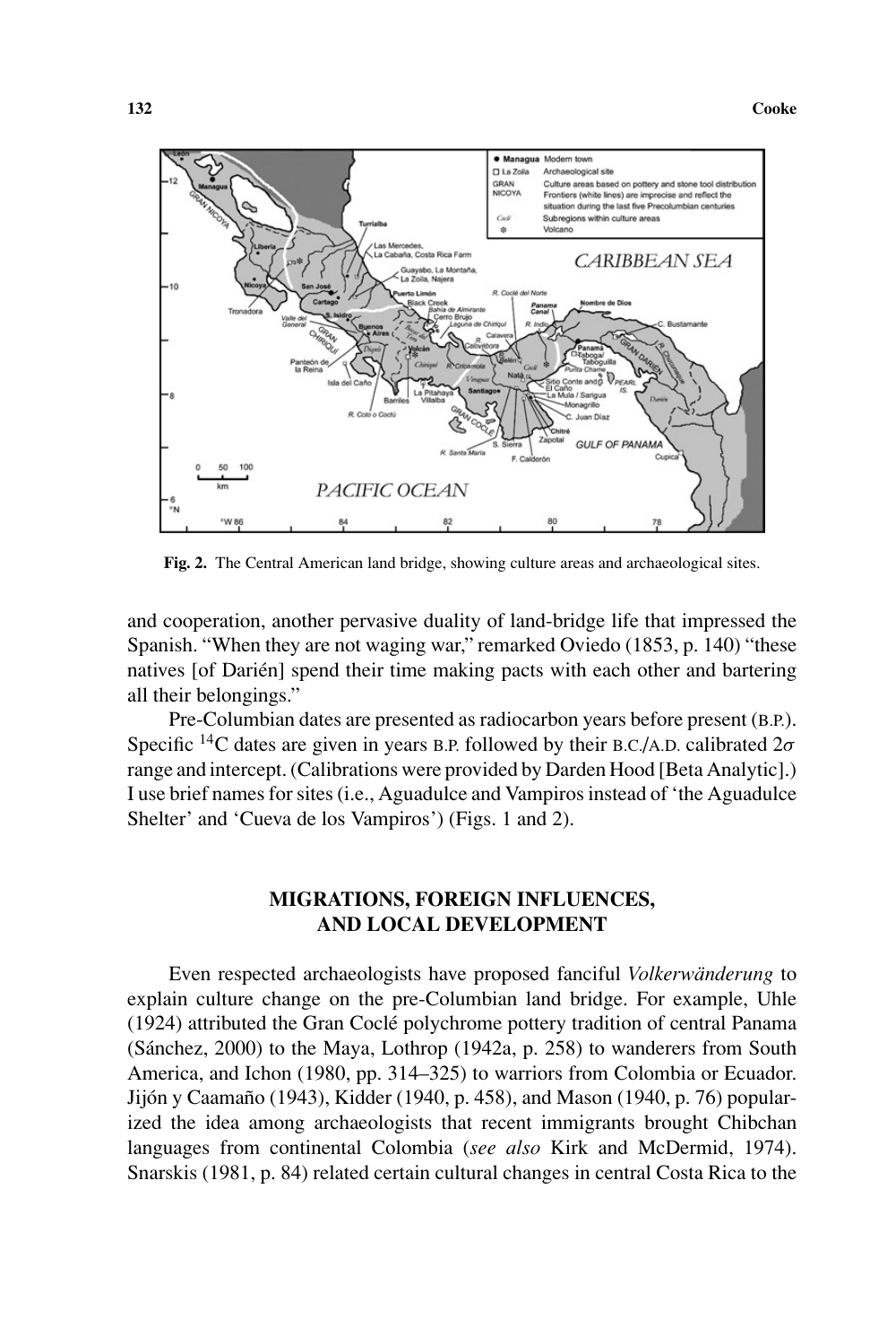"apparent intromission ca. A.D. 500–700 of foreign (probably southern) *peoples* and tradition" (my emphasis). Less dramatic models envisage pre-Columbian culture history as a waxing and waning of influences from north and south as though the land bridge were solely an appendage to or derivation of continental cultures (Baudez, 1970; Baudez *et al.*, 1993, p. 1; Snarskis, 1984, pp. 204–206, 220; Stone, 1977, pp. 174–184; Willey, 1971, pp. 259–260).

In contrast, some of the earliest writings influenced by Boasian paradigms proposed that, in spite of the colonial experience, some present-day Native American peoples of the land bridge and those responsible for precontact cultures represented a historical continuum (Holmes, 1888; Joyce, 1916, pp. 90– 152). This direct historical approach, which, simply put, means working back into prehistoric time from a documented historic culture (Willey and Sabloff, 1974, p. 114), was accepted by cultural ecologist Julian Steward (even though his example of deculturation between a pre-Columbian archaeological culture— Coclé—and a postcontact ethnia—the Kuna—was ill-chosen) (Linares, 1977b, pp. 78–79; Steward and Faron, 1959, pp. 224–300). It has been invigorated over the last 20 years by the growing—and much more effective—collaboration between archaeologists and the practitioners of other historical disciplines, i.e., paleoecologists, human population geneticists, and historical linguists.

Since World War II, the provision of settlement pattern data derived from systematic pedestrian surveys of particular regions or macrogeographical features and of long regional artifact sequences supported by 14C dates has acted as a palliative to hypotheses that appeal to external populations, ideologies, and technologies as catalysts for culture change. For example, many researchers now propose that the gradual divergence in time and space of ceramics from more widely spread and more simple predecessors is a robust confirmation of autochthonous regional development's being a powerful conditioner of specific sociocultural trajectories on the land bridge (Corrales, 2000; Hoopes, 1992a, 1994b; Linares, 1980f; Sánchez and Cooke, 2000). Lithic studies, which in the Arenal region of Costa Rica and in central Panama cover materials that extend back into the LGS, have led to similar proposals (Ranere and Cooke, 1996; Sheets, 1994a, p. 252). The terms "conservative," "stable," "indigenous phenomena," "strong local traditions," and "resistant to change *...* and external influences" are applied to the relevant artifact sequences (Bray, 1984, pp. 308–309; Hoopes, 1992a, pp. 70–73; Lange 1984b, p. 191; Lange *et al.*, 1992, p. 278; Sheets, 1992, p. 33, 1994b, p. 325).

Paleoecological studies, which have proliferated in the neotropics since the 1960s, have enabled researchers to reconstruct the impact of human settlement and agriculture on the vegetation of a growing number of watersheds along the land bridge. Some of these records can be compared with material culture, settlement patterns, and data about plant and animal usage obtained by archaeologists in the same areas, e.g., central Pacific Panama (Piperno and Pearsall,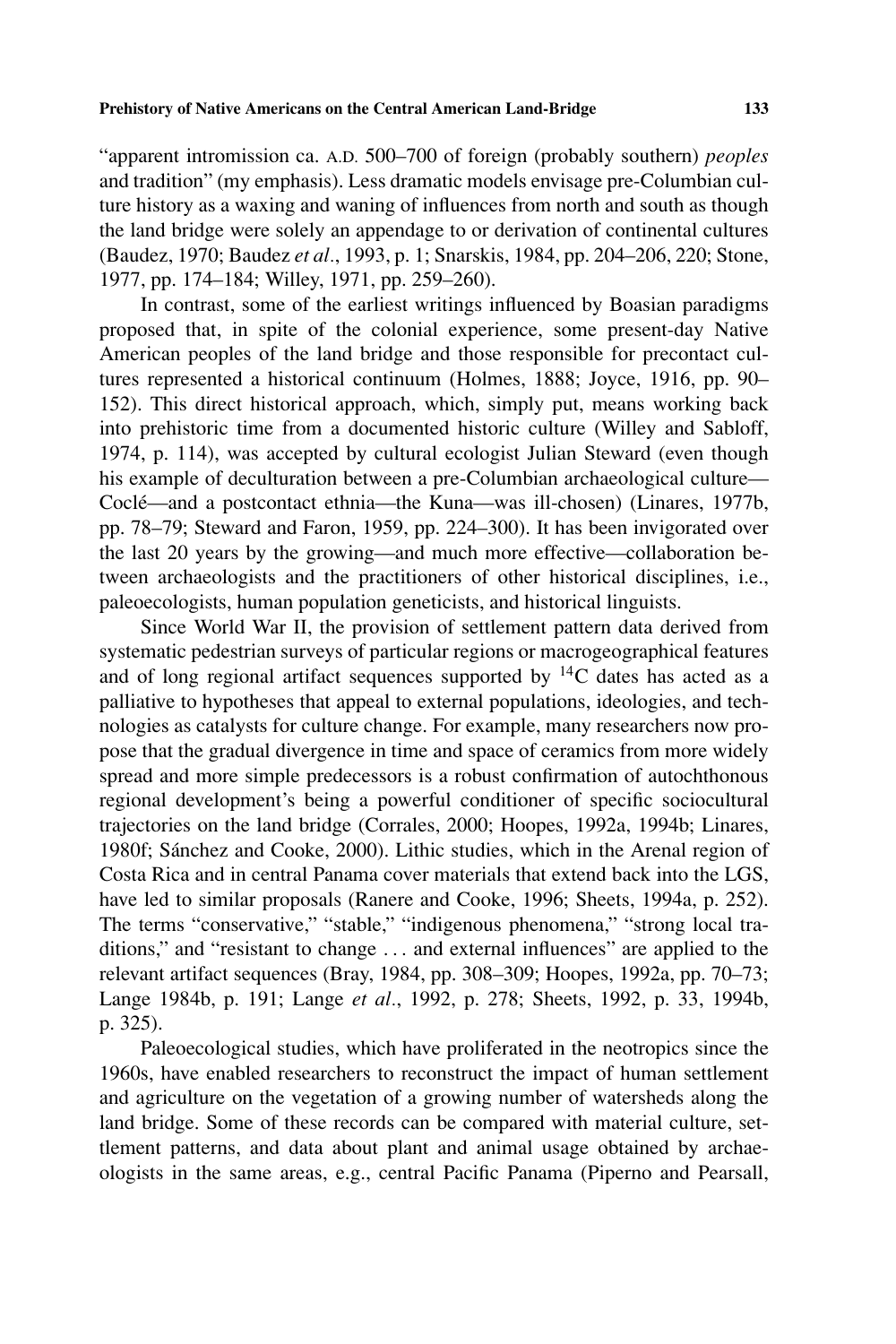1998), southeastern Costa Rica (Horn and Kennedy, 2000; Northrop and Horn, 1996), and highland Chiriquí (Behling, 2000). Other paleoecological records refer to areas whose archaeology has been poorly or never studied, e.g., the central Caribbean of Panama (Piperno, 1985, 1988, pp. 202–210), the narrow plateau that extends westwards from Panama City to Punta Chame (Piperno and Jones, 2003), the Colombian Chocó (Berrío *et al.*, 2000), and the eastern Darién (Bush and Colinvaux, 1994; Catat, 1889; Piperno, 1994). People lived in one Panamanian watershed (La Yeguada) continually from ∼11,000 B.P. until the Spanish settlement of the central highlands around A.D. 1550 (Castillero, 1994; Cooke, 1993) after which forest regrowth over a millennially impacted landscape is paleoecologically striking (Piperno and Pearsall, 1998, Fig. 5.8).

The direct historical approach also has benefited from research projects that address the phylogeny of *surviving* Native American tribes on the land bridge. Ten modern Native American polities, as well as five whose postcontact language loss has been documented (Huétar, Dorasque, Chánguena, 'Muoi,' and 'Cueva') (Constenla, 1991, pp. 31, 47; Pinart, 1882, pp. 1–3; Romoli, 1987, pp. 69–91), speak (or spoke) languages that Constenla (1991, pp. 15–46) assigns to two groupings, themselves more historically related in deeper time to each other than to neighboring language families: the Chibchan stock of the Chibcha-Paya phylum (henceforth Chibchan) and the Chocoan family. Historical linguistics, human population genetics, ethnohistory, and ethnopharmacology concur that presentday Chibchan polities exemplify an ancient population stretched along a narrow, environmentally diverse corridor (Arias, 2003; Barrantes, 1993; Barrantes *et al.*, 1990; Batista *et al.*, 1995; Kolman *et al.*, 1995; Thompson *et al.*, 1992; Torroni *et al.*, 1993, 1994). Their fissioning and fusing is envisaged as having taken place in or near the regions they now occupy (southern Nicaragua to northwestern Colombia). Their low mtDNA diversity alludes to population bottlenecks that were conditioned not only by the effects of Spanish conquest but also by precontact processes related to earlier divergence, i.e., small founder population size, social and physical isolation, and genetic drift (Batista *et al.*, 1995; Kolman and Bermingham, 1997). Private polymorphisms among geographically contiguous groups that speak recently diverged languages (e.g., the Ngöbé and Buglé) show that fissioning could lead to effective social barriers between populations with a common ancestry—sufficiently long-lived, it seems, to have extended well into pre-Columbian time (Barrantes, 1993, pp. 111–176; Kolman and Bermingham, 1997; Layrisse *et al.*, 1995). This argues against the notion that Spanish conquest disrupted pre-Columbian societies so much that present-day tribes, i.e., the Kuna, are postcontact hybrids (Stier, 1979).

A recent study compared divergence in pottery styles in Costa Rica and Panama with the phylogeny of resident present-day Chibchans (Corrales, 2000). Another assessed a regional archaeological sequence in the context of the fissioning, dispersals, and adaptive radiations of the 'Guaymí' (Buglé and Ngöbé) of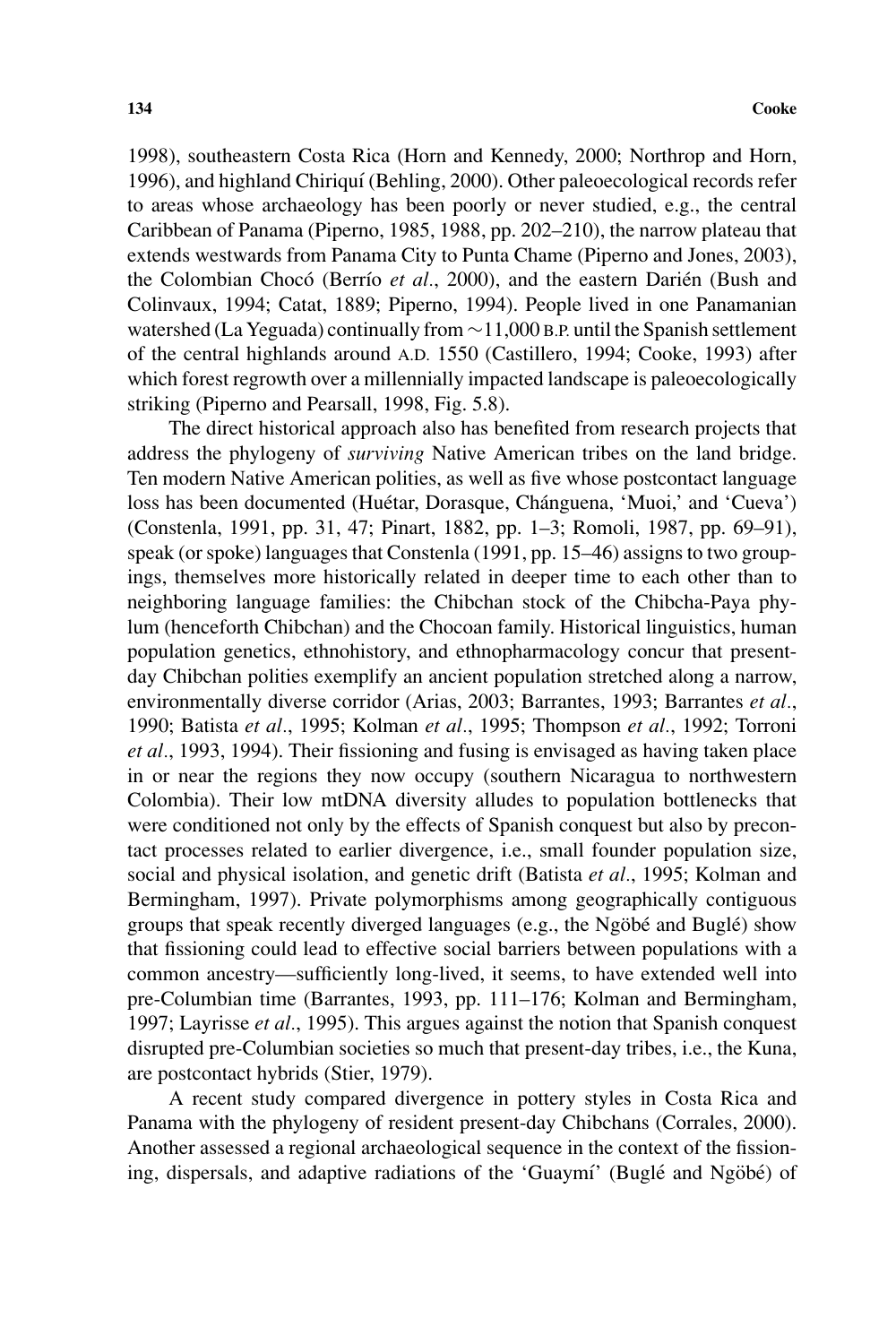western Panama and their purported prehistoric forebears (Linares, 1977a, 1980a; Linares *et al.*, 1975; c.f. Flannery and Marcus, 1983).

The Chocoan Emberá and Waunáan, residents today of eastern Panama and northwestern Colombia, were once thought to have trans-Andean affiliations with the 'Carib' and Kayapo (Kirk and McDermid, 1974; Rivet, 1943/1944). More recent studies indicate that they, too, represent an ancient population centered on the Atrato/San Juan trench and adjacent parts of the western cordillera of Colombia (Arias, 2003; Constenla and Margery, 1991; Jorge-Nebert *et al.*, 2002; Salzano and Callegari-Jacques, 1988). Like the Chibchan Kuna, they have moved westward across the Darien and San Blas in the wake of the extinction of the precontact ´ Cuevan polity and of Spanish withdrawal in the face of native resistance (Herlihy, 1997; Romoli, 1987, pp. 23–24, 50–55; Wassen, 1963). ´

Although the Chocoans' divergence from Chibchans occurred longer ago than current estimates for major divergence within the former (Kaufman, 1990; Kolman and Bermingham, 1997), distinctions among polities that speak languages assigned to each of these groupings are weaker than formerly believed. For example, sampled modern Waunáan populations lack or have very low frequencies of the Diego (Di*<sup>a</sup>*) antigen, considered a typical Chibchan genetic trait (Arias, 2003; Barrantes *et al.*, 1990; Layrisse *et al.*, 1995). People who spoke Chocoan languages probably resided in eastern Panama at contact. A short vocabulary of the Cueva "language" contains a few words cognate with modern Kuna, and more with parallels in contemporary Waunáan (Constenla, 1991, p. 45, 1995, p. 23; Loewen, 1963, p. 245; Romoli, 1987, Table 5).

At the northern edge of the land bridge (around the Nicaraguan lakes and in the Tempisque Valley) the situation was quite different. People who spoke languages belonging to three Mesoamerican families—Chorotega (Mangue), Subtiaba (Tlapanec), and Nicarao (Nahua) (Constenla, 1994)—settled here during the final pre-Columbian millennium. Their incursions—well documented ethnohistorically and historically, but difficult to date precisely—responded to complex demographic and political events in Mesoamerica and its periphery (Abel-Vidor, 1981; Fowler, 1989, pp. 34–70; Healy, 1980, pp. 19–34). Some specialists underline these immigrants' lack of important Mesoamerican cultural traits and play down their Mesoamericanization of local cultures (Lange, 1993; Lange *et al.*, 1992). Archaeology, ethnohistory, and linguistics, however, elucidate their history and social behavior with different emphases (Fowler, 1989, pp. 131–151, 227–248). Ideograms painted on the region's brightly colored polychromes are derived from Mesoamerican religion (Day, 1984, pp. 103–117, 144–152; Healy, 1980, p. 236), however diluted or meaningless they became through time (Lange, 1971, p. 231; Lange *et al.*, 1992, pp. 271–272).

Sixteenth century A.D. documents also refer to "Mexican" trading colonies located at or just after contact down the Caribbean coast of Costa Rica and Panama as far as Nombre de Dios (Jopling, 1994, p. 32; Lothrop, 1926, I, p. 10; Torquemada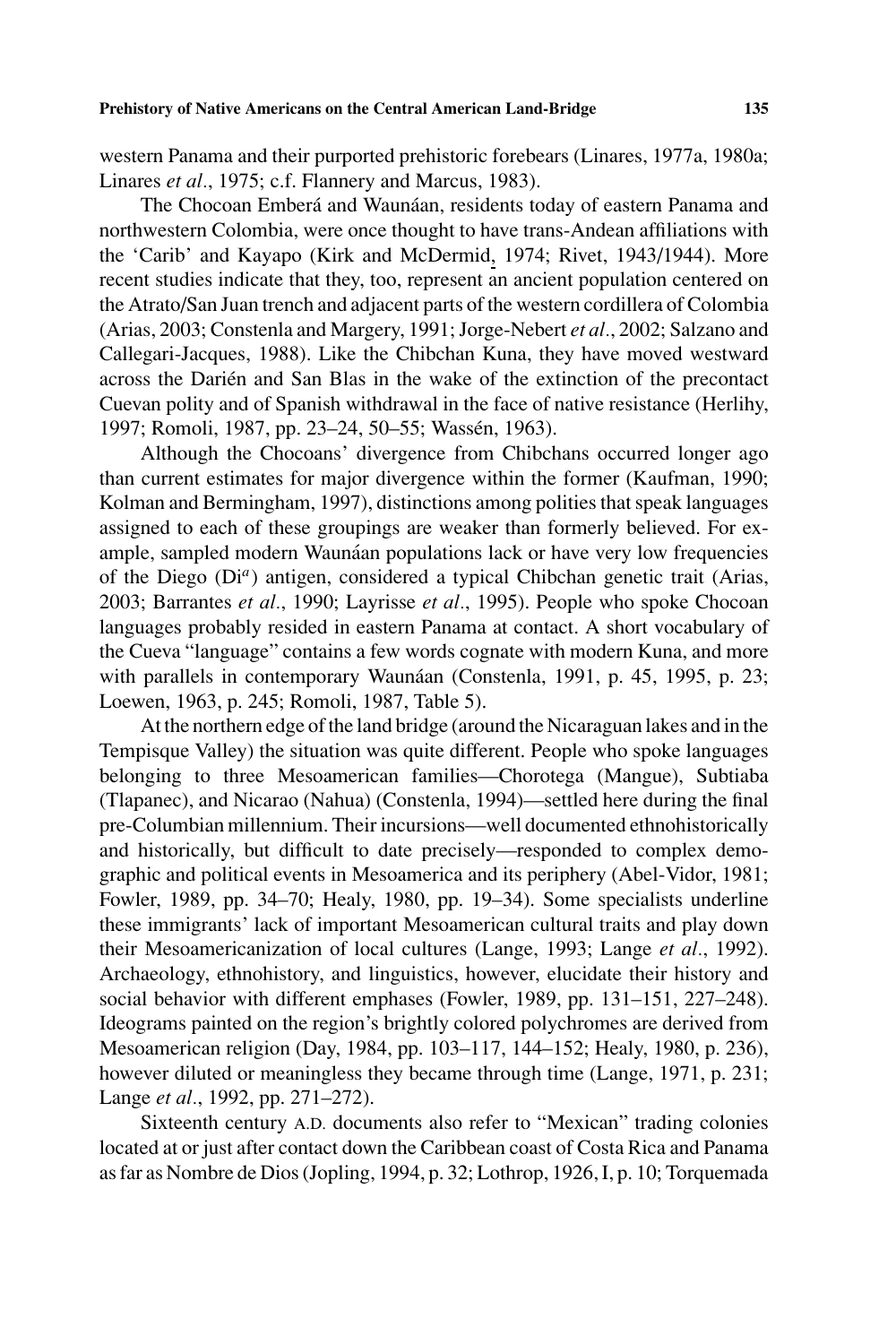1969, I, p. 333). Although their ethnic identification is debatable, postcontact folk memories suggest that some of them were involved with expanding Aztec and Maya trade interests in the area (Fernández, 1886, pp. 235–237; Healy, 1980, p. 23; Lothrop, 1942b; Pinart, 1900).

# **PASSAGE, SETTLEMENT, AND THE BEGINNINGS OF PLANT CULTIVATION (LGS—7000 B.P.)**

Since it is unlikely that the first human immigrants into South America skipped the land bridge by making direct sea crossings (Dillehay, 2000, p. 61), the antiquity and paleogeography of the earliest human occupation is important for understanding the timing and nature of human dispersals into this continent. The narrowness of the isthmus enhances its appropriateness for addressing a fundamental question in current debates: coastal versus inland migrations and their accompanying subsistence orientations (Dillehay, 2000; Keefer *et al.*, 1998; Sandweiss *et al.*, 1998).

People probably first entered the land bridge early in the LGS. Two surfacecollected Jobo-like projectile point fragments were found inland near the Continental Divide (La Yeguada [Pearson, 2002, Fig. 38c] and Lake Alajuela [Ranere and Cooke, 2003, Fig. 5d]). I predict from Venezuelan evidence (Cooke, 1998b; Jaimes, 1999) that future investigations will confirm this tenuous indication of a proto-Archaic and pre-Clovis presence (*sensu* Dillehay, 2000, pp. 8, 128– 133).

Evidence is more widespread for Paleoindians—hunter-gatherers who lived approximately 11,500–10,000 B.P., made fluted projectile points, and hunted large extinct animals (Haynes, 1992; Politis, 1991; Ranere, 2000). Even so, few buried  $14$ C-dated deposits are known, and human-fauna associations have eluded archaeologists. At Vampiros (central Pacific Panama), there are no indications of a human presence in sediments deposited between  $15$ ,  $190 \pm 60$  B.P. (16,640) [16,210] 15,820 cal B.C.) and a thin occupation floor with a bulk sediment date of 11*,* 550 ± 140 B.P. (12,080–11,980 [11,520] 11,950–11,200 cal B.C.). In soils deposited over this floor and beneath a charcoal date of  $8970 \pm 40$  B.P. (8260 [8230] 8200 cal B.C.) Pearson and his team found overshoot flakes typical of Clovis reduction techniques (c.f. Ranere, 2000, Fig. 3c–f), a spurred end scraper, a thumbnail scraper, and a fluted bifacial point blade similar to South American fishtail fluted points (Pearson, 2002, pp. 67–71; Pearson and Cooke, 2002). Thinning flakes with technical details typical of Paleoindian bifacial point manufacture were found stratified in the basal deposits of Corona and Aguadulce (central Pacific Panama) dated at the former site to  $10,440 \pm 650$  B.P. (11,750 [10,400] 8090 cal B.C.) and at the latter to 10,  $675 \pm 95$  B.P. (cal B.C. 10,869–10,408) and 10,  $529 \pm 284$ B.P. (cal B.C. 10,700–10,263) (Cooke and Ranere, 1992b; Piperno *et al.*, 1991, 2000).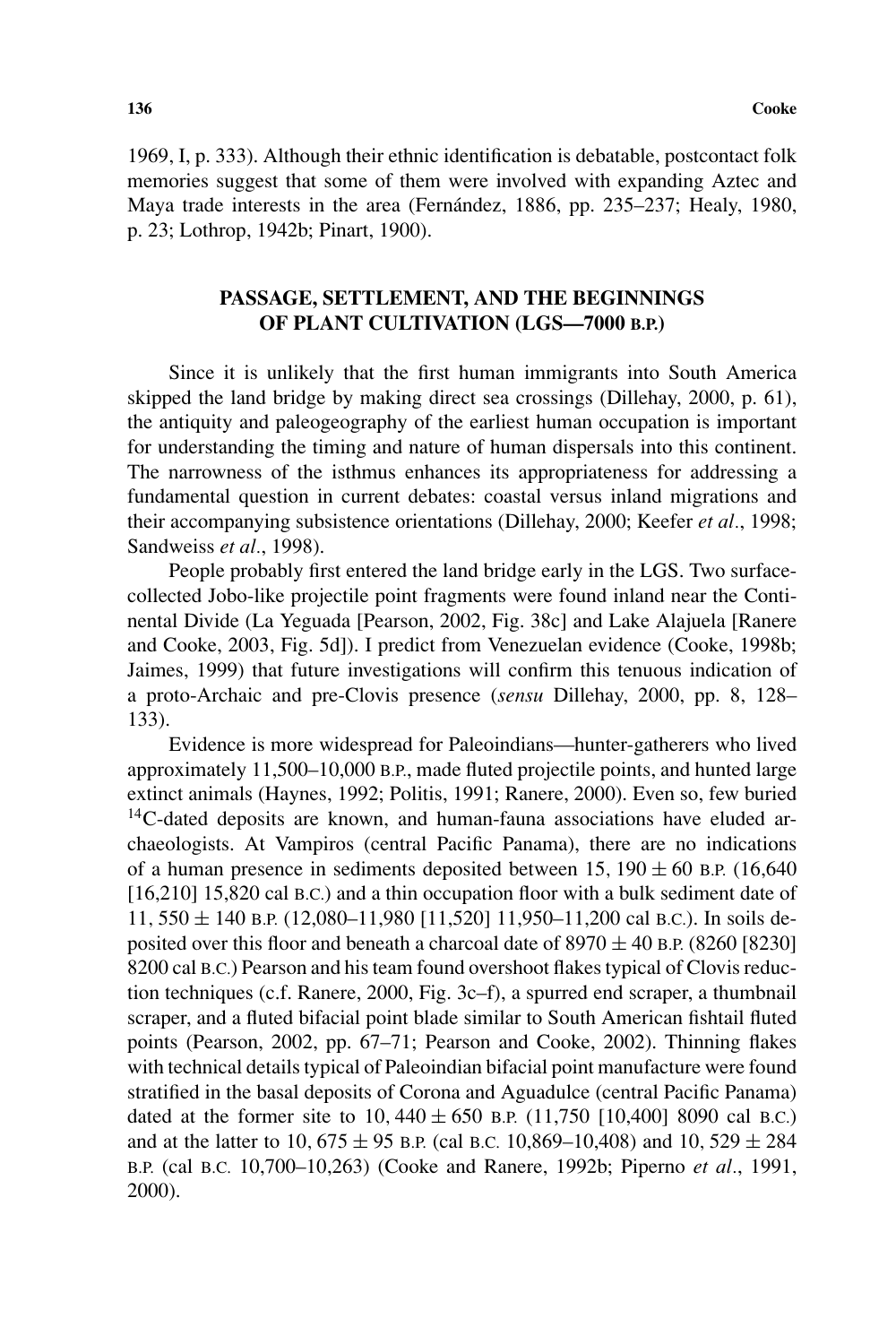These archaeological finds overlap at 2*σ* with a *categoric* signal for sudden human activities in the oak-ilex forests around Lake La Yeguada ∼11,000 B.P., where, as at Vampiros, there is no evidence for human activities during the previous 3000 years (Piperno and Pearsall, 1998, pp. 175–179). They also are coeval with North and Central American archaeological sites where stone tools of the Clovis tradition were used (Cooke, 1998b; Gruhn *et al.*, 1977; Ranere and Cooke, 2003). Pedestrian surveys around the La Yeguada lakeshore identified stone tools characteristic of Clovis and slightly later assemblages (i.e., a fluted Elvira point) (Cooke and Ranere, 1992c, pp. 252–262, Fig. 2; Gnecco and Mohammed, 1994; Pearson, 1999a,b). Evidence for the *production* of Clovis fluted points and other stone tools comes from three sites: La Mula-West and Sitio Nieto (central Pacific Panama), whose industries are uniquely Clovis, and Turrialba (Caribbean Costa Rica), which includes Clovis-like materials and later assemblages (Cooke and Ranere, 1992c, Figs. 4 and 5; Pearson, 1998, 2003; Ranere, 2000, pp. 114–119). Ranere and Pearson propose that technical details exhibited by tools and workshop debris at La Mula-West and Sitio Nieto point towards early Clovis. A date of 11*,* 300 ± 250 B.P. (11,910–10,880 [11,230] 10,770– 10,710 cal B.C.) was obtained in the 1960s for a hearth, without tools, found on the high tidal flat where the La Mula-West site is located (Crusoe and Felton, 1974).

Lake and bog sediment analyses from the land bridge are consistent with paleonvironmental reconstructions from elsewhere in the neotropics, which point towards significantly diminished rainfall, sea and land temperatures, and atmospheric  $CO<sub>2</sub>$  (vis-à-vis present values), and a concomitant altitudinal depression of vegetation zones until the onset of warming conditions (10,000–8,500 B.P.). Worldwide LGS climatic oscillations (e.g., Younger Dryas) are detectable above 3000 m in the pollen record, but not at lower elevations (Bush and Colinvaux, 1990; Hooghiemstra *et al.*, 1992; Islebe and Hooghiemstra, 1997; Islebe *et al.*, 1995; Leyden, 1995; Piperno and Pearsall, 1998, pp. 104–105; Piperno and Jones, 2003). However, since paleoceanographic studies of the Cariaco Basin of Venezuela show a 3–4◦ reduction of sea surface temperatures and increasing trade wind velocity during the Younger Dryas, this chron presumably exerted some influence on lowland climate along the land bridge (Hughen *et al.*, 1996; Lea *et al.*, 2003). A reversal of sea level rise during at this time would be significant for the location of human activities in now submerged coastal areas.<sup>2</sup>

Paleoindian tools occur in Central America in several paleobiomes including *páramo* in Guatemala (Gruhn *et al.*, 1977; Piperno and Pearsall, 1998, Fig. 4.1; Ranere and Cooke, 2003). Paleoecological evidence for a late Pleistocene grassy savanna's replacement by a Holocene mesic forest has been acquired at a lowland

<sup>2</sup>A Paleoindian bifacial point blade was dredged in 1963 from marine sediments at '40–50 feet' near Balboa at the Pacific entrance to the Panama Canal (Bird and Cooke, 1978b, Fig. 2b).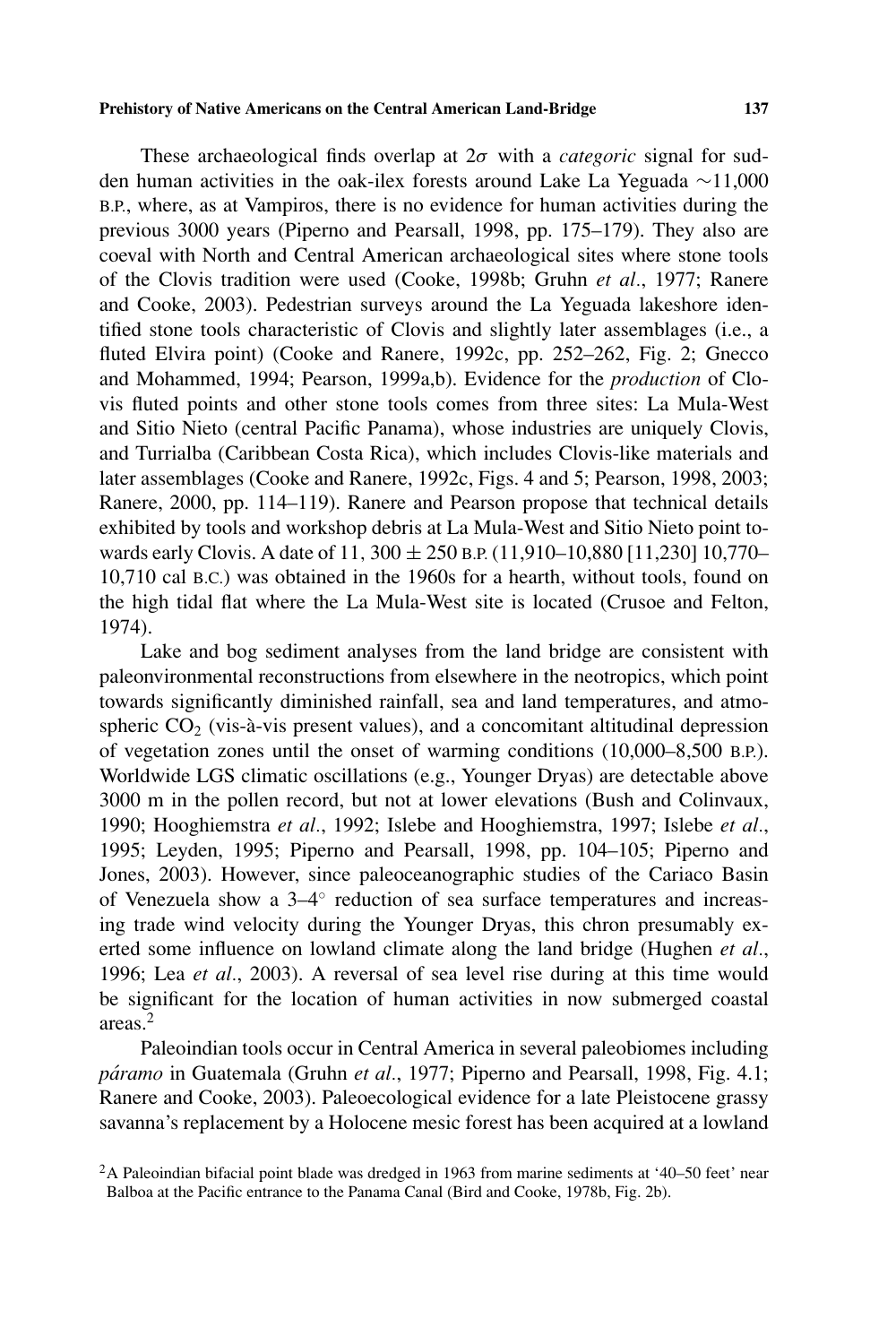Pacific-side lake in Panama (Monte Oscuro) (Piperno and Jones, 2003). It is harmonious with sediment core data for extensive open LGS habitats in Guatemala and Venezuela (Curtis *et al.*, 1999; Leyden, 1995; Leyden *et al.*, 1993). By extrapolation from these and other records Paleoindian sites in northwest Costa Rica and central Panama would have been located in xeric open or scrubby habitats conducive to rapid movements of hunter-gatherer bands (Lynch, 1983). Sites of Paleoindian age near Parita and Panama Bays would have been considerably farther from the coastline than they are today as sea levels had not yet covered the gently sloping marine platform. Other sites located in areas above 500–700 m or in lowlands with an annual precipitation *>*1500 mm would have been situated within forests (e.g., Turrialba, La Yeguada, Lake Alajuela, and Bahía Gloria) (Correal, 1983; Ranere and Cooke, 2003; Snarskis, 1979). These would have been floristically different from modern forests, however, not only because the LGS climate was cooler and drier, but also because megamammals foraged in them (Janzen and Martin, 1982; Owen-Smith, 1987; Piperno and Pearsall, 1998, p. 171). If trade-wind velocity increased during the Younger Dryas (Hughen *et al.*, 1996), Caribbean slopes would have been considerably more moist that Pacific-side ones. Gomphotheres, horse, and ground sloths were present on the late Pleistocene land bridge (Alvarado, 1994; Pearson, 2002, in press; Webb, 1997). Although they have not yet been found with human cultural remains, they were hunted in Colombia and Venezuela during Paleoindian times and before (Correal, 1981; Dillehay, 2000, pp. 157–160; Jaimes, 1999; Oschenius and Gruhn, 1979).

In sum, temporal control for initial human passage through and colonization of the land bridge is slowly improving but is still too imperfect to add supportive data for alternative hypotheses, i.e., (1) the *sequential development* of LGS lithic traditions (El Jobo  $\rightarrow$  Clovis  $\rightarrow$  fishtail points) versus (2) the total or partial *synchrony* of these and other traditions reflecting, perhaps, different subsistence strategies and bands with dissimilar cultural origins (Dillehay, 2000). Neither is it possible to distinguish at the Clovis time period between (1) a directional movement of a culturally homogeneous population (i.e., a Clovis people moving quickly from North into South America) and (2) constant exchange of technological information among widespread, culturally heterogeneous, but highly mobile bands (a Clovis technological horizon).

#### **Continuity after Climate Change?**

The hypothesis that people remained on the land bridge during and after Holocene climatic and geomorphological changes receives strongest support from the long paleoenvironmental record at La Yeguada where human disturbance intensified at a time when rainfall was increasing (Piperno and Pearsall, 1998, pp.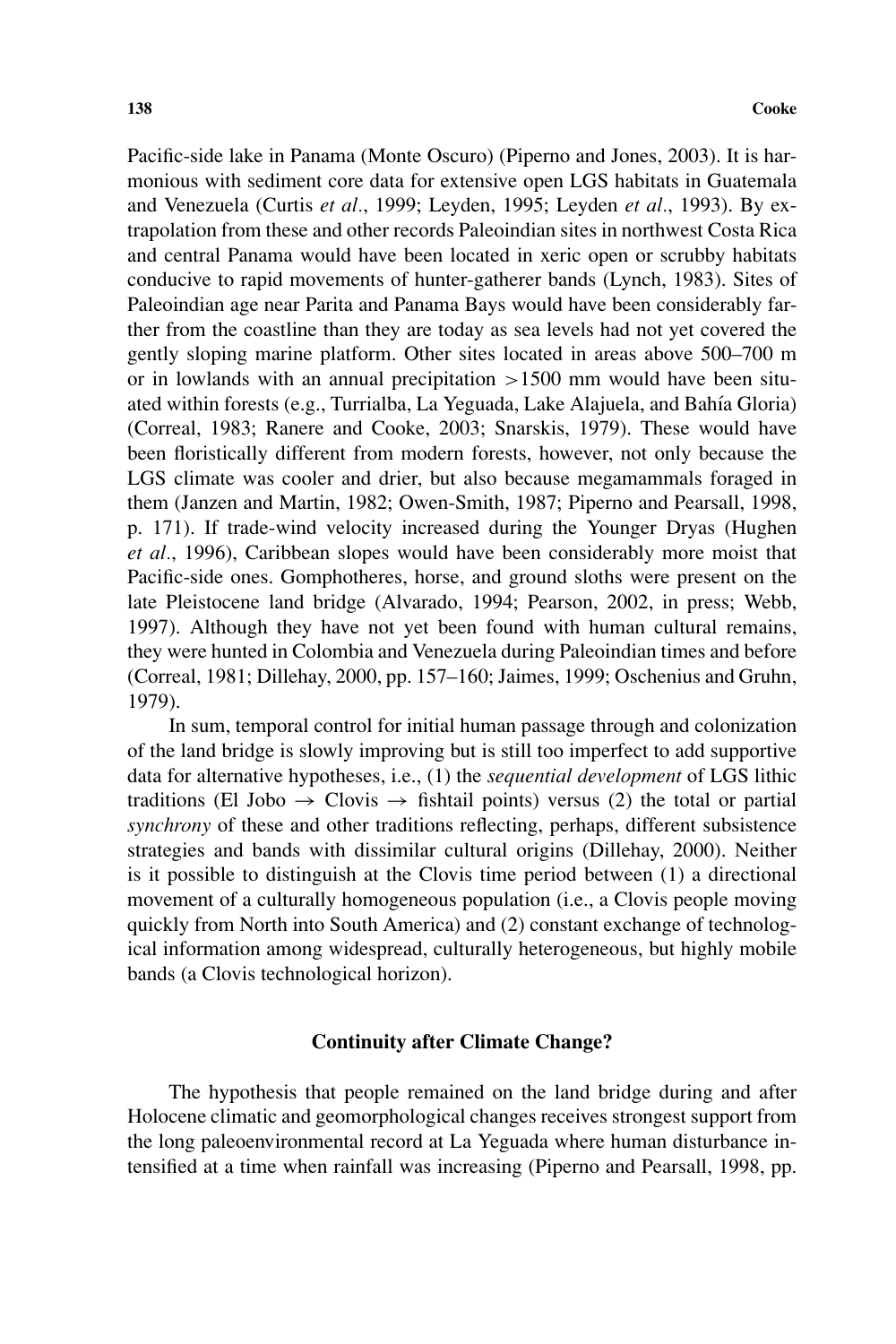175–179). Archaeological data that support continuity between LGS and early Holocene populations are restricted to highland Costa Rica and central Panama. Stone tools that would be classified as Archaic (i.e., tanged and stemmed, unfluted projectile points, and *limace* scrapers) in other areas of the Americas are scarce but widespread where intensive foot surveys have been conducted (Acuña, 2000; Cooke and Ranere, 1992c, fig. 6; Pearson, 1999a,b; Ranere and Cooke, 1991, pp. 248–249, 1996, Figs. 3.4 and 3.5; Sheets, 1994a, pp. 233–234; Snarskis, 1984, p.197). These kinds of artifacts, as well as thinning flakes derived from bifacial point manufacture, are present in five central Panama rockshelters whose occupations date from 10,500 to 7000 B.P. (Figure 1; Pearson, 2002; Piperno *et al.*, 2000; Ranere and Cooke, 1996). The demise of the bifacial reduction of chalcedony alludes to the phasing out of hunting animals with stone-tipped spears and, presumably, spear-throwers. By ∼7000 B.P., bifacial tools wrought in silica-rich stone vanished from the land-bridge record, to be reintroduced after ∼2000 B.P. in the Costa Rican *cordillera* but not, as far as we know, farther south (Ranere and Cooke, 1996; Sheets, 1994a, p. 234).3

Currently, the antiquity, nature, and dispersal of domesticated plants in both Old and New World tropics and of the meaning and evolutionary and historical relevance of concepts such as cultivation, horticulture, and agriculture are being reassessed in the light of paleoecological research, improving techniques for identifying plant remains taxonomically *and* developmentally, and increasingly sophisticated studies of the genetic history of cultigens and their wild forebears (Harris, ed., 1996; Pringle, 1998; Piperno and Pearsall, 1998; Rindos, 1984; Smith, 1998, 2001b). It is clear that domesticated plants were incorporated into many tropical subsistence systems not long after Holocene climatic changes set in. In some areas cultivation led to genetic and ecological modifications of cultigens, and to levels of forest clearance that can best be described as agricultural, well before the introduction of aspects of material culture that traditionally have been considered *sine qua non* of farmers, such as polished stone axes and pottery (Denham *et al.*, 2003; Piperno and Flannery, 2001; Piperno and Pearsall, 1998, pp. 175–182; Pohl *et al.*, 1996; Pope *et al.*, 2001).

Since most (but not necessarily all) of the 100 or so pre-Columbian cultigens were domesticated in Middle and South America and since some of these can be traced to specific geographical areas on these continents (Harlan, 1992), data from the land bridge are important for understanding when and how they dispersed north and south. Multiproxy analyses of archaeological soils and stone tools

<sup>3</sup>Julia Mayo (2004) reports small bifacially chipped wedges from a workshop used to prepare shell beads at Cerro Juan Díaz (1400 B.P.). After ~1000 B.P., pointed tools with three faces were produced in central and western Panama. In illustrations (e.g., Einhaus, 1980, Fig. 15/4; Ranere and Cooke, 1996, Fig. 3.9) they *appear* bifacial, but they are not. The Talamanca tradition of western Panama (6800–4300 B.P.) produced bifacial wedges and axelike tools in *basalts* and *andesites*(Ranere, 1980c, Fig. 8/4). These may be prototypes for later *polished* axes made out of the same materials.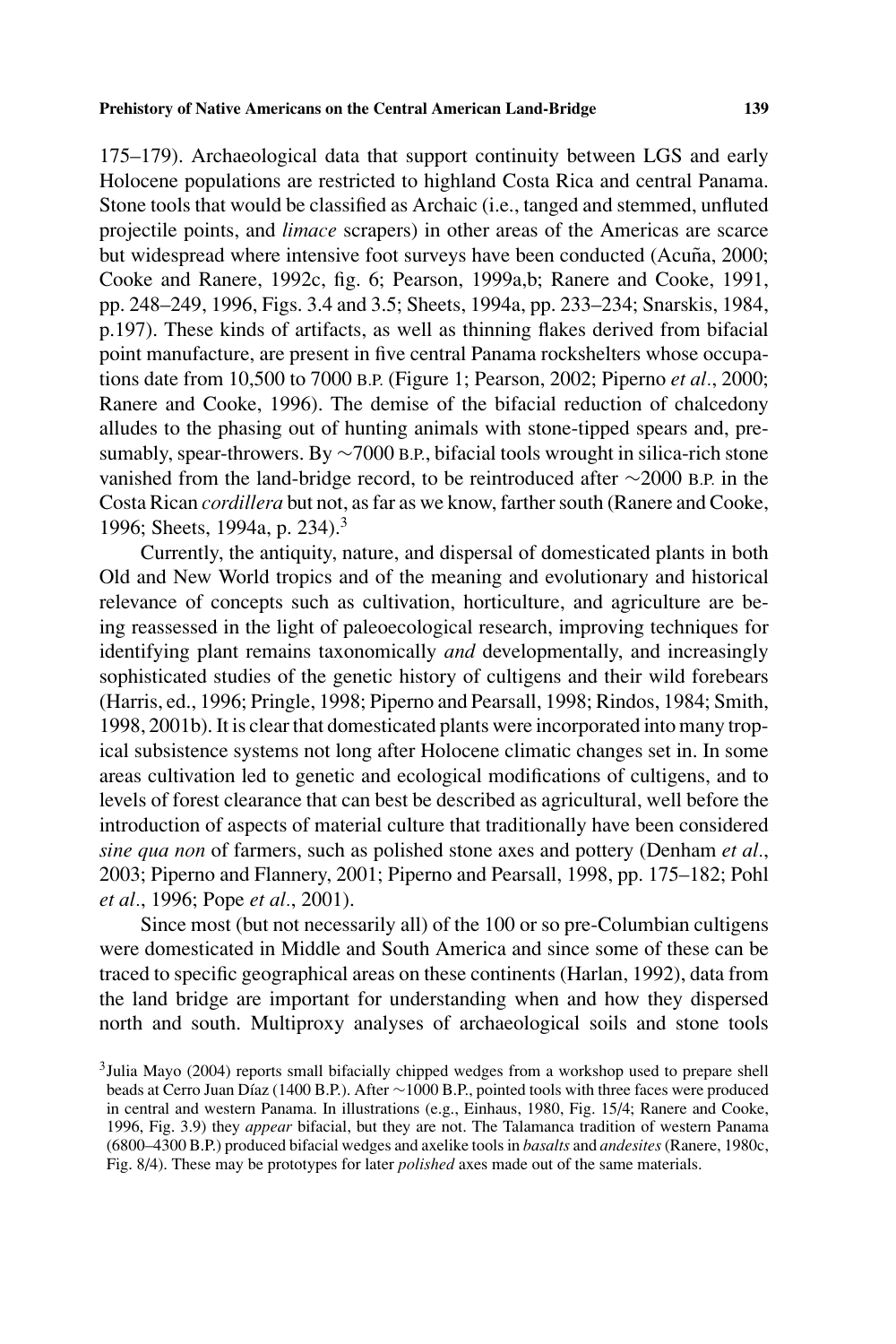dated between 9000 and 7000 B.P. at three central Panamanian sites (Carabalí, Vampiros, and Aguadulce) indicate that bottle gourd (*Lagenaria siceraria*), arrowroot (*Maranta arundinacea*), *leren´* (*Calathea allouia*), and a squash (probably *Cucurbita moschata*) were cultivated during this period. The bottle gourd is of African origin, but it is not known whether its presumably seaborne dispersal to America occurred before humans arrived on this continent (Sauer, 1993, pp. 51– 53). The botanical and ecological reasons for their being *domesticated* by 7000 B.P. have been amply discussed (Piperno, 1998, in press; Piperno *et al.*, 2000a; Piperno and Holst, 1998; Piperno and Pearsall, 1998, pp. 213–217; Piperno *et al.*, 2000b; Sanjur *et al.*, 2002). Since the three sites mentioned above are located in an area that today receives less than 1500 mm annually and has 4–5 month dry seasons, these paleobotanical data accord with substantial molecular, ecological, and hybridization evidence, which indicates that wild ancestors of many important lowland tropical crop plants are native to *seasonally dry* and never *humid* tropical forests (Piperno, in press). They also are consistent with the hypothesis that the scarcity, low productivity, and scattered distributions of wild carbohydrate resources in un- or minimally impacted Neotropical dry forests stimulated early food production (Piperno, 1989, in press; Piperno and Pearsall, 1998, pp. 55– 61). Some carbonized remains of tree products also were recorded at Aguadulce and Carabal´ı: palm nuts (*Attalea*, *Elaeis*, *Acrocomia*), nance (*Byrsonima*), and zapote fruits (Sapotaceae) (Cooke and Ranere, 1992b). Ostensibly, this situation is consistent with "small-scale cultivation of gardens in which there are as many wild species as domesticated ones"—Harris's (1989, p. 20) definition for horticulture—and with Smith's (2001a) concept of low-level food production. Even so, the decline of tree cover and the corresponding increase in secondary tree taxa that can be inferred from the La Yeguada record between 11,000 and 7000 B.P.shows that, by the latter date, human activities in this watershed were of a sufficiently large scale to have effectively curtailed forest regrowth. The distinction between a wild and cultivated state in the aforementioned tree taxa is, besides, a subtle one. The rareness of *Acrocomia* in established Panamanian forests suggests that this widespread palm entered the land bridge as an allochthonous domesticate (Janzen, 1983; Piperno, 1989). C. E. Smith (1980) identified human selection for increasing fruit size through time at archaeological sites in Chiriquí (western Panama).

In sum, when paleoecological and archaeological data are assessed together, a good case can be made for the continual occupation of the seasonally arid central Pacific plains and foothills of Panama between the LGS and 7000 B.P. Certain details of the stone tool inventory allude to the cultural transformations of a resident population, which began to add cultivated plants to wild food resources after 9000 B.P. In northern and central Costa Rica, there also is evidence for continuity of populations although this area lacks the support of vegetation history.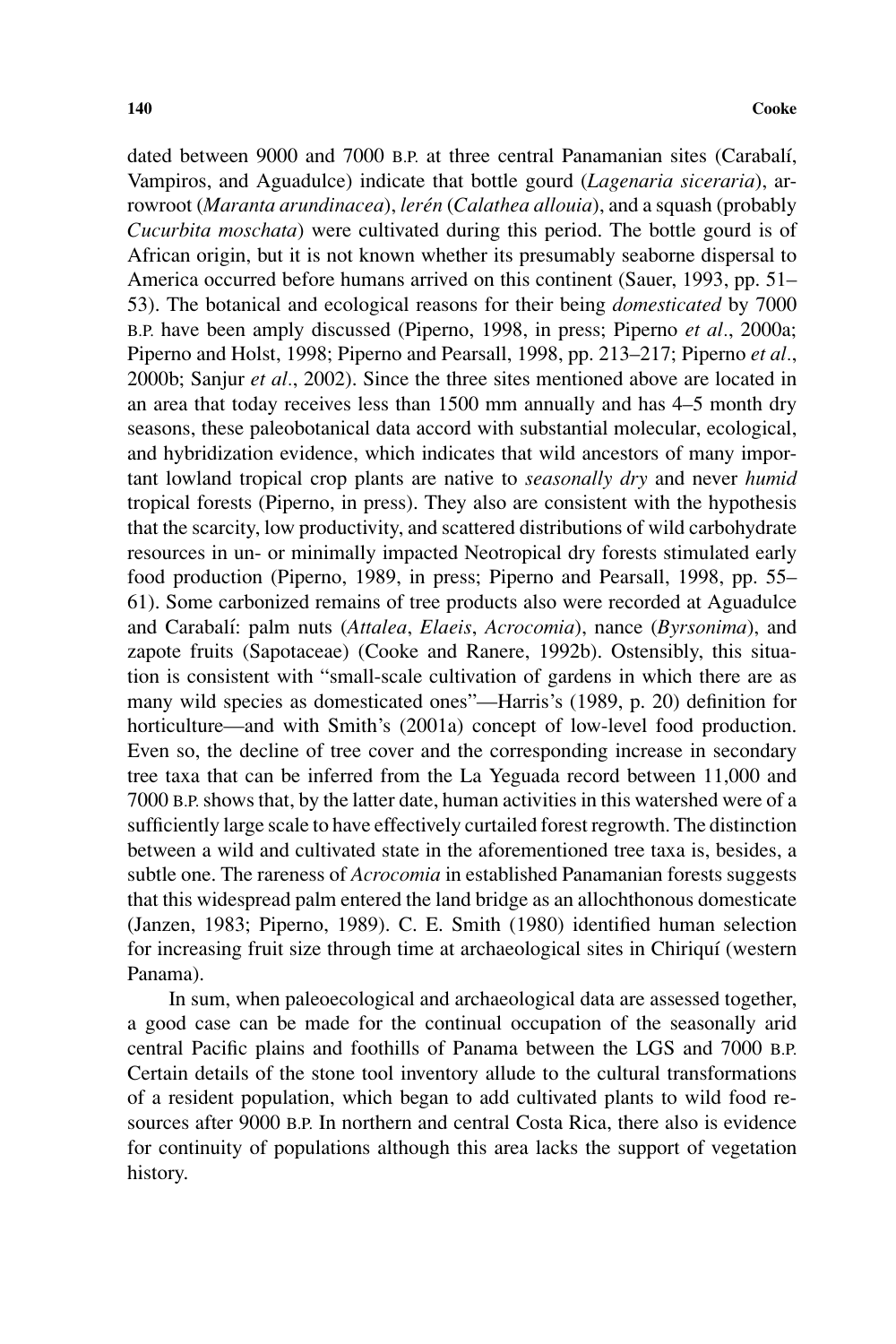# **AGRICULTURE, DISPERSALS, AND FARMER/FORAGER INTERFACES (7000–2500 B.P.)**

If plant domestication and cultivation began in the neotropics in areas with a well-defined dry season, one would predict that farmers moved into moister environments later in time as a consequence of land shortage and declining soil fertility and in tandem with gradual adaptations of the plant foods to human manipulation and transport (Hansell and Ranere, 1997; Linares *et al.*, 1975). In the lower Chagres Valley—where today there is a short, sharp dry season—Caribbean forests began to be felled and burnt approximately 5000–4000 B.P. (Bartlett and Barghoorn, 1973; Bartlett *et al.*, 1969; Piperno, 1985, 1988, pp. 208–209). In the eastern Darién (Cana, upper Tuyra Valley), forest clearing with fire is apparent in sediment cores by the time the sampled lakes began to fill with water (∼4000 B.P.). The high concentrations of maize pollen here suggest that, as at La Yeguada, this crop was intentionally planted at the lake edge at the beginning of the dry season (Bush and Colinvaux, 1994; Piperno, 1994; Piperno and Pearsall, 1998, p. 226). The paucity of archaeological data prevents an assessment of the cultural affiliations of the people who moved into these wetter forests.

Sediments from La Yeguada dated to 5860 B.P. contain pollen of a size (*>*90 microns in length) that unequivocally belong to maize. A single *Cucurbita* phytolith "probably from a cultivated species" dates to ∼6000 B.P. (Piperno and Pearsall, 1998, p. 225). Maize, manioc, squash (*Cucurbita*), yam (*Dioscorea* sp.), and possibly bean (*Phaseolus*) occur as plant microfossils in late preceramic (7000–4500 B.P.) middens at nearby Aguadulce and on stone tools stratified within them. Maize and arrowroot were cultivated on the hillslopes near Ladrones and maize near Los Santanas during this period. In preceramic deposits dated to shortly before 7000 B.P. at Aguadulce, Piperno found phytoliths that originated from the cobs of a primitive maize race that probably possessed harder (more lignified) glumes than typically found in extant maize varieties. Phytoliths also suggest a change from harder- to softer-glumed maize varieties, and possibly smallerglumed strains, shortly after 7000 B.P. Such changes would have made maize easier to process. Starch grain evidence indicates that maize was being *ground* at this site by ∼7000 B.P. (Piperno, 1993, 2001; Piperno and Pearsall, 1998, pp. 209– 227, 221–225, 286–297; Piperno *et al.*, 2000b; Piperno and Holst, 1998).

*How* maize, manioc, and *moschata* squash, which were domesticated outside the isthmus (Iltis, 2000; Nee, 1990; Olsen and Schaal, 1999; Sanjur *et al.*, 2002), were originally acquired is an unanswerable question: down-the-line contact among contiguous populations settled in savannas and dry forest edges, *and already accustomed to plant husbandry*, accords better with the available data than do human diasporae from continental areas by land or sea (Drolet, 1980; Lathrap, 1977; Ranere and Cooke, 1996, p. 73), although, in theory, these could have occurred.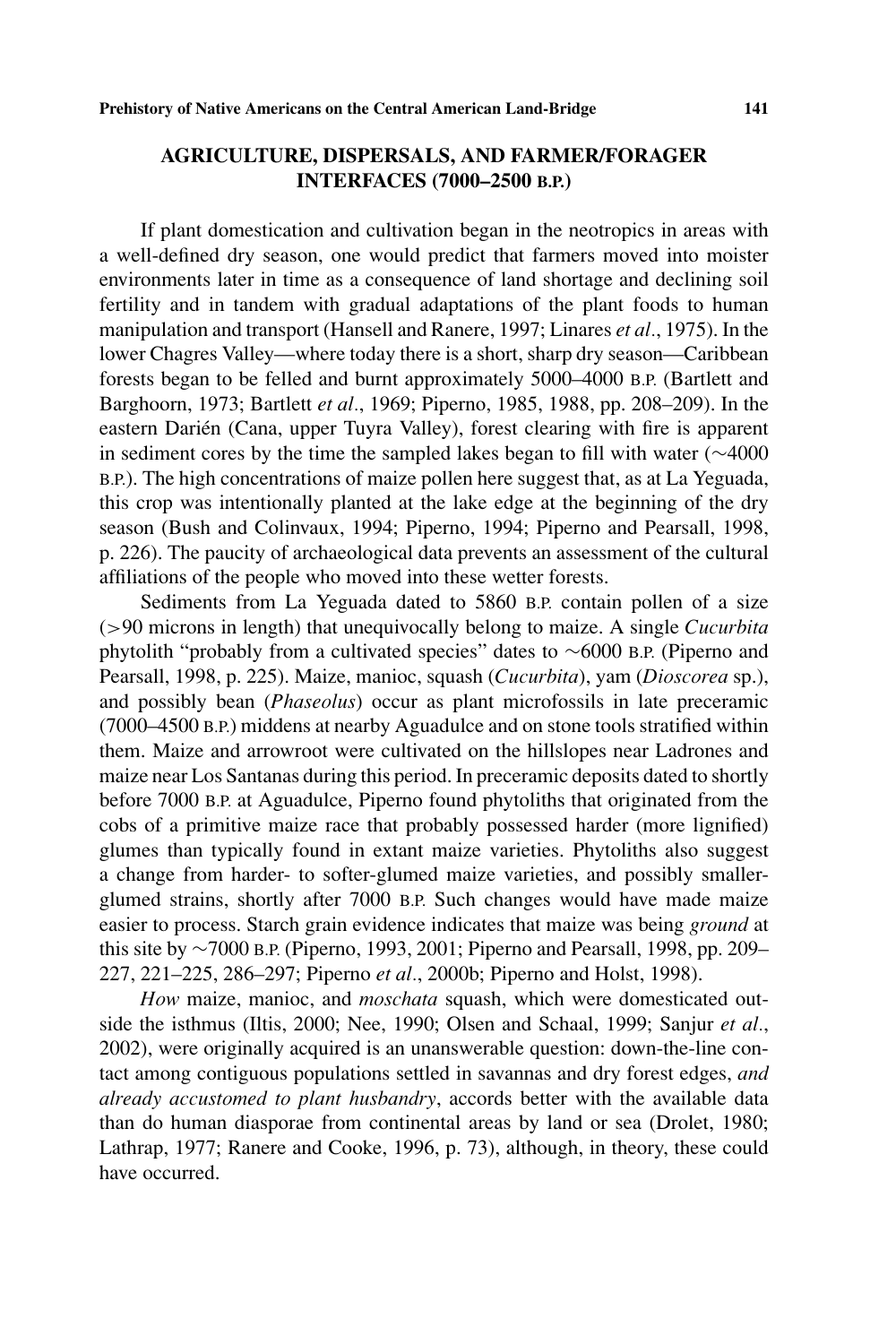In this part of central Panama, most sites that correspond to the late preceramic period (7000–4500 B.P.) are located on the Pacific slopes *>*15 km from the coast and generally on spurs near streams and rivers (Cooke and Ranere, 1992b,c; Weiland, 1984). (Holocene sedimentation skews site distributions in favor of hillslopes and against river bottoms.) The geography of this area, however, makes it easy for the same population to take advantage of the resources of rainfall farming (definitely a seasonal activity) with palm nut and (May–August) nance fruit collection, hunting (mostly deer), fishing in rivers and estuaries, and gathering shellfish and crabs. Frankly, current data cannot distinguish between (1) an annual subsistence round that contemplated the seasonal occupation of coastal sites like Cerro Mangote and hillslope ones like Aguadulce and Ladrones by the same social groups (cf. Voorhies *et al.*, 2002), and (2) the exchange of habitat-specific resources among a dispersed, relatively sedentary but socially integrated population (Cooke, 1984; McGimsey, 1956; McGimsey *et al.*, 1986/1987; Ranere and Hansell, 1978). Archaeozoological research has documented not only the variety and abundance of littoral vertebrates and invertebrates, which were available to the region's inhabitants after 7000 B.P. as postglacial sea-level rise dropped off (Clary *et al.*, 1984), but also the inland and transcordilleran transport of shellfish and—during the subsequent early ceramic period (4500–2500 B.P.)—small estuarine fish (Cooke, 1995; Cooke *et al.*, in press; Cooke and Ranere, 1992a,c, 1999; Hansell, 1979; Jiménez and Cooke, 2001; Ranere and Hansell, 1978). Long windy dry seasons around Parita Bay are ideal for salting and drying shrimp, fish, and meat (Zohar and Cooke, 1997). The distribution and sizes of fish species present in preceramic and early ceramic middens, as well as the total absence of fishing implements, are consistent with the use of barrier traps in intertidal zones, which capture large biomasses of aquatic organisms (Cooke, 2001b; Cooke and Tapia, 1994), even though field evidence for them has not been found. The narrowness of the isthmus, the productivity of its coasts, and the ease with which foods can be conserved and transported inland have obvious implications for the dietary well-being of land-bridge farming communities throughout prehistory (cf. Linares, 1980a, p. 246).

# **Pottery and Culture Change**

By 4000 B.P. pottery had appeared in the land-bridge cultural record, represented by two geographically disjunct and, in my opinion, very different traditions: Monagrillo in central Panama (4500–3200 B.P.) (Cooke, 1995; Willey and McGimsey, 1954) and Early Tronadora in northwest Costa Rica (4000–2500 B.P.) (Hoopes, 1994a,c). It cannot be demonstrated that Monagrillo was derived from coeval pottery complexes in South America (*contra* Fonseca, 1997; Meggers,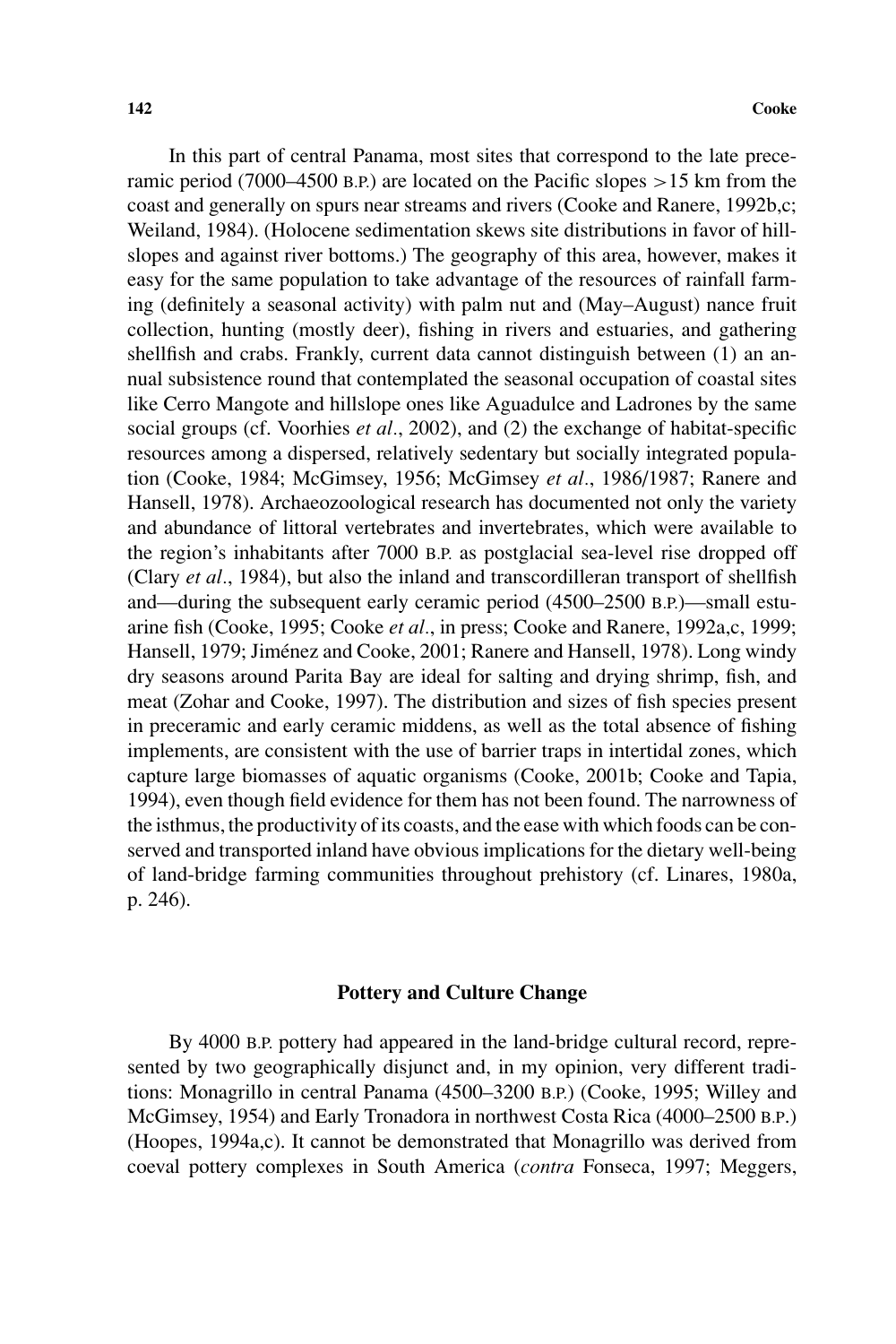1997; Willey, 1971). It has not been found east of the El Valle massif.<sup>4</sup> Neither has it been recorded along the western Azuero and Chiriquí coasts, which were quite intensively surveyed in the 1960s (Linares de Sapir, 1968; Ranere, 1968). It is *not* restricted to coastal habitats (*contra* Willey, 1971; Willey and McGimsey, 1954) having been found at sites in the *cordillera central* and in the very humid headwaters of the River Coclé del Norte where, at Calavera, Monagrillo sherds were associated with carbonized balsam (*Humiriastrum daguense*) seeds dated between 3450  $\pm$  40 B.P. and 3150  $\pm$  50 B.P. (four dates,  $2\sigma$  range: cal B.C. 1770–1395) (Cooke, 1995; Griggs, 1998). The farmers responsible for cutting and burning the Chagres valley forests probably used this kind of pottery.

Hoopes (1995) and Pratt (1999) have argued that people adopted pottery in Central America and northern South America because they were changing the ways in which they prepared, shared, and stored foods and liquids. The increasing difficulty of providing sufficient plant containers, such as gourds (*Lagenaria*, *Crescentia*), at the right moment in an increasingly populated landscape may be relevant. Wherever it is found, Monagrillo pottery looks like a first attempt to make clay pots. Its scarce decorations are not ideographically impressive (cf. Pratt, 1999). Petrographic analyses suggest it was an expedient item made with locally available clays (Griggs, personal communication, 2003). Its appearance was not accompanied by notable changes in the stone tool inventory (Cooke and Ranere, 1992b; Ranere and Cooke, 1996).

Differences in human population size with respect to the late preceramic, which might reflect the demographic repercussions of more productive food plants, are difficult to assess away from the coast. Along the Parita Bay littoral, however, early ceramic sites are more frequent and also larger than late preceramic ones (Cooke and Ranere, 1992c). Debris at the Monagrillo coastal shellmound covers 14,000 m2 (Willey and McGimsey, 1954), which, to use Curet's (1998) estimates, points to a maximum population of ∼200 people. With a size of about 1750  $m<sup>2</sup>$ , preceramic Cerro Mangote (7000–5000 B.P.) would have been occupied by 30 odd people. The inhabitants of the Monagrillo shellmound (4400–3200 B.P.) consumed maize, manioc, and palm fruits, and, to judge from large numbers of grinding stones, in considerable quantities (Piperno and Holst, 1998; Willey and McGimsey, 1954). Whether they actually *grew* these crops in the coastal environment of the time or acquired them from other communities cannot be demonstrated. Occupation debris at another early ceramic coastal site, Zapotal (2345–1255 cal B.C.), covered 30,000  $m^2$ , suggesting a maximum population of ∼500. Edge-ground cobbles cached alongside an oval or circular structure here

<sup>4</sup>Food carbon residues from four sherds found at Cueva Bustamante (R. Majecito, east Panama) (Figure 2), formerly assigned to the *Monagrillo* style (Cooke and Ranere, 1992c, p. 270) returned dates between  $690 \pm 40$  B.P. and  $420 \pm 40$  B.P. [cal A.D. 1310–1620]) (*contra* Cooke and Ranere [1992c, p. 270]).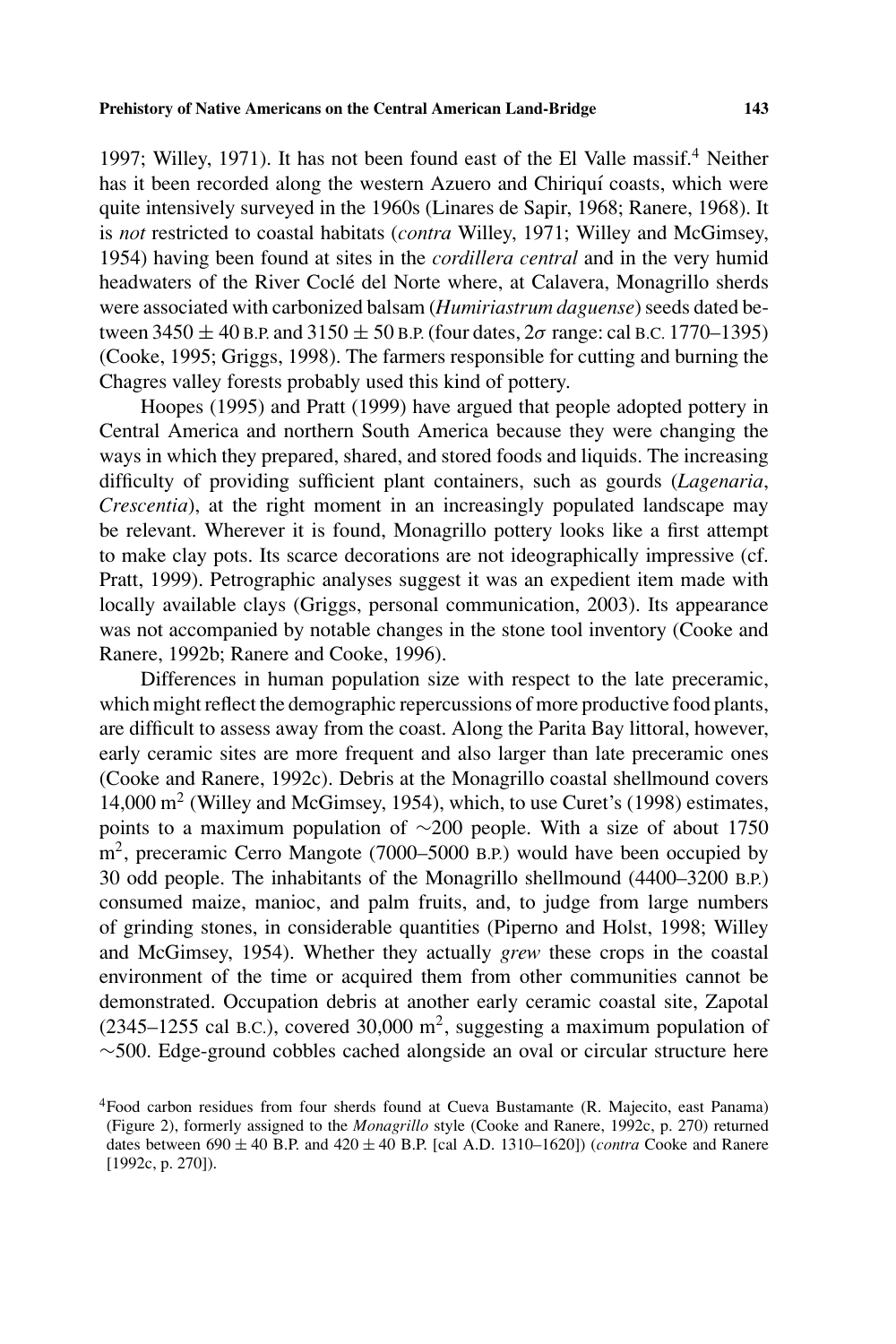(Cooke and Ranere, 1992c, p. 273) recall a larger pile of grinding stones found at the village of Real Alto, Ecuador (Piperno and Pearsall, 1998, Plate 5.2). Only décapage excavations, however, will enable archaeologists to estimate how much of the living space in these apparent villages was actually occupied at a given time.

Hoopes' proposal (1987, p. 507, 1992a, p. 70) that Early Tronadora is the earliest variant of a northern pottery tradition (approximately 4500–2500 B.P.), which extended from the lake district of Nicaragua to the central Costa Rican highlands and adjacent Caribbean slopes, has been substantiated and typologically modified by Corrales (2000, pp. 159–160), who proposed the contemporaneity of this style with five others.<sup>5</sup> Early Tronadora pottery does not look like a first attempt but rather a development from earlier, as yet unidentified antecedents. Sheets' research team found evidence for round pole-and-thatch structures at Tronadora Vieja (G-163), which they interpret as a "small sedentary village." The earliest structure was stratified under tephra from an eruption of the Arenal volcano at ∼3800 B.P. (Bradley, 1994; Sheets, 1994b, pp. 314–315). Maize was ground here on metates with legs (rather than crude milling bases). Kernels and cupule fragments recovered from three hearths represent the earliest *carbonized* maize fragments from the land bridge (3330–2930 cal B.C.) (Mahaney *et al.*, 1994, pp. 305–306).

In Panama west of the Santa María drainage where Monagrillo pottery was produced, either the chronology of the earliest ceramics has not been elucidated, or pottery entered this region from elsewhere (Costa Rica?). Ranere (1980a, p. 28) did not record pottery in Río Chiriquí rockshelters until 2450–2150 B.P. In the fertile valleys of Cerro Punta and El Hato, on the western slopes of the recently active Barú volcano, there is no sign of human occupation, either in the paleoecological or archaeological records, until after 3000 B.P. Three primary hypotheses for human dispersals into this cool and humid region and Caribbean forests beyond it derived from the Linares-Ranere project in western Panama: (1) maize farming, having originated in the seasonally dry Pacific foothills and plains of western Panama and/or adjacent Costa Rica, did not expand into montane forests above 1500 m until the end of the millennium 3000–2000 B.P. when its appearance appears to have been sudden; (2) the permanent settlement of the perennially humid Caribbean forests was not achieved until ∼1500 B.P., when farmers from the cordillera moved down to the coast (partially in response to second of three eruptions of the Baru volcano) ´ (*see also* Behling, 2000); and (3) Caribbean populations subsequently underwent an adaptive radiation distinct from that of coeval and ancestral populations on the Pacific side *although they maintained strong social ties with them* (Linares, 1977a, 1980a,c,e; Linares *et al.*, 1975).

Behling's (2000) pollen record from the Volcán lakes in the lower of the two basins studied by Linares' team is consistent with archaeological data. The fact

<sup>&</sup>lt;sup>5</sup>Dinarte, La Pochota, Chaparrón, Barva, and Los Sueños.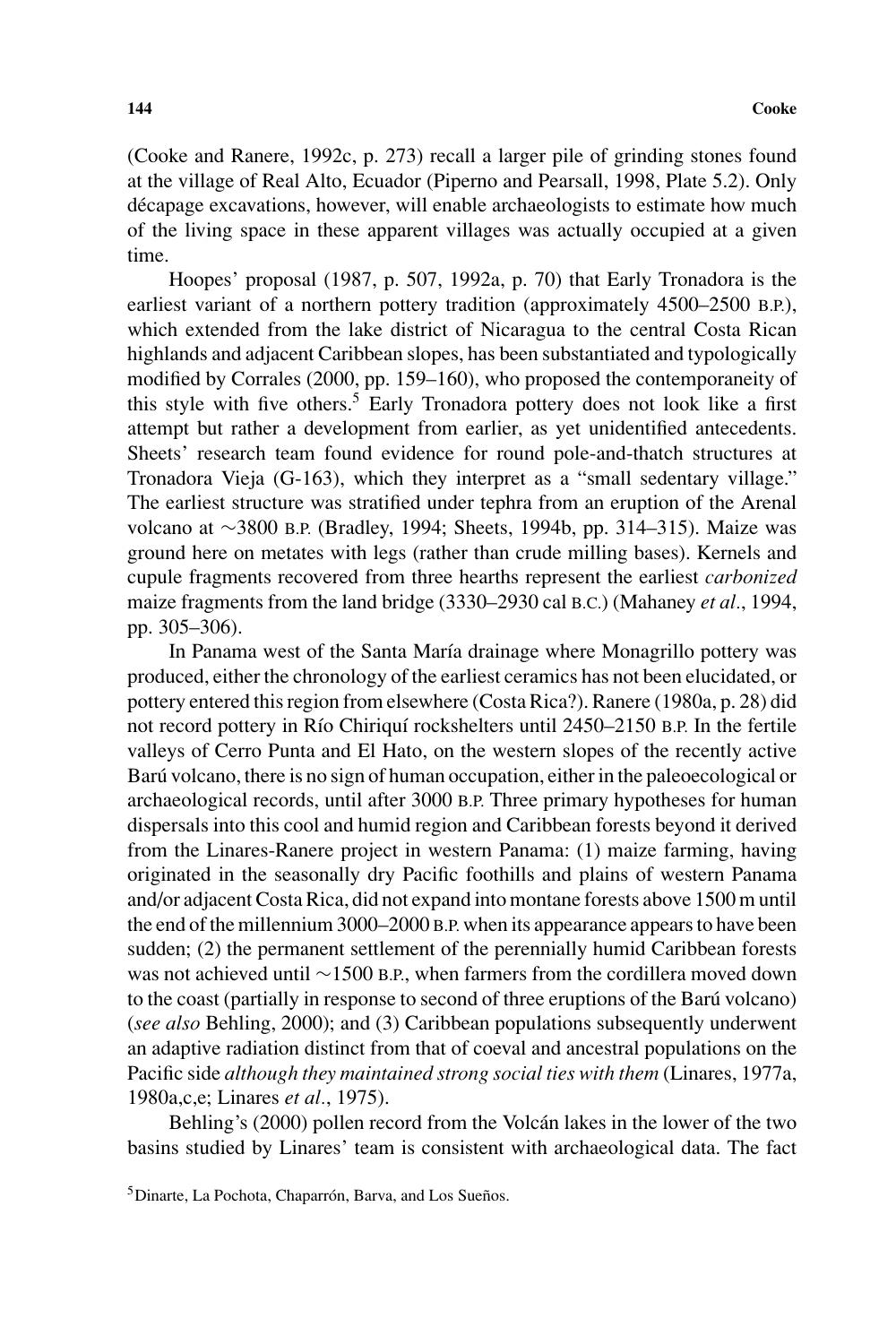that it identifies "strong human impacts on the landscape by clearance and the use of fire" after ∼2860 B.P., however, vouches for an earlier immigration than the one proposed by Linares and also would explain some dates that formerly seemed anomalously early (Linares, 1980f, p. 109; Linares and Sheets, 1980; Linares *et al.*, 1975; Shelton, 1984). The fact that clear signs of extensive agriculture with maize are apparent after ∼3240 B.P. at Laguna Zoncho, located 30 km southwest of Volcán (Clement and Horn, 2001), conforms with the hypothesis that slashand-burn agriculture in the cordillera became possible only after maize races had acquired physiological adaptations to cool moist climates (Galinat, 1980; Linares, 1977a; Linares *et al.*, 1975). It also is harmonious with Corrales' (2000) proposal of an early nucleus of farmers located in the Valle del General and Térraba-Sierpe watersheds of Costa Rica, whose southern early pottery tradition is modally distinct from the coeval northern tradition.<sup>6</sup> Black Creek pottery from the southern Caribbean coastal plain of Costa Rica was in place between  $3440 \pm 40$ B.P. and  $2580 \pm 40$  B.P. (1880–590 cal B.C.) (Baldi, 2001), indicating that some stretches of the humid Atlantic Coast were settled long before the forests on the isolated Aguacate Peninsula (Bocas del Toro) where Linares (1980c,e,f) did not detect archaeological sites older than ∼1400 B.P. Northrop and Horn (1996) propose that a disturbance horizon identifiable in sediments from Lake Bonillita  $\sim$ 2560 B.P. represents a first incursion of maize-using farmers into the upper (Caribbean) Reventazón Valley. Further north, in the coastal lowlands, a similar farming horizon is visible at La Selva ∼2700 B.P. (Horn and Kennedy, 2000). These movements correlate with the distribution of the La Montaña ceramic style, which is coeval with Black Creek and is also a member of Corrales' southern pottery tradition.

Ovate grinding stones accompany the La Montaña pottery (Snarskis, 1984, Fig. 8.3 n–p). They seem more appropriate for preparing maize than root crops. Several researchers have proposed, however, that maize and manioc were dietarily and ecologically *dichotomous*. Stimulated originally by Harris's (1969, 1972) vegeculture and seed-culture complexes, this idea has been fueled in tropical America by two indemonstrable assumptions, namely, that small flakes of silicarich stone were used for grating cyanogenic manioc and that flat ceramic plates with raised edges were griddles for baking bitter (toxic) manioc cakes (Acuña, 1983; Bird and Cooke, 1978a; Corrales, 2000, p. 39; Fonseca, 1992; Snarskis, 1992, p. 143; Stone, 1966, p. 27). There is no documentary evidence for cyanogenic varieties of manioc having been cultivated on the land bridge. Perry (2002a) has found maize starch on similar tools from Venezuela. Many other kinds of plants are grated (e.g., fibrous taxa and palm kernels). Manioc and maize are likely to have been dietarily *complementary* from the time their ancestral cultivars crossed paths many millennia ago. Their microremains are found together on early Panamanian grinding tools (Piperno and Holst, 1998). They remained complementary on the

 $6$ Curré, Darizara, Black Creek, La Montaña, and Sarigua (central Panama).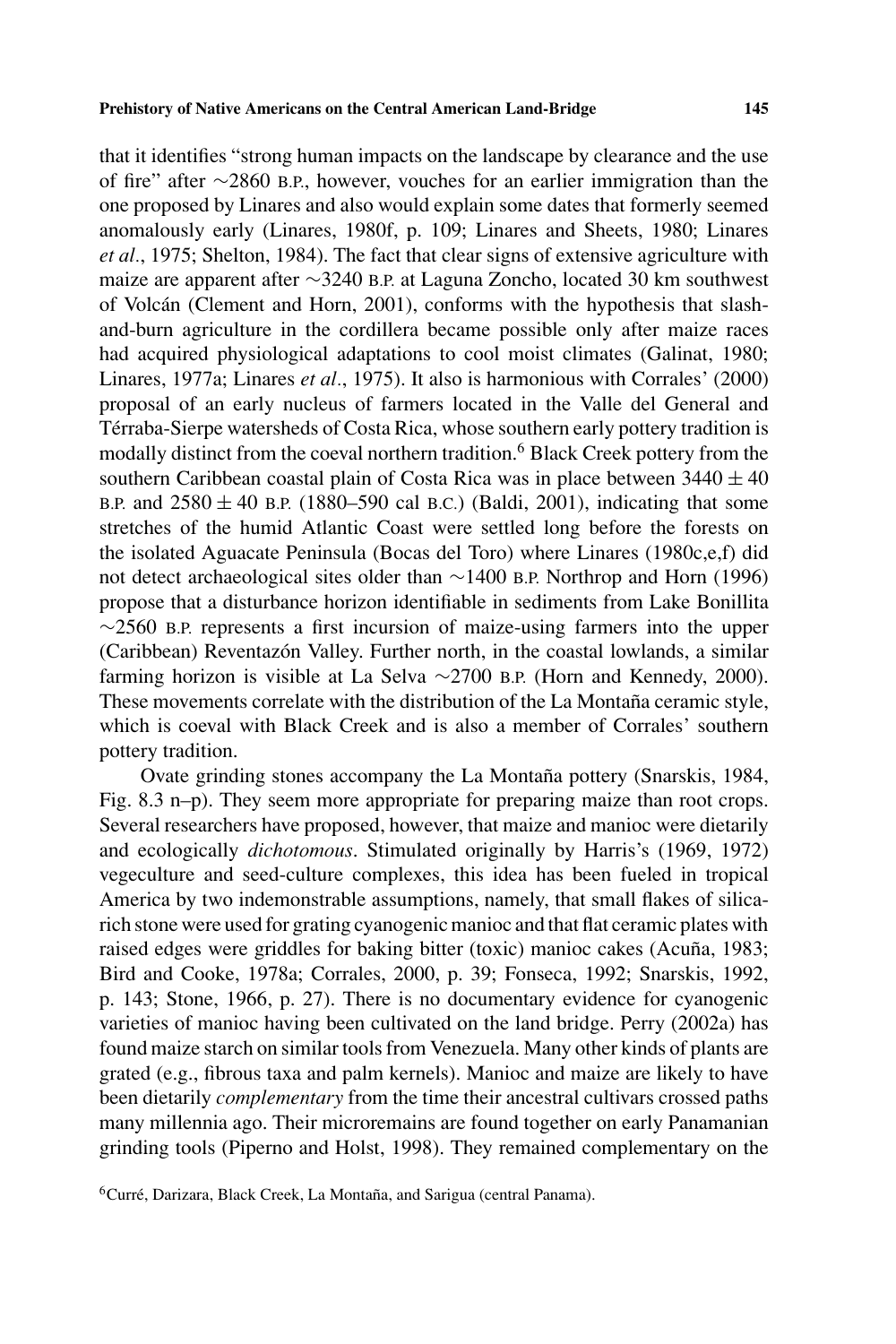land bridge until after Spanish conquest. Both thrive in areas with seasonal drought. Manioc does well on poor soils where maize does not. It produces more calories per unit area than maize, which has considerably higher levels of protein than manioc tubers (Bray, 1984, pp. 315–319; Cooke, 1992; Linares, 1979).

In sum, available sediment core, paleobotanical, and archaeological data from central and eastern Panama invite the hypothesis that farmers, who opened plots for cultivation by felling and burning the vegetation and who cultivated maize, gradually dispersed from earlier population nuclei in drier areas on the Pacific slopes into more humid forests in the wake of the phytophysiological adaptations of this and accompanying cultigens between 7000 and 4000 B.P. (Hansell and Ranere, 1997; Piperno, 1985). This dispersal would doubtfully have been linear since the land bridge is today characterized by striking *local* variations in climate, drainage, and topography. Holocene drier periods, which would have facilitated tree felling and forest disturbance, may have influenced these patterns. To evaluate them vis-a-vis human behavior, however, it is necessary to factor in the local effects ` of the El Nino/Southern Oscillation, whose regularity seems to have increased in ˜ the mid-Holocene and whose present-day effects are often felt differentially on the Pacific and Altantic sides of the land bridge (Curtis *et al.*, 1996, 1999; Hodell *et al.*, 1995; Lachniet, personal communication, 2003; Leyden, 1997, Leyden *et al.*, 1993). Significantly, there is evidence that the period 7000–4000 B.P. was drier than today on the central Caribbean of Panama (Bartlett and Barghoorn, 1973; cf. Rull, 1996).

Farther north on the land bridge, data on the dispersal of early farmers is restricted to ceramic periods because very little research has addressed preceramic sites outside Panama (*but see* Lange, 1984b). There is, besides, little evidence for pre-3500 B.P. occupations in coastal Pacific lowlands (Hoopes, 1988, 1996), either because the corresponding sites have been missed by survey teams or because people were not living here. Stylistic and statistical analysis of pottery, however, suggests that there were two early nuclei of slash-and-burn farmers in Nicaragua and Costa Rica: one in the seasonally dry highlands of the northern half of Costa Rica and adjacent Nicaragua, the other in the southeast (Valle del General, Terraba- ´ Sierpe, Coto, lowland Chiriquí). Dispersal out of these areas probably accounts for the pattern of forest clearance visible in the paleovegetational record just summarized. From a phylogenetic point of view, this observation is stimulating in light of discussions about relating the initial nodes of divergence of the Chibchan languages and gene pools to cultural diversification attendant on the spread of agriculture (Barrantes *et al.*, 1990; Constenla, 1991; Cooke and Ranere, 1992c; Corrales, 2000). It is premature, though, to confide overly in correlations between these artifact traditions and a *specific* cluster of people and their proto-languages: the time depth is simply too great, the  $^{14}$ C chronology and survey coverage too incomplete, and the historical and geographical relationships among speakers of northern Chibchan languages and between these and speakers of Matagalpan languages too imprecisely defined.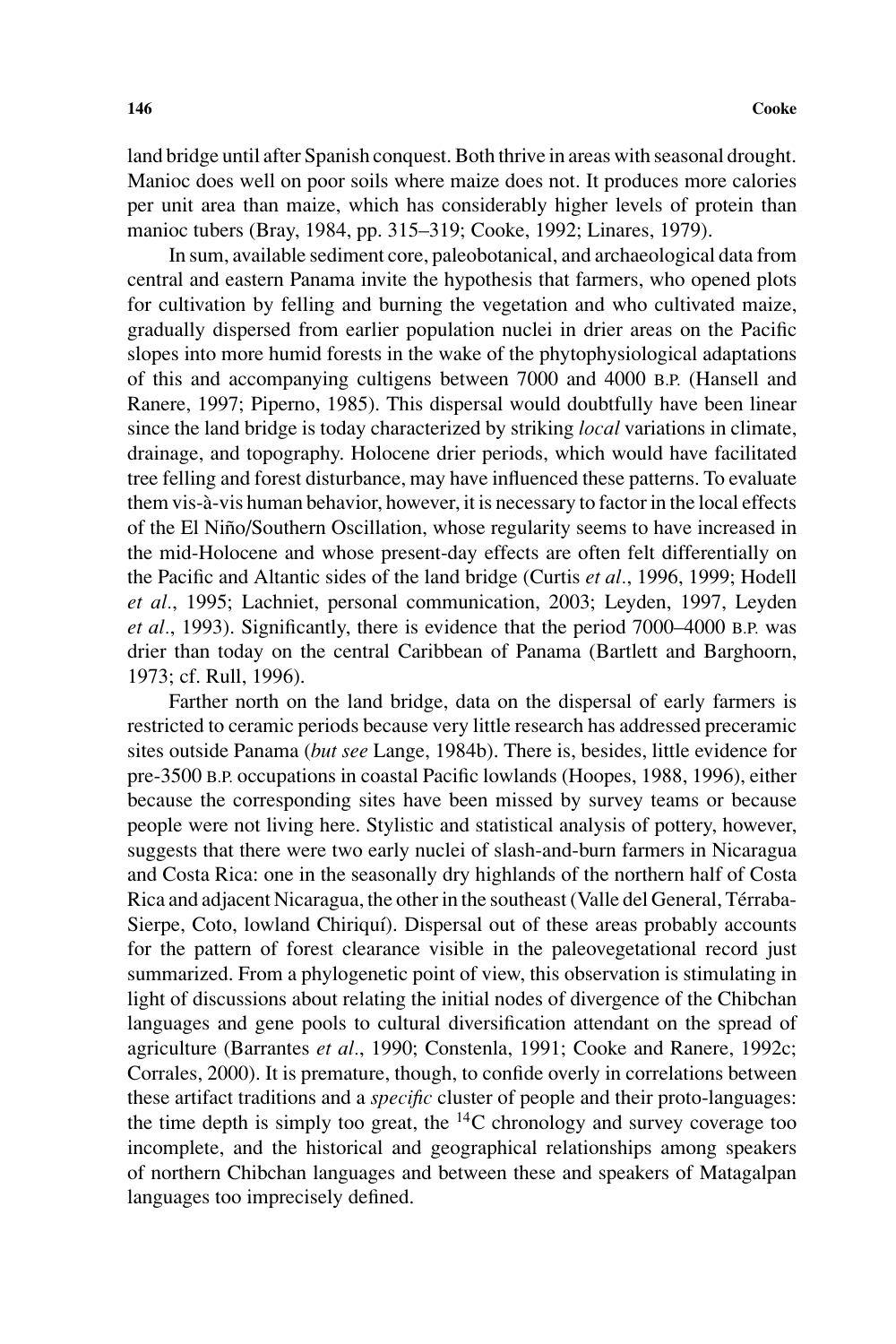Care also should be taken not to overstress the uniformity of cultural and subsistence geography during such early times when populations lived in small, dispersed settlements. Talamanca preceramic peoples who lived in the western highlands of Panama from approximately 6600 to 4300 B.P. used stone tool assemblages that retained features of Paleoindian assemblages and are quite unlike those of their coeval neighbors to the east (Ranere, 1980a,b,c,d). Ranere proposed, therefore, that foragers remained in more humid or inaccessible parts of the land bridge long after people in drier areas began to farm. Dickau (personal communication, 2004) reports isolating a small sample of starch grains that appear to be from a *Zamia* species at the Talamanca Phase Hornito-1 site. *Zamia* was an early food source in the West Indies and was cultivated by the Florida Seminole (Berman and Pearsall, 2000; Cardwell, 1987; Veloz-Maggiolo, 1992). It is possible that Dickau's research will identify other, more widespread cultigens on Talamanca tools and thus foster a re-assessment of Ranere's hypothesis (1980a, p. 43) that "not all early tropical forest people were farmers." Come what may, the Talamanca stone tool inventory's idiosyncrasies infer cultural differentiation from coeval peoples in central Panama (Ranere and Cooke, 1996). Sheets (1994b, p. 314) identified a temporal hiatus between a pre-5000 B.P. Archaic foraging population (Fortuna phase) and post-3800 B.P. Early Tronadora farming villages in the vicinity of modern Lake Arenal in northwest Costa Rica (Hoopes (1994a) offers an opposing view).

Temperance also is recommendable with regard to the nature and timing of a human presence along the Caribbean slopes of the land bridge. Paleoindians were active in Caribbean and montane LGS forests (Ranere and Cooke, 2003). Sites whose stone tools suggest occupations between 10,000 and 7000 B.P. have been reported in Caribbean Costa Rica (Acuña, 1983, 2000) and Panama (Griggs et al., 2002; Ranere and Cooke, 1991). Indirect confirmation is provided by manatee ribs found in a 6000 B.P. midden at Cerro Mangote (central Panama, Pacific), which can have arrived there only across the cordillera from the Caribbean (Cooke and Ranere, 1992c). Later prehistoric and ethnohistorically recorded peoples engaged in constant commercial interactions across mountain ranges and between the Atlantic and Pacific Coasts. Small-scale economic enterprises may have been important enough to stimulate the penetration of even the remotest and wettest forests long before the agricultural expansion advocated in earlier pages. If true, this pattern is more likely to be elucidated in the future by archaeology than by paleoecology.

# **TERRITORIES, TRADE, AND SOCIAL RELATIONS**

Most researchers are comfortable with Hoopes's (1992a) observation that the once-popular concept of a generalized developmental scheme, i.e., a Formative pantropical "mother-culture" (Ford, 1969), obscures important differences among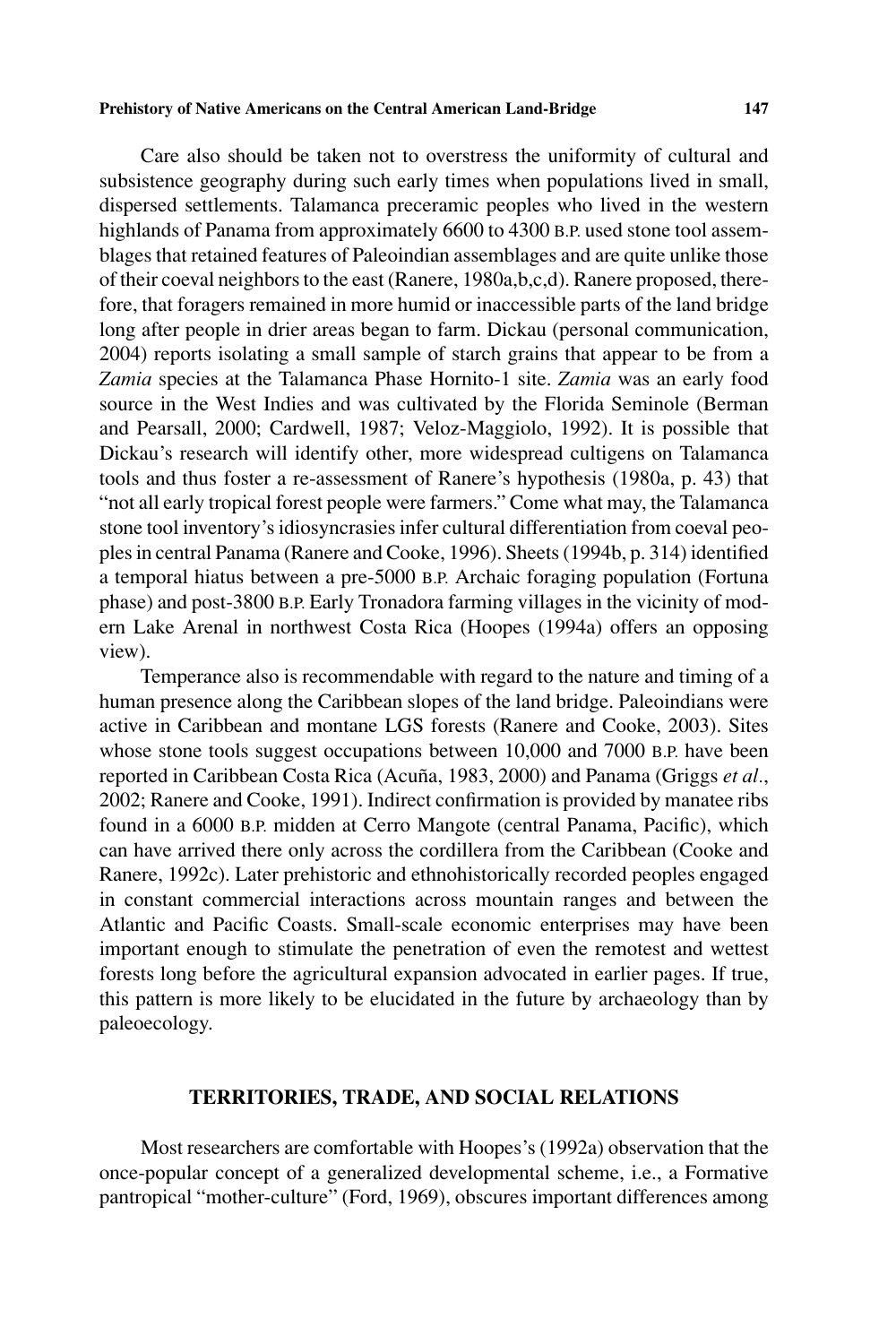land-bridge polities that developed out of the simpler, smaller communities of the preceding period as (1) agriculture became more productive in response to genetic changes in cultivated taxa, (2) populations increased and nucleated, and (3) social tensions were aggravated. From a geographical point of view, accelerated divergence and complexity after ∼2500 B.P. were conditioned not only by the intrinsic microenvironmental heterogeneity that I stressed on the opening page, but also by propinquity to technologies, goods, and people from Mesoamerica and northern South America (Hoopes, 1992b; Linares 1977a, 1979). Materially it is exemplified by widespread and interrelated features. Pottery progressed from being a mere receptacle to a medium for ideological expression as plastically executed and painted designs, including zoo- and anthropomorphic ones, appeared and diversified. Larger and functionally more complex vessels bear witness to innovative and intricate decorative techniques such as differential firing, negative painting, calcium carbonate filler, and the simultaneous use of several pigments (Baldi, 2001; Baudez *et al.*, 1993; Bonilla *et al.*, 1987; Cooke, 1995; Cooke *et al.*, 2000; Corrales, 2000; Fonseca, 1997; Hoopes, 1996; Sanchez, 1995; Shelton, 1984). ´ Grinding tools attained sophisticated levels of crafting in response, not only to changes in the morphology and importance of foods, such as large-kernelled maize (now numerically dominant in most samples of carbonized plant macroremains), but also to the increasing symbolic importance of this cultigen, which is evident on the stone statuary of some culture areas (Bird, 1980; Einhaus, 1980, p. 466; Galinat, 1980; Graham, 1992; Linares, 1980a, p. 243; Linares *et al.*, 1975; Mahaney *et al.*, 1994; Snarskis, 1981). In Gran Nicoya the proliferation of obsidian tools reflects both improving technical skills and expanding trade networks. Polished stone tools (axes, chisels, etc.) were now made everywhere in large numbers, often fashioned or reworked at specific settlements (Linares, 1980a, p. 242; Sheets *et al.*, 1980). This burgeoning industry was surely related to the needs of farming settlements increasingly concentrated in riverine or lacustrine zones bordered with mature gallery and peripheral forests, which had to be removed to gain access to deep colluvial soils, and to the construction of large dugout canoes for the colonization of offshore islands (e.g., Taboga and Taboguilla [Panama] and Isla del Caño<sup>7</sup> [Costa Rica]) (Finch and Honetschlager, 1986; Stirling and Stirling, 1964b). In some areas the art of making prismatic blades (present during Paleoindian times but subsequently lost) reappeared, but with its own technical idiosyncrasies (Lange *et al.*, 1992, pp. 163–165; Ranere and Cooke, 1996). Lastly and most importantly, expertly crafted prestige and ritual items proliferated and stimulated new contacts, demands, ideologies, and social tensions, which by at least by 1300 B.P. had led to the formation of polities with many of the characteristics of chiefdoms.

 $7$ Badilla (personal communication, 2003) reports that settlements on Isla Caño go back to the Sinancrá period (1500–300 B.C.). Taboguilla was occupied by ∼2000 B.P. to judge from a recently dated vessel from Butler Island (Lake Alajuela) (1990  $\pm$  40 B.P. [cal B.C. 60–cal A.D. 90]), which is very similar to vessels reported by Stirling and Stirling (1964b) on this island.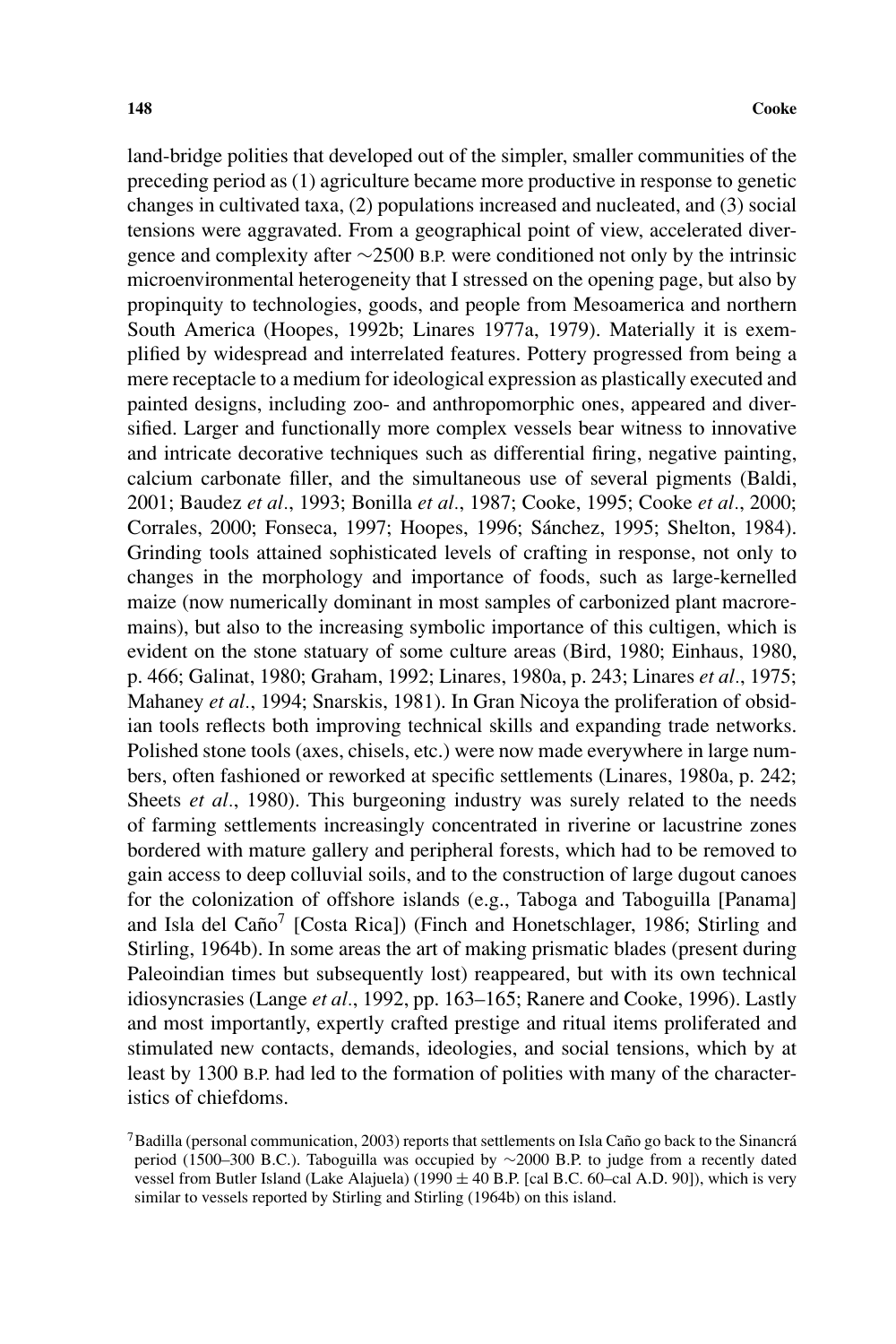# **Cultural Geography**

Before ∼2500 B.P. important differences in material culture allow archaeologists to identify regional artifact traditions with implications for ethnic and linguistic differentiation. But it was not until after this date that culture areas came to the fore. The predominant geographic concept since the dawn of archaeology in the region (Holmes, 1888; Joyce, 1916), culture areas are either political divisions to which the appendage Greater or *Gran* has been appended (i.e., Greater Nicoya, *Gran Chiriqu´ı*, *Gran Cocle´* etc.) or physiogeographic features (i.e., in Costa Rica, the central valley, central Atlantic watershed and central Pacific Coast) (Cooke, 1984; Corrales and Quintanilla, 1996; Lange, 1984a,b; Martín-Rincón, 2002b; Snarskis, 1981; Sanchez, 2000). Most published reports and maps intimate that ´ the boundaries between them were rigidly fixed in time and space until contact. This is, of course, not true. Detailed geographical–historical studies of subregions within particular culture areas are increasingly drawing attention to (1) the importance of chance events (i.e., volcanic eruptions) in redirecting settlement history (Linares *et al.*, 1975; Sheets, 1994b, p. 318); (2) sociopolitical fragmentation, which resulted not only from population growth and nucleation attendant on agricultural intensification but also from growing competitiveness—the term balkanization is often used (Snarskis, 1981, p. 84); (3) the influence of changes in economic priorities and social interactions on the relationship between the location of raw material sources, craft centers, and artifact distribution, and between these and settlement geography and demography (e.g., Cooke *et al.*, 2003a; Creamer, 1983; Sheets, 1994b); (4) community-level specialization in the manufacture of certain goods that were important regional exchange commodities (e.g., small prestige and ritual items, polychrome pottery, metates, polished axes, and—north of Panama—obsidian tools) (Drolet, 1986, 1992; Lange *et al.*, 1992; Ranere and Rosenthal, 1980; Sheets *et al.*, 1980); and (5) fluctuating boundary zones, in which there was a greater mixing of cultural materials than at culture area epicenters (e.g., Cooke, 1980; Linares, 1980b; Linares de Sapir, 1968; Sanchez and Cooke, 2000). ´ For example, archaeologists who work in Gran Chiriquí are documenting with improving precision the diversification of pottery into successively smaller spatial units characterized by stylistic categories whose posterior developments sometimes belie a common origin (Baldi, 2001; Baudez *et al.*, 1993; Corrales, 2000; Hoopes, 1996; Kudarauskas *et al.*, 1980; Linares, 1980f). At the same time, the sociopolitical cohesiveness of this culture area after the introduction of ceramics is confirmed by a common ideology, shared artistic traditions, and the exchange of everyday and prestige items. Changing cultural geography inferred from pottery distributions appears therefore to be harmonious with linguistic and genetic data, which point to recent ( $\lt$ 1000 years) divisions of this area's Chibchans into geminate polities each with their own language, i.e., the Bribri and Cabécar, Chánguena and Dorasque, Buglé and Ngöbé, and, more arguably, Coto and Brunca (Barrantes *et al.*, 1990; Constenla, 1985; Corrales, 2000).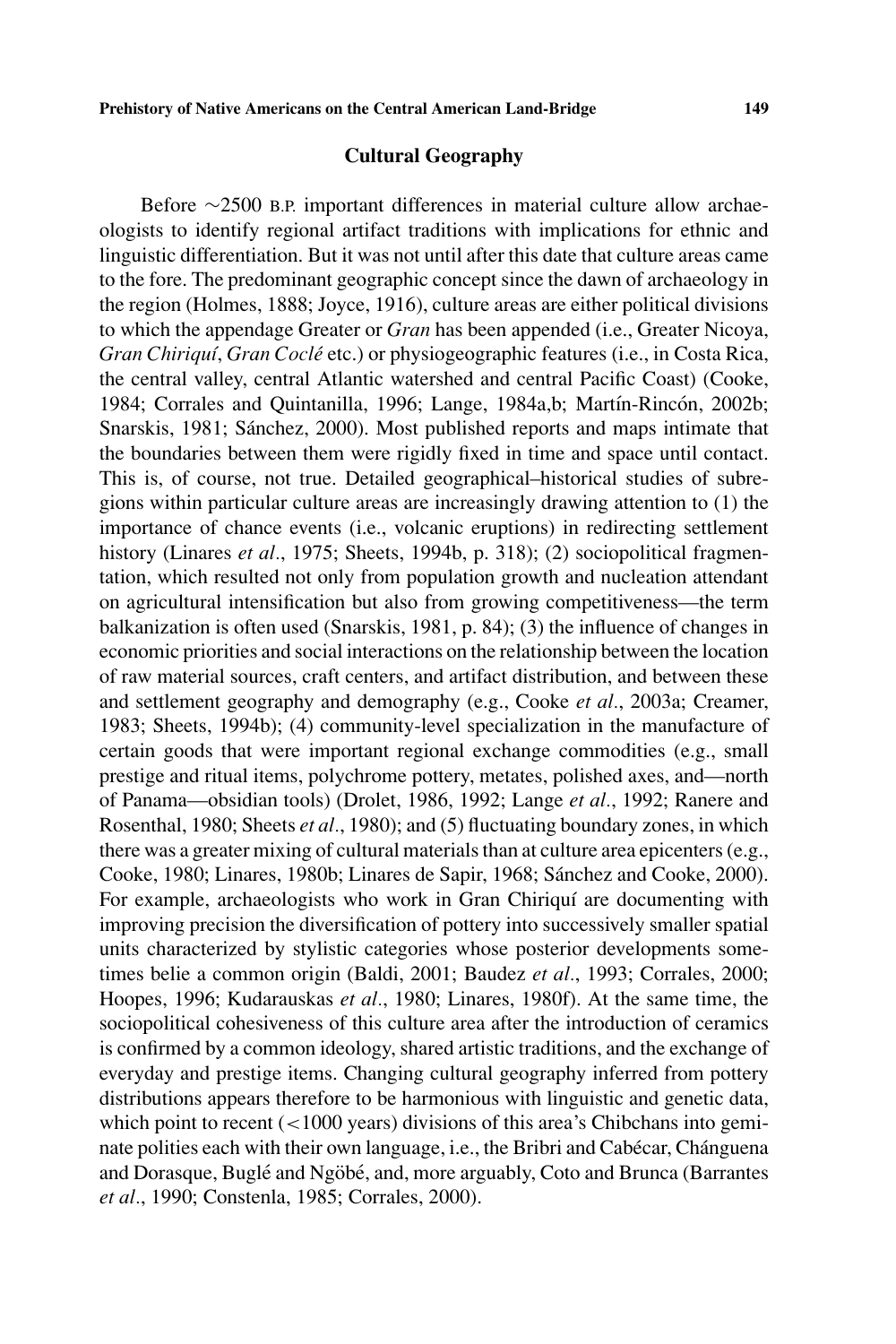It is important, nonetheless, to be temperate about relating *specific* clusters of pottery to *specific* recent ethnias. Although the postcontact cultural geography of the Caribbean is difficult to unravel from existing written sources because of multiple external pressures on native polities, it can be argued on the basis of ethnohistoric data that the ancestors of the pre-Columbian people who lived around the Laguna de Chiriquí, at sites like Cerro Brujo, were Chánguena and *not* Guaymí (*contra* Linares and Ranere, 1971, 1980) who at contact were located farther east between the Cricamola and Calovebora Rivers (Castillero, 1994, ´ pp. 188–200).

An additional stimulus to cultural diversification on the land bridge was provided by the arrival of migrant peoples from Mesoamerica to Gran Nicoya probably no earlier than 1400 B.P. The archaeological record demonstrates that each of these groups, whose genesis occurred in Mesoamerica, quickly slotted into local economic networks, underwent acculturation and ecological radiation, and followed different demographic trajectories (Benavides *et al.*, 1992; Bonilla *et al.*, 1987; Lange, 1984b; Vásquez, 1994). Even so, the Chorotega and Nicarao languages were thriving in the 1520s (Healy, 1980, pp. 21–22; Oviedo y Valdés, 1849, p. 390). Their speakers were still known as *naguatatos* in the late sixteenth century (e.g., Fernández, 1886, p. 205). This is why the Spanish who invaded this region from the north in the 1520s could pinpoint where the different groups they called "Mexicans" were living. In fact, their communities were scattered among those of indigenous peoples, some of whom, like the Huétar, spoke a Chibchan language and were not always peaceably disposed towards them (Constenla, 1984, 1991, pp. 30–45; Healy, 1980, p. 21; Santos *et al.*, 1994). Gran Nicoya at Spanish contact was more likely to have comprised communities belonging to several different ethnias (Ibarra, 1991, 2001) than multiethnic ones (Lange *et al.*, 1992, p. 13).

# **Chiefdoms**

There is a general consensus (but *see* Roosevelt, 1979) that pre-Columbian polities on the land bridge did not surpass *chiefdoms* in complexity. These kinbased, moderately stratified societies, which lacked writing, did not live in cities, and were organized into small, sometimes populous but not politically expansive territories (Earle, 1991), are evident over much of the land bridge by contact (Helms, 1979; Ibarra, 1990; Romoli, 1987). It is doubtful whether the requisite population densities and degrees of settlement nucleation, economic integration, and social differentiation were attained anywhere in this study area before 2500 B.P. Most scholars, in fact, postpone the genesis of chiefdoms in their regional chronological schemes until 2000 or 1500 B.P., by which dates archaeological evidence for categoric wealth differences, craft specialization, and meaningful variability in archaeological site size, complexity and function are apparent in several culture areas (Briggs, 1989; Drolet, 1984, 1992; Fonseca, 1992; Haller,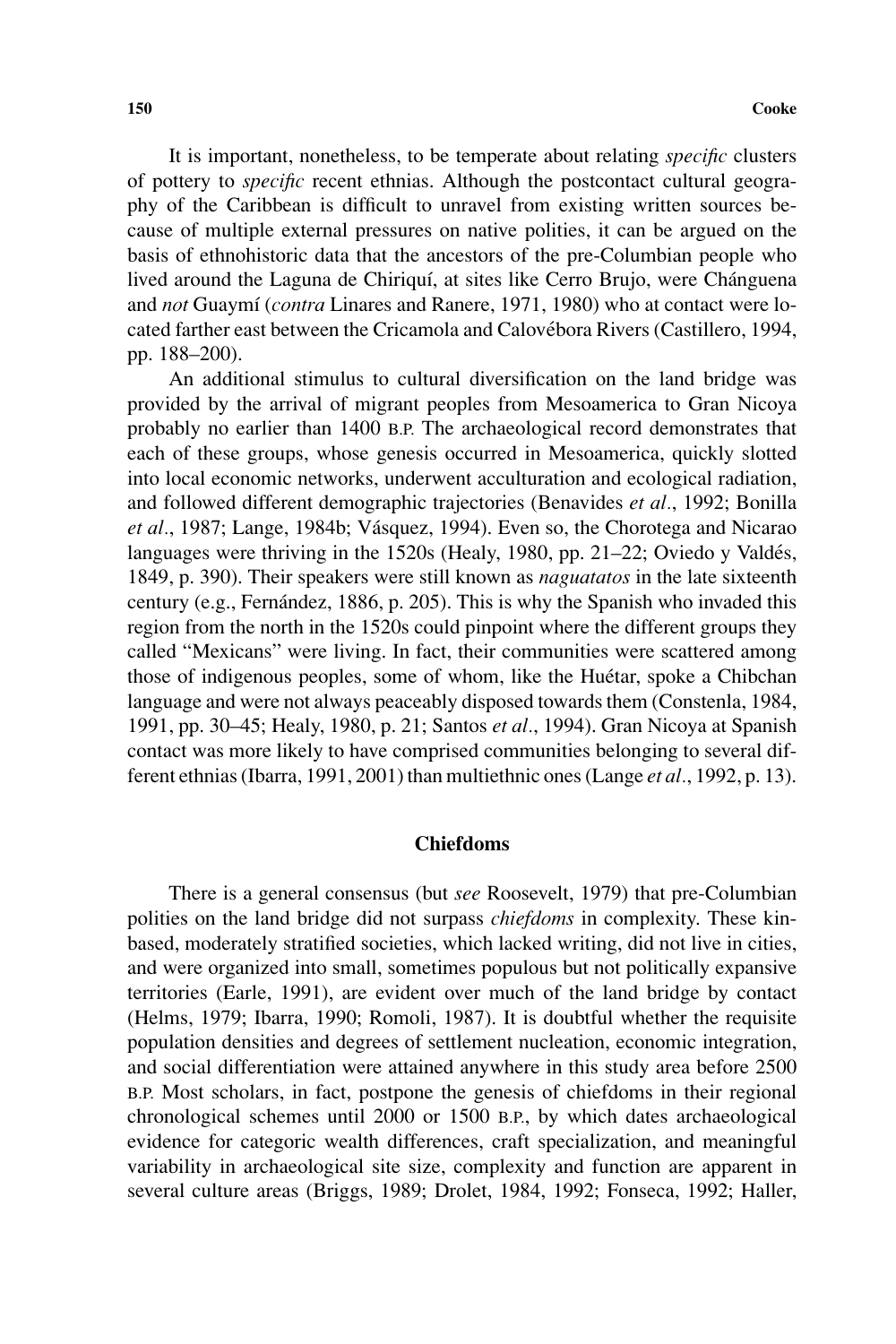2004; Hoopes, 1991; Linares 1977b, 1980a, pp. 241–244; Quilter and Blanco, 1995). Reassessments of the dates of the polychrome pottery produced at Sitio Conte push the evidence for indisputable wealth differentials based on rank or status in Gran Coclé even closer to contact (after 1300 B.P.) (Cooke *et al.*, 2000). Forcing these data into a progressive developmental scheme, i.e., from some kind of tribe into some kind of chiefdom (Fonseca, 1992; Hoopes, 1991) or into a lateral dichotomization along the same lines ("tribes" coeval with "chiefdoms" [Creamer and Haas, 1985]), obscures the coeval existence until Spanish contact of many types of communities, many levels of population density and nucleation, and different subsistence emphases, often in the same culture area or economic interaction sphere (Linares, 1977a, 1979).

Oberg (1955) is often credited with having been the inventor of the term chiefdom whose theoretical formalization occurred after World War II (Sahlins, 1958; Service, 1962). Even so, Lothrop's excavation of the Sitio Conte in Cocle´ (Panama) between 1930 and 1933 (Lothrop, 1937, 1942a) first opened New World archaeologists' eyes to the opulence of a few adult males who held sway over small territories noticeably un- or underendowed with public works. Relying as much on contact period Spanish documents as modern scholars, Lothrop underlined many behavioral traits considered archetypical of chiefdoms even though he did not use this term himself (Briggs, 1989; Lothrop, 1937, pp. 9–29; c.f. Helms, 1979; Linares, 1977b; Roosevelt, 1979). $8$ 

Researchers now prefer multi- to unicausal (prime mover) explanations for the formation and maintenance of chiefdoms (Drennan, 1995; Flannery, 1972). Worldwide, the greatest degree of variability among these "autonomous political units" (Carneiro, 1981, p. 45) concerns the articulation of birthright, achievement, authority, prestige, and power, and the relationship between grades of sanctity and social hierarchy. These features characterize the hierarchical typologies of chiefdoms that several scholars have proposed (Goldman, 1970, pp. 20–24; Sahlins, 1958, pp. 11–12; Steward and Faron, 1959, pp. 241–245). They have been the focus, too, of disagreements about the nature of land-bridge chiefdoms (Briggs, 1989; Helms, 1979, 1982; Hoopes, 1991, 1992a; Linares, 1977b; Roosevelt, 1979; Snarskis, 1981, 1987). They are easier to glean from the documentary than from the archaeological record. Even so, one detects consilience with regard to the commonality of the following features: (1) chiefly power was deeply rooted in genealogical hierarchy and monopolized by males; (2) the transference of power within high-rank social units in each chiefdom was based as much (or more) on achievement as on ascription and was often accompanied by internecine tension;

<sup>8</sup>Thus, on *social groups*: "the Indians who lived (in Cocle) were divided into many groups each ruled ´ by a chief and various sub-chiefs"*...*; on *insignia*: "each chief had his own device with which his followers blazoned themselves"*...*; on *warfare:* "war was waged by the natives of Panama frequently and for many reasons, of which the chief (ones) were to acquire more lands and acquire prestige"*...* on *social classes*: "although the communities in which the natives lived were not large, their society was divided into several distinct ranks."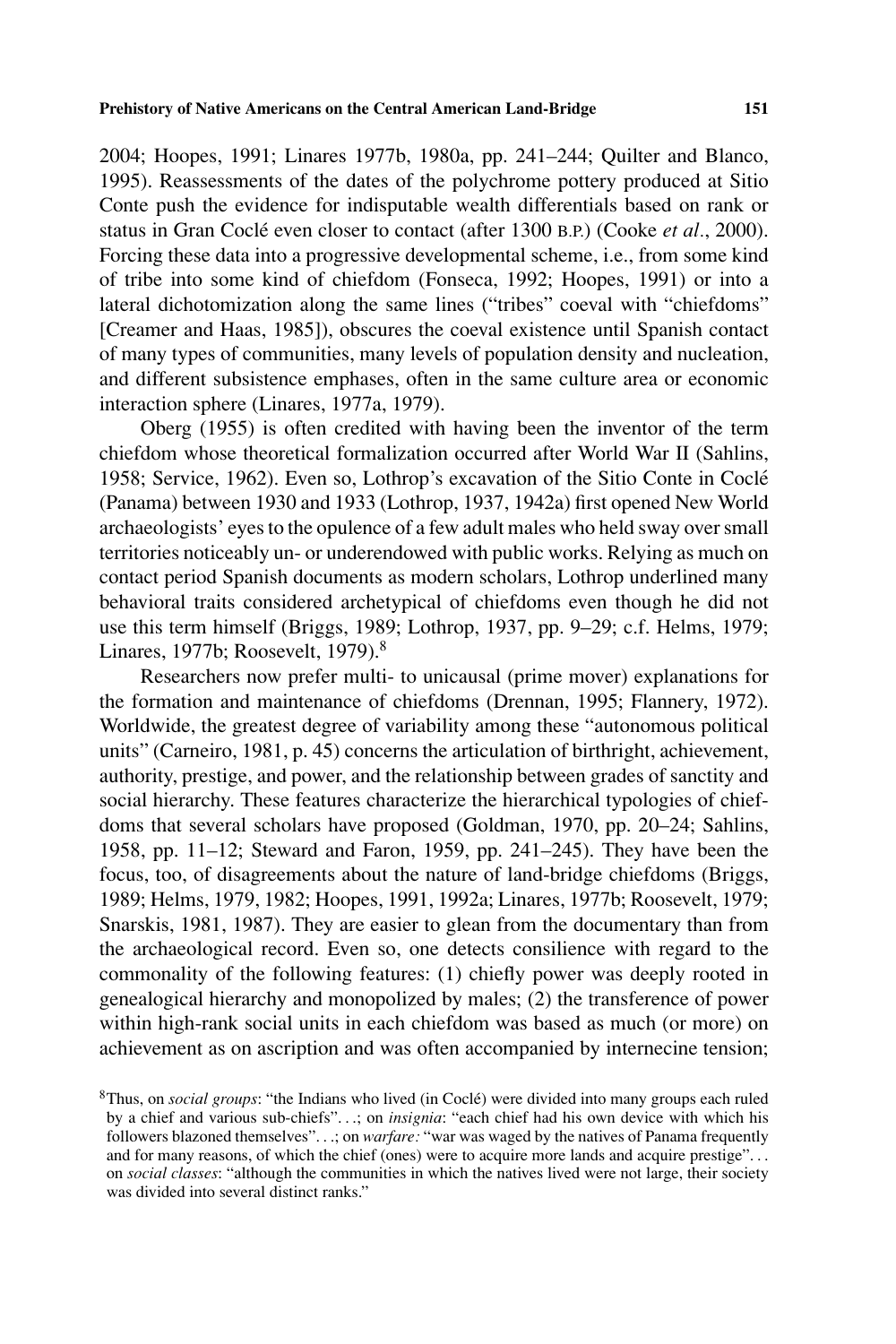(3) chiefs advertised their success by accumulative behavior akin to potlatching (involving a certain degree of control over food production in order to finance social gatherings); (4) chiefs and their entourages lived at special settlements, often moving back and forth among various sites (according to Spanish chroniclers they lived in special houses, which may have been confused for meeting houses); (5) at sites whose special features allude to their being centers of power, there is a correlation between simple architecture and monolithic sculpture, and symbols of both aggressive behavior and fecundity (expressed by images of human females and maize); (6) frequent warfare focused on raids and skirmishes among rival chiefs in nearby territories and was accompanied by the mistreatment of prisoners, including forced labor, branding, mutilation, and loss of burial privileges; (7) a degree of resource redundancy among the most populous or richest chiefdoms prevented the long-term political dominance of any one of them; and (8) to acquire special sumptuary or ideologically significant badges of offices, which were often exhibited at special places and during burials, chiefs controlled trade routes, especially those that led to distant lands or towards prestige items (Drennan, 1991, 1995, 1996; Fitzgerald, 1996; Haller, 2004; Helms, 1976, 1979, 1994; Ibarra, 1990; Lange, 1992a; Linares, 1977b; Linares *et al.*, 1975; Snarskis, 1987).

# **Prestige Goods, Esoteric Ideas, and the Relevance of Distance to Exchange Relations and Elite Formation**

The relevance of long-distance contacts to the relationship between ideology, wealth, and power on the land bridge has been at the forefront of discussions ever since anthropologist Mary Helms developed the hypothesis, originally formulated by geographer Carl Sauer (1966), that most metal ornaments found in pre-Columbian Panama—and *all* the most exquisitely crafted ones—were produced in continental Colombia. She argued that Panamanian elites either obtained them via traders or itinerant crafters or by traveling themselves to Colombian centers. Such contacts and exchanges with distant lands and elites consolidated the influence and power of Panamanian chiefs by allowing them to use valuable prestige goods as rewards and to enhance their sanctity and that of their entourages through the acquisition of *esoteric* knowledge (Helms, 1979, pp. 36–70, 140; 1992, 1994).

In Mesoamerica, scholars associate early elite interaction, which can be traced back to 3500–2500 B.P., to an increasing demand for fine ceramics decorated with certain ideologically charged motifs, and objects crafted from greenstone, shiny iron minerals, and marine shells (e.g., thorny and pearl oysters [*Spondylus* and *Pinctada*]) (Clark, 1991; Clark and Blake, 1989; Love, 1991; Pires-Ferreira, 1975, 1976). In northern Costa Rica, jadeite, serpentine, and chalcedonies were primary commodities for skilled crafting between approximately 2500 and 1300 B.P. and are considered to be the earliest manifestation of elite exchange and display on the land bridge (Bishop *et al.*, 1993; Chenault, 1988; Guerrero, 1988; Sharer, 1984;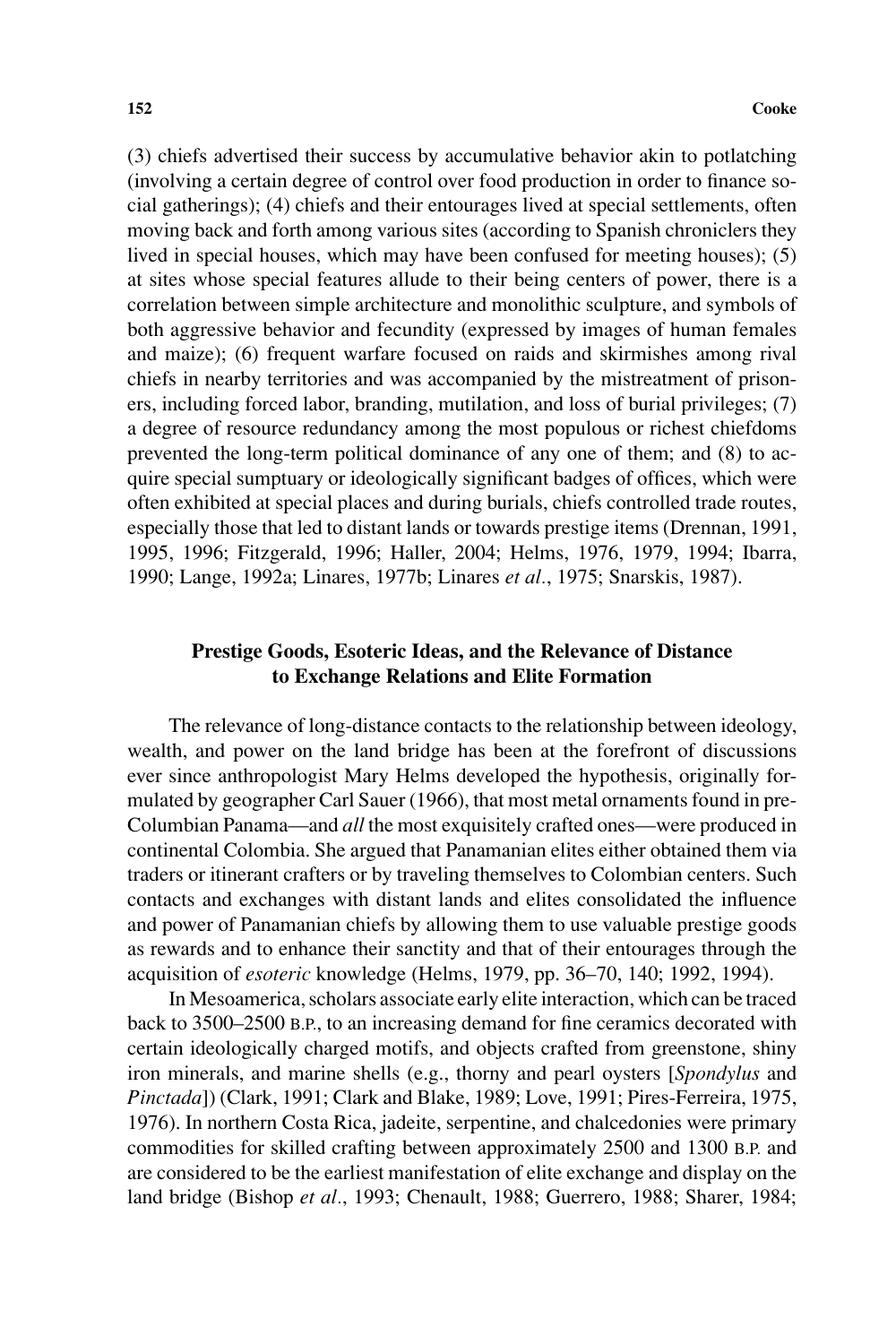Snarskis, 1984). Opinions about how and by whom this jadeite was obtained and who actually used it have swung from a bias towards Mesoamerica as their *fons et origo* (Balser, 1980; Easby, 1968, 1981; Stone, 1973) to a more balanced proposition that both local and imported materials were used for the manufacture of three kinds of elite-centered paraphernalia: (1) amulets, (2) stone maceheads or ceremonial digging sticks, and (3) ceremonial stone stools and grinding stones (or metates) (Bishop and Lange, 1993, p. 129; Lange, 1993, p. 288, Lange *et al.*, 1992; Snarskis, 1984, pp. 176–178, 215–219). Costa Rican lapidaries used mostly local jadelike stones and (probably) an unidentified local jadeite source (Bishop and Lange, 1993, p. 129). Imported items were invariably made of jadeite from the Motagua Valley source in Guatemala (Lange *et al.*, 1981).

These ritual or prestige artifact classes share zoomorphic icons, e.g., crocodiles, eared and hook-beaked raptors, parrotlike birds, humming birds, bats, and felids (Fonseca and Scaglion, 1978; Snarskis, 1986). Because these taxa are symbols of standard cosmological spaces throughout tropical America, e.g., forests, earth, and sky, it is perhaps a hyperbole to attribute a Mesoamerican origin to them (Snarskis, 1985, p. 26). Even so, Costa Rican lapidary work harks back to older Mesoamerican artistic traditions, in the same way that early land-bridge goldwork advertises iconographically its antecedents in continental Colombia (Bray, 1981, 1992). Rare Olmec, Izapan, and Classic Maya jadeite amulets and slate mirror backs found in Costa Rica (some with legible glyphs) were not made there (Graham, 1993; Lange, 1993, p. 284; Parsons, 1993; Stone and Balser, 1965). They were recycled and (probably) heirloomed (Graham, 1992, p. 191; Lange, 1984b, p. 171; Snarskis, 1984, p. 219). This hints that the raw material was more valuable to the recipients than the finished artifacts and their foreign ideology. South of central Costa Rica, where no jadeite source is known, lapidaries working approximately between 2000 B.P. and before 1000 B.P. preferred agate, quartzite, sericite, and serpentine. Some large bars and bar pendants are beautifully crafted and must have been especially esteemed as both prestige and ritual objects (Cooke *et al.*, 2000, Fig. 8.7 v and w; Hearne and Sharer, 1992, plates 38–40; Lothrop, 1937, plate 3; cf. Helms, 1993).

Metal objects are first recorded on the land bridge ∼1800 B.P.<sup>9</sup> In Bray's opinion (1992, 1997) metallurgy spread here from the Sinú, Tairona, and Quimbaya centers of continental Colombia. Whether they were moved by land or by sea or transmitted by diffusion or itinerant craftsmen is archaeologically unfathomable. Since canoe-borne trade from the north is well documented in the ethnohistoric

<sup>&</sup>lt;sup>9</sup>The earliest contextualized metal pieces were found in feature 16 at Cerro Juan Díaz – a copper ring and fragments of ornaments from a disturbed tomb, which were associated with a human tooth dentin date of  $1780 \pm 40$  B.P. (cal A.D. 130–370). Isaza, working under the direction of Heather Lechtman, found traces of platinum in a fragment of a spread-eagled bird in this feature as well as evidence for the welding of thin plates with different quantities of copper. Although these traits are characteristic of the La Tolita-Esmeraldas region between Colombia and Ecuador, platinum is present in some Panamanian ores, and it is premature to attribute these objects' origin to the former region (Cooke *et al.*, 2003a; Cooke and Sánchez, 1998; Ichon, 1980, pp. 197, 321).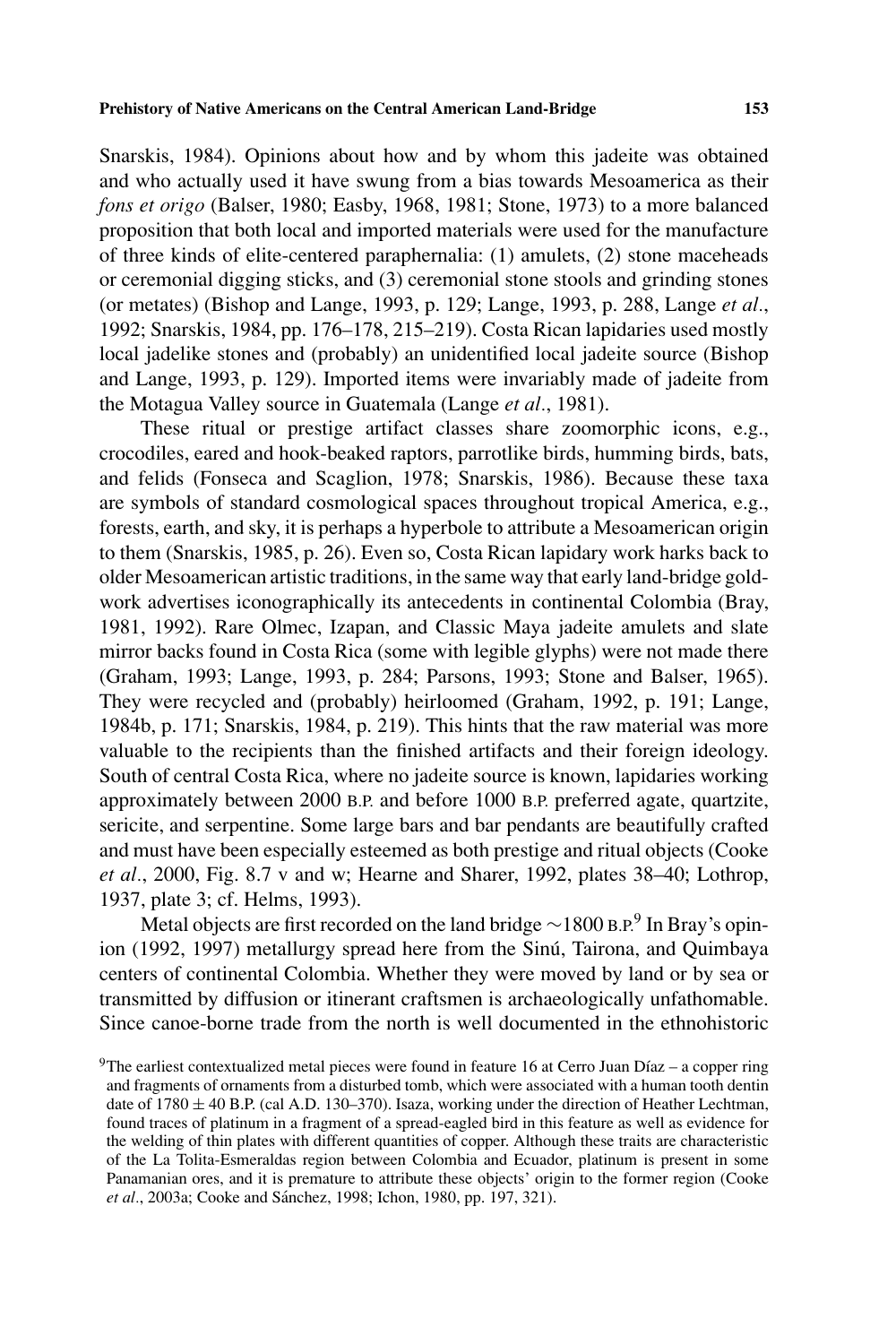record, however, similar exchanges with traders from the south are likely and would explain the clustering of Initial Group ornaments in Caribbean Costa Rica before 1500 B.P. (Bray, 1981, p. 154; Cooke and Sanchez, 2001; Graham, 1996; Stone ´ and Balser, 1965). The earliest metal artifacts found in land-bridge graves may have been made in continental Colombia. Even so, local goldworking styles developed rapidly, resorted to their own technical idiosyncrasies (Fleming, 1992; Howe, 1986), and, most importantly, shared many iconographic details with other locally produced media (i.e., shell jewelry and painted and modeled pottery) (Bray, 1992; Cooke and Bray, 1985; Sanchez and Cooke, 1998; Snarskis, 1986). The produc- ´ tion of cast gold figurines and hammered plaques is documented archaeologically and historically in Costa Rica and Panama and continued into the 17th century A.D. (Bray, 1981, p. 156; Lange, 1992a, p. 129, Fig. 14; Snarskis, 1985, p. 26). Metal ornaments dated between 1800 and 1300 B.P. at Cerro Juan Díaz were found associated with ritual paraphernalia, i.e., *Spondylus* bead and felid teeth aprons and/or necklaces, polished stone bars, and incense burners. It is possible, then, that gold ornaments at first slotted into ritual activities such as shamanism and curing (Cooke, 2003b; Cooke *et al.*, 2000; Quilter, 2000; Saunders, 2003). Only later did they acquire the exoteric role necessitated by the self-aggrandizing behavior of wealthy adult males, which is clearly evident after 1300 B.P. at some mortuary sites such as Sitio Conte (Briggs, 1989; Lothrop, 1937), in stone statuary (Fernández and Qunitanilla, 2003; Graham, 1992, 1996), and also in Spanish descriptions of warriors going to battle bedecked with shining gold finery (Cooke *et al.*, 2003a).

The coeval use of gold and jadeite has been documented in Costa Rica (e.g., Herrera, 1998; Snarskis, 2003). But after ∼1500 B.P. jadeite's importance in Nicaragua and Costa Rica diminished as cast and hammered *tumbaga* ornaments became more widely distributed. Along the coast of Panama Bay, a similar change in priorities appears to have affected the production of beads and pendants made of thorny and pearl oysters (*Spondylus* and *Pinctada*), whose apogee occurred between 1800 and 1200 B.P. (Cooke, 1998a; Cooke *et al.*, 2000; Ichon, 1980).10 It is possible that its decline was related to human overexploitation of local populations of these shells. Or perhaps *Spondylus* artifacts were worn only in certain ritual contexts or by young people (Briggs, 1989). Whichever the case, polychrome pottery painted in the distinctive style of Gran Cocle (Labbe, 1995; Lothrop, 1942a; Sánchez, 2000) became considerably less abundant at sites located east of the El Valle massif after 1200 B.P. than it was before that date, as though the new demands and ideologies stimulated novel exchange relationships related to the growing ideological and political importance of metal ores and artifacts, which hypothetically would have led to the growing importance of exchange centers such as Cupica (Colombia) (Bray, 1984) and even changes in the social or ethnic composition

<sup>10</sup>Ornaments fashioned out of inshore estuarine shells, such as *Anadara grandis*, were manufactured until after Spanish contact (Cooke *et al.*, 2000).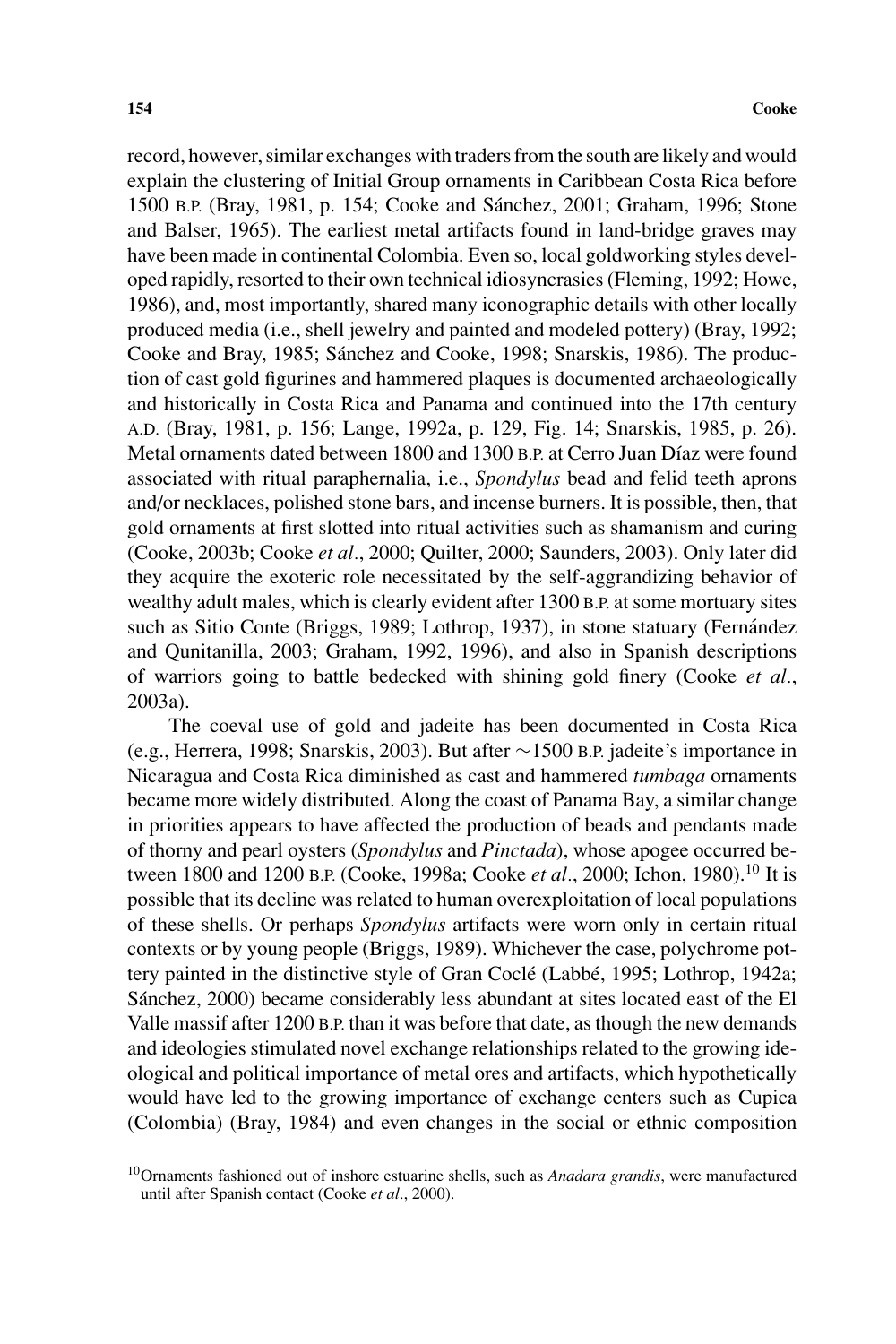of coastal settlements around the Gulf of Panama and its islands (Cooke, 1998a; Cooke *et al.*, 2000; Sánchez and Cooke, 2000). Copper and gold ores are particularly abundant in outwash and alluvial gravels along the central Caribbean and cordillera of Panama and in the Darién (Cooke et al., 2003a), whereas in the Pacific, *Spondylus* and *Pinctada* are concentrated around rocky and coralfringed islands. Recent research in the Belén, Coclé del Norte, and Indio Rivers in Panama has identified especially large prehistoric sites—some with extensive stone-walled terraces—in proximity to localities where the Spanish extracted alluvial gold (Cooke *et al.*, 2003a). Similar sites with more impressive architecture are well known from the Caribbean watershed in Costa Rica (e.g., Guayabo, Las Mercedes, and La Cabaña) (Fonseca, 1981, 1992; Hartman, 1991; Snarskis, 1984). Chiefs whose territories included gold and copper deposits, basalts, tuffs and lavas, fine clays, and scarce pigments would have been able to exchange these materials for the agricultural produce of neighboring polities situated in areas better suited to the production of foodstuffs.

In 1502, Columbus' son Ferdinand referred to the coast between Almirante Bay and the River Coclé del Norte as "active trading country" (Cooke et al., 2003a). Later documentary sources state that the "Mexican" traders present on the Caribbean coast at and after contact went there specifically to obtain gold and cacao (Lothrop, 1942b). It is unclear which goods would have been offered to local people in exchange for these products. I know of only five published artifacts from Panama that can be objectively attributed to Mesoamerican manufacture, and only one whose origin beyond the southern edge of the land bridge is indisputable (Cooke *et al.*, 2003a; Lothrop, 1942a, fig. 440). All are small portable objects, and none was found in a professional excavation. Exactly where on the land bridge articles that reached Mayan and Mexican sites were manufactured is a difficult question to answer. Current knowledge does not admit attributing their provenience to a particular region such as "Veraguas" or "Coclé." Metal figurines cast in Bray's Initial and International Styles exhibit far less regional stylistic differentiation than do pottery and stone tools. Large gaps exist in the distribution of archaeologically contexualized goldwork, especially in eastern Panama and the Atrato Basin, where there is documentary evidence for important metalworking centers. Finished ornaments were composed of variable quantities of generally water-borne auriferous ores, which, when intentionally alloyed, are notoriously difficult to attribute to specific mineral sources (Bray, 1977, 1992, 1997; Fleming, 1992; Graham, 1996; *contra* Lothrop, 1950, 1952).

Trade and exchange, of course, were not exclusively elite activities. Contact period ethnohistoric accounts abound with references to the movement of a wide variety of goods among polities that dwelled in the same, contiguous, or nearby chiefly territories or spheres of influence (Helms, 1979) but in different habitats with distinct product inventories. Oviedo y Valdés's reference to the Cuevans' bartering everything they owned (p. 132) underlines the preeminence of this behavior. Humid forest products, i.e., incense, medicinal plants, resins (for embalming the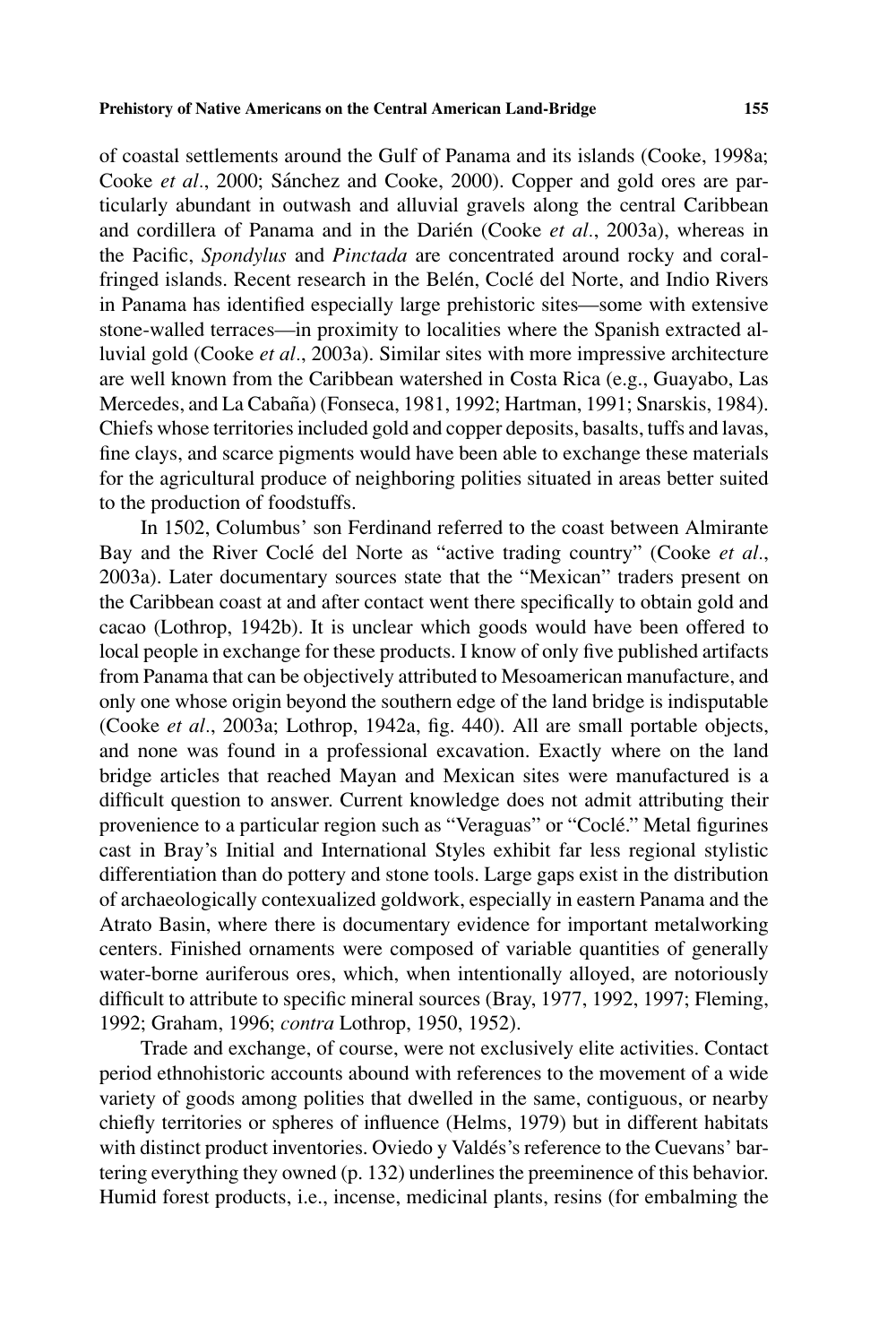dead), cacao, vegetable dyes, pet peccaries, birds and tapirs, feathers, and felid teeth, claws, and pelts, figure in lists of traded items that were exchanged for nonforest items, e.g., human captives, cotton textiles, marine shells, and salt fish (e.g., Andagoya, 1994 [1519], p. 29; Núñez de Balboa, 1994 [1513], pp. 23–24; Ibarra, 1990; Oviedo y Valdes, 1853, p. 140). It is clear that people captured during skir- ´ mishes were coerced into becoming porters for this trade, which the rugged terrain of much of the isthmus would have made quite onerous (Oviedo y Valdes, 1853, ´ p. 140). Some Panamanian chiefs, who lived inland, controlled "ports" on one or both coasts where marine products were obtained. Markets in Gran Nicoya were vibrant places of exchange. They were called *tianguez* by the Nicarao, cognate with Aztec *tianquiztli* (Fowler, 1989, p. 187). At markets in the chief village of Natá in Gran Coclé (Panama), people exchanged coastal produce such as crabs for maize (Espinosa, 1994b[1516], p. 49). The relative abundance of several species of marine fish at Sitio Sierra, located 12.5 km up the Santa María River from the coast, suggests market-type exchange (Cooke and Ranere, 1999). A Panamanian chiefdom—Escoria (River Santa María)—made "arms" (presumably stone and/or wooden weapons) for the surrounding territories (Espinosa, 1994b[1516], p. 54). In highland Chiriquí, chipped stone tools were produced at most households while polished axes appear to have been the work of specialists (Linares and Sheets, 1980). Axe quarries found by Griggs (1998) in the very humid Caribbean foothills of central Panama produced blanks, which were presumably exchanged with people who lived at larger villages on the Pacific side (Cooke, 1977). Although there was some reciprocal exchange of fine polychromes between Gran Nicoya and central and coastal Pacific Costa Rica, this was sporadic (Guerrero *et al.*, 1994; Lange, 1992a, p. 127; Snarskis, 1984, p. 222); compositional analysis has shown that the movement of clay vessels (even beautifully crafted ones) was strongly intraregional in Gran Nicoya where a sample of a ware formerly believed to be Mesoamerican— Usulután—proved to have been locally made (Bishop, 1992; Bishop et al., 1992, pp. 160–162; Lange, 1992b, pp. 435–436). On the other hand, elemental analyses show that obsidian was brought in from Honduran and Guatemalan quarries up to 450 km from their points of use (Healy *et al.*, 1996, p. 21; Salgado and Zambrana, 1992/1993; Sheets *et al.*, 1990; Stross *et al.*, 1992). In western Panama, obsidian is restricted to poor-quality local materials (Ranere, 1980c, pp. 319– 320).

Accurately identifying the location of producers and recipients of artifacts is a prerequisite for understanding another important aspect of exchange relations in land-bridge chiefdoms: the development of specialized crafting alongside older patterns of household production. Drolet  $(1992)$  proposed that in the Diquís subregion of Gran Chiriquí fancy ceramic wares, polished stone jewelry, and round stone balls were made at special centers subsidized by the leadership (*see also*, Fernández and Qunitanilla, 2003). The transition from household to specialized production of obsidian tools is evident in Gran Nicoya (Valerio and Salgado, 2000).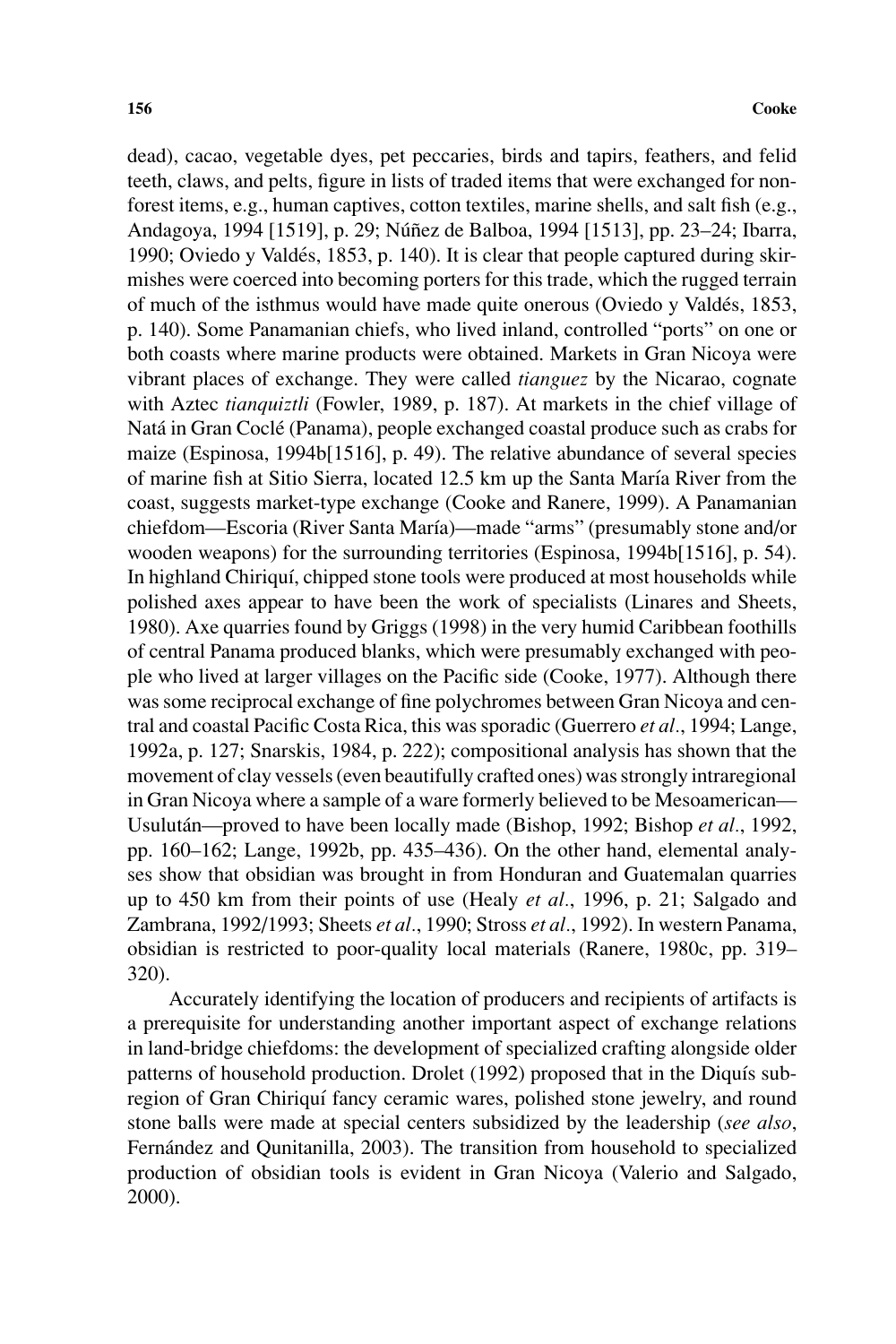Contact-period documents indicate that metal ornaments were an important component of local and regional exchange networks linking the acquisition of ores in alluvial and hill outwash deposits to specialized crafting. Artisans at the villages of two Panamanian chiefs, Comogre (lower Chucunaque) and Cori (near modern Panama City) crafted made-to-order ornaments, which were exchanged for raw gold obtained in outlying districts (Cooke *et al.*, 2003). Chief Couto o Coctu in southeastern Costa Rica was renowned as a goldsmith (Snarskis, 1985, p. 26). When Fernández de Oviedo was living at Hispanicized Natá (central Panama) in 1527 he would send his native slaves out to barter cotton blankets and hammocks for "good quality gold" with people living in the unconquered regions of Veragua (Cooke and Ranere, 1992c, p. 285; Oviedo y Valdes, 1853, p. 499). ´

## **Territories, Special sites, Gatherings, and Genealogies**

On the land bridge, as elsewhere in tropical America, estimating the size of native populations is curtailed by drastic demographic decline during the first few decades between initial Spanish contact (arguably *preceded* by old world diseases) and the first royal census figures obtained during the establishment of the *encomienda* system (Castillero, 1994, pp. 36–64). Since mortality rates during this period are generally assumed to have been catastrophic—perhaps up to 90– 95% (e.g., Abel-Vidor, 1981)—the numbers of people present at contact must have been considerably more elevated than those recorded by the first *encomienda* figures.

The Spanish term *provincia* is generally considered by scholars to equate with the territory of a single chiefdom, which itself comprised several villages (e.g., Helms, 1979, Figs. 6, 8, 9; Lothrop, 1937, Fig. 2; Romoli, 1987, p. 33, map). Using documentary data, Romoli (1987, pp. 29–31) calculated that at Spanish contact (1501–1519) there were 89 chiefdoms in Cuevan territory (eastern Panama and northern Colombia), which covered 25,000 km2. If we accept her estimate for the Cuevan population as 230,000, chiefdoms averaged 2854 people (density: 10 persons/ $km<sup>2</sup>$ ). Ibarra (1984, pp. 58–59) estimated the population of the largest of ten chiefdoms in the central Atlantic watershed and central valley of Costa Rica, Guarco, as 5550 people in 1569, surely an underestimation vis-à-vis the situation in 1502. On the basis of archaeological survey data, Linares and Sheets  $(1980, p. 54)$  estimated the population of the Volcán area of highland Chiriquí  $\sim$ 1350 B.P. at 2430 people (density: 39/km<sup>2</sup>), by which time there is evidence for site and social hierarchies. Basing their less reliable estimates on an average of 600 people per village located about every 3 km up the Santa María River (Weiland, 1984), Cooke *et al.* (2003b) propose that the population of the chiefdom of Escoria, with an estimated area of 176 km2, was <sup>∼</sup>7800 (density: 44/km2). Chief Comogre is said by Oviedo y Valdés (1853, p. 9) to have been able to recruit 3000 warriors and to have ruled over 10,000 people. Spanish captain Gaspar de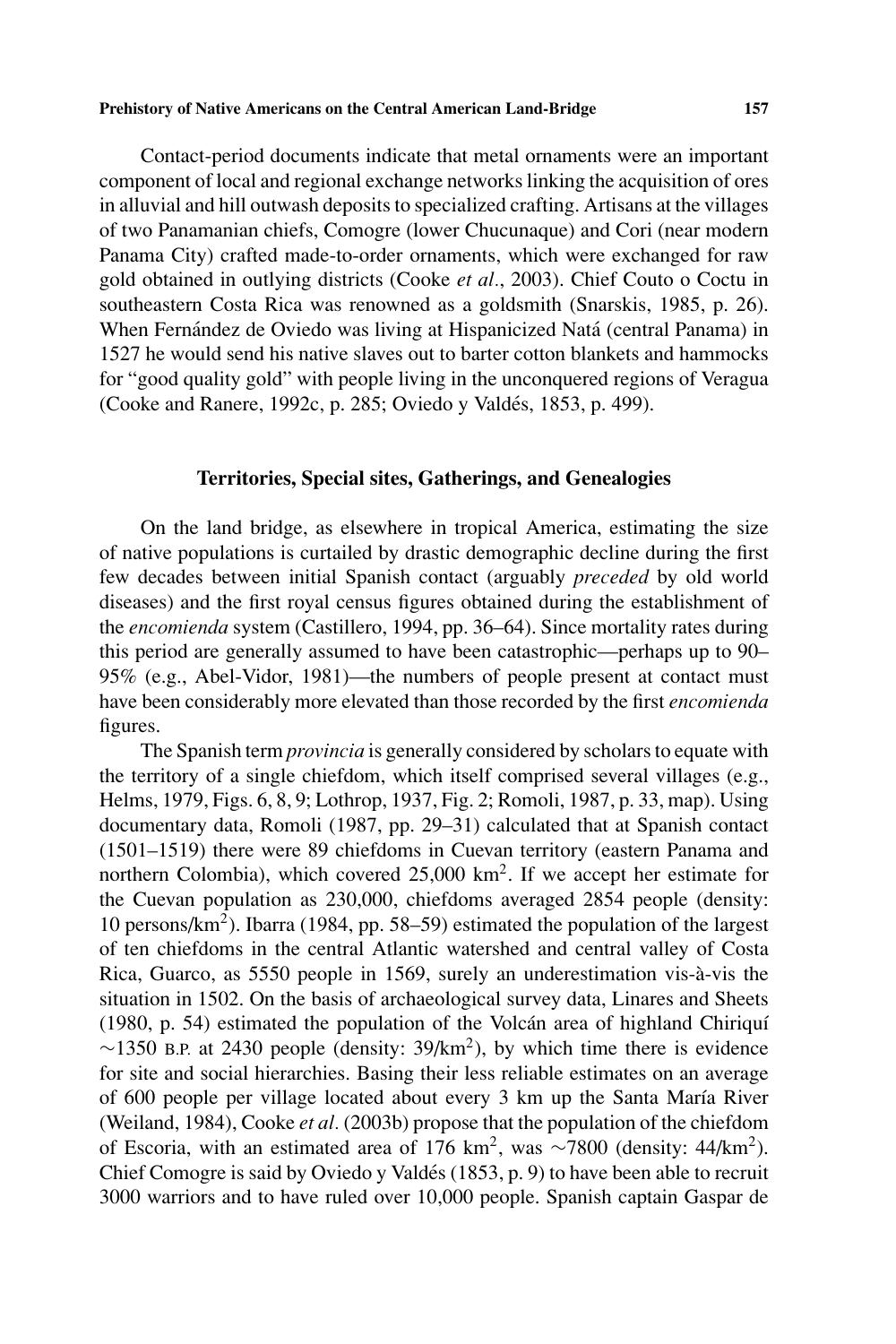Espinosa guessed the population of the village where chief Natá lived at  $\sim$ 1500 people (Espinosa, 1994b[1516], p. 44). The village of Turrialba, the largest in the chiefdom of Guarco, had 2100 people (Ibarra, 1984).

That the above figures are disproportionately eclectic and dangerously approximate was recently underlined by Haller's (2004) foot survey of 104 sq. km. in the Parita valley in central Panama. Basing his population estimates on the relationship between the area and density of occupation of sites, rather than site area alone, Haller proposed a maximum pre-Columbian population of just over 1000 for his survey area. Notwithstanding Haller's cautionary approach, however, it seems likely to me that the largest *provincias* described by the Spanish on the land bridge would have had populations in the range of 2000–10,000 people, with villages of more than 1000 people in the most densely populated territories. In areas of very high subsistence potential, such as the lake region of Nicaragua and large fluvio-estuarine systems, the figure may have been considerably higher. If the lower end of this estimation seems overly small for the population of a chiefdom, archaeologists have derived a population of 2000 people from field data obtained in the Valley of Oaxaca (Mexico) between 3100 and 2450 B.P. (Drennan, 1991, p. 268) - a period during which status differences and public architecture are comparable to those of many of the land-bridge chiefdoms in the last few centuries of the pre-Columbian period and at contact.

Exactly how these chiefdoms were related to linguistic and ethnic diversity is a difficult question to answer because documentary evidence south of Gran Nicoya is difficult to interpret. In the western Chiriquí cordillera and in central Panama, each chiefdom is recorded as having its own language, sufficiently differentiated for interpreters to have been needed in social encounters among native polities (Andagoya, 1994 [1519], pp. 33–34; Oviedo y Valdes, 1849, p. 235, 1855, p. 117). ´ In central Costa Rica, several chiefdoms spoke the same language (Huetar) (Ibarra, 1984). Although a single Cuevan "language" is reported as having been spoken over a territory in which Romoli identified nearly 90 chiefdoms, Oviedo y Valdes´ refers to "many differences of vocabulary" across this region. It is possible, therefore, that there was considerable dialectal variation (as would be expected) or that, conversely, "Cuevan" was a *lingua franca* or *koine* used for communication in exchange relations, like the *lingua geral* of Amazonia. On the one hand, Oviedo y Valdes (1853, pp. 132–133) says that Cuevan chiefs did not marry women from ´ people who spoke "foreign" languages; on the other hand, it is clear that chiefs in central Panama took wives from neighboring territories *even though they were in conflict with them*. Other linguistic features that anthropologists have recorded for neotropical peoples, such as linguistic exogamy (Jackson, 1983) and the use of ritual speech modes alongside demotic ones, are difficult to decipher from documents.

After ∼2500 B.P. considerable regional differences developed on the land bridge with regard to residential structures and funerary sites. Many of these can be explained by cultural diversity, conditioned, of course, by local environmental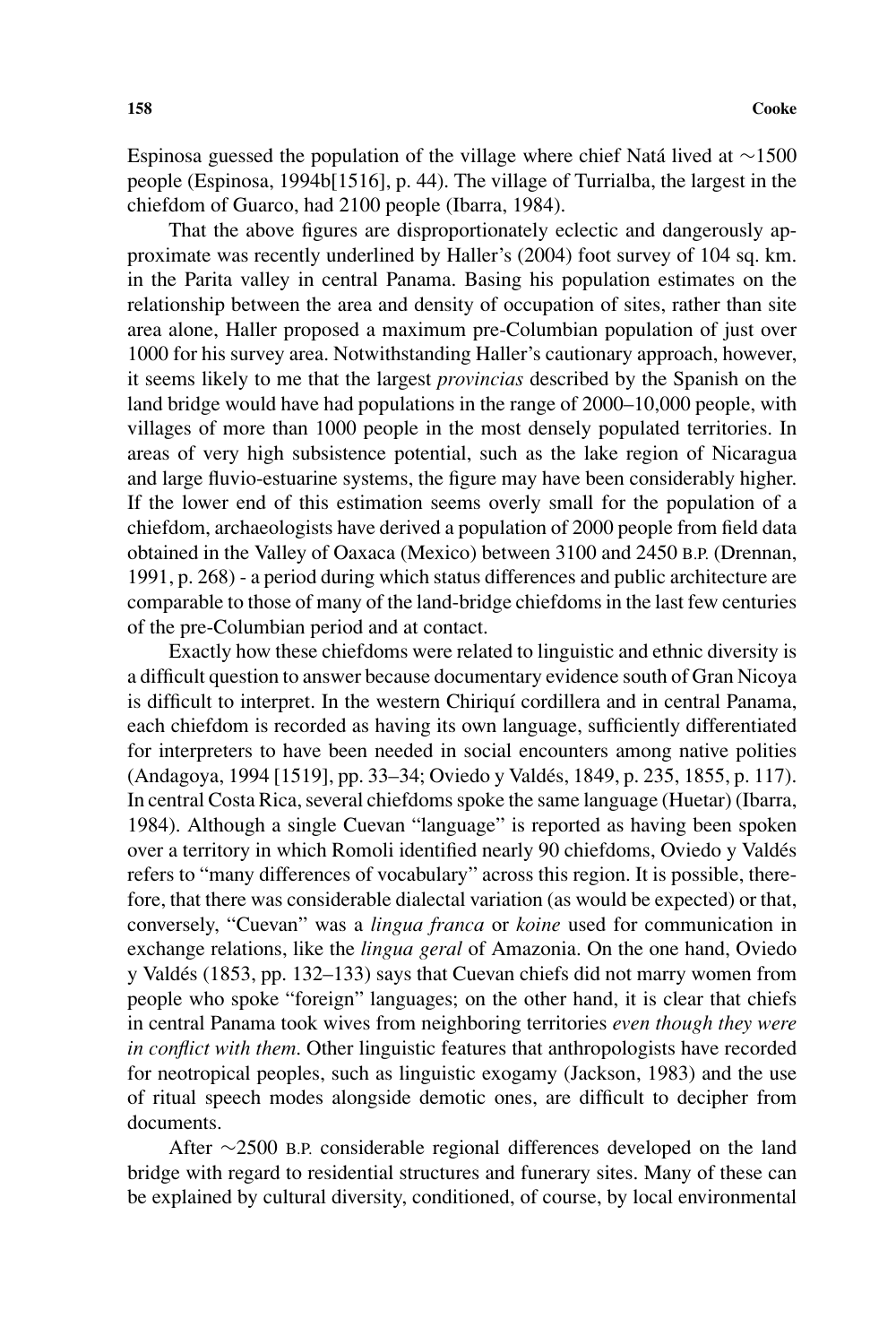conditions (e.g., topography and rainfall). In the north, from Gran Chiriquí into Gran Nicoya, houses had stone foundations or walls (Corrales and Quintanilla, 1996, figs. 5–9, 5–10; Drolet, 1992; Quilter, 2004; Snarskis, 1981, figs. 16, 20, 32). Graves often used stone walls, floors, and lids (Snarskis, 1981, fig. 13; 1992, figs. 9 and 10). South of Gran Chiriquí, on the Pacific side, the extensive use of stone has not been reported for archaeological dwellings, which had clay floors, sometimes cane walls, and roofs made of palm or grass thatch (Carvajal *et al.*, in press; Cooke, 1998d; Isaza, 1993).<sup>11</sup> Even the most lavish tombs here were simple excavations made in the underlying soil or cut through bedrock. They were not embellished with stone although many were covered by perishable structures in the manner of recent Kuna mortuary enclosures. Often burials were made underneath structures, including dwellings (Briggs, 1989; Cooke *et al.*, 2000; Díaz, 1999; Isaza, 1993; Linné, 1929, pp. 247–252; Lothrop, 1937; Sánchez, 1995). Spanish chroniclers describe mortuary houses in which the embalmed or desiccated bodies of elite personages were laid out with all their finery (Espinosa, 1994a[1519] pp. 63–64; Martyr, 1912, p. 218). A round structure recently found at Cerro Juan Díaz has been interpreted as a mortuary house (Carvajal *et al.*, in press). On the Caribbean slopes between Bocas del Toro and the Panama Canal, it has not been determined whether some sites with stone-faced terraces and stone floors served a residential or ceremonial function (Cooke *et al.*, 2003a; Cooke *et al.*, 2003b, p. 6).

All over the land bridge, areas reserved only for burials also are known, established at some distance from residential areas, often on the tops of high hills. Some of these are of an early ceramic date (3000–2000 B.P.) (Biese, 1967; Cooke, 1995; Harte, 1966; Stirling and Stirling, 1964a). Others, such as Panteón de la Reina (Rivas, Costa Rica) (Quilter, 2000), were the resting places of wealthy elites.

A small number of sites also exhibit nonresidential features that are either entirely earthen or employ cobbles and flagstones for pavements, plazas, terraces, drains, and for facing earthen structures. These are often accompanied by special burials, stone statuary, and, in the Diquís subregion of Gran Chiriquí, stone balls. An interesting aspect of their distribution is that they are far fewer in number than the *provincias* described by the Spanish. In western Panama, for example, Barriles—endowed with a ceremonial platform, huge ceremonial metates and double sculptures of human figures—seems to have served at least *two* territories, each one of which, it can be argued, has features coincident with those of an autonomous chiefdom (Haberland, 1973; Linares *et al.*, 1975; Linares and Sheets, 1980). La Pitahaya and Villalba are the only sites with mounds and columns known along the Gulf of Chiriquí (Linares, 1980b,d). The Sitio Conte/El Caño ceremonial precinct in Gran Cocle is endowed with lines of sculpted and unsculpted columns, ´ animal figures in the round, and stone pavements, which together appear to have

 $11$ There are two documentary references to stone's being used for building in Panama: 'Cateba' (Bocas del Toro) (Columbus, 1959, p. 243) and Comogre (Darién) where the "chief's house" (perhaps a congress house) measured  $1150 \times 80$  yards and was made out of wood reinforced with stone walls (Martyr, 1912, p. 219).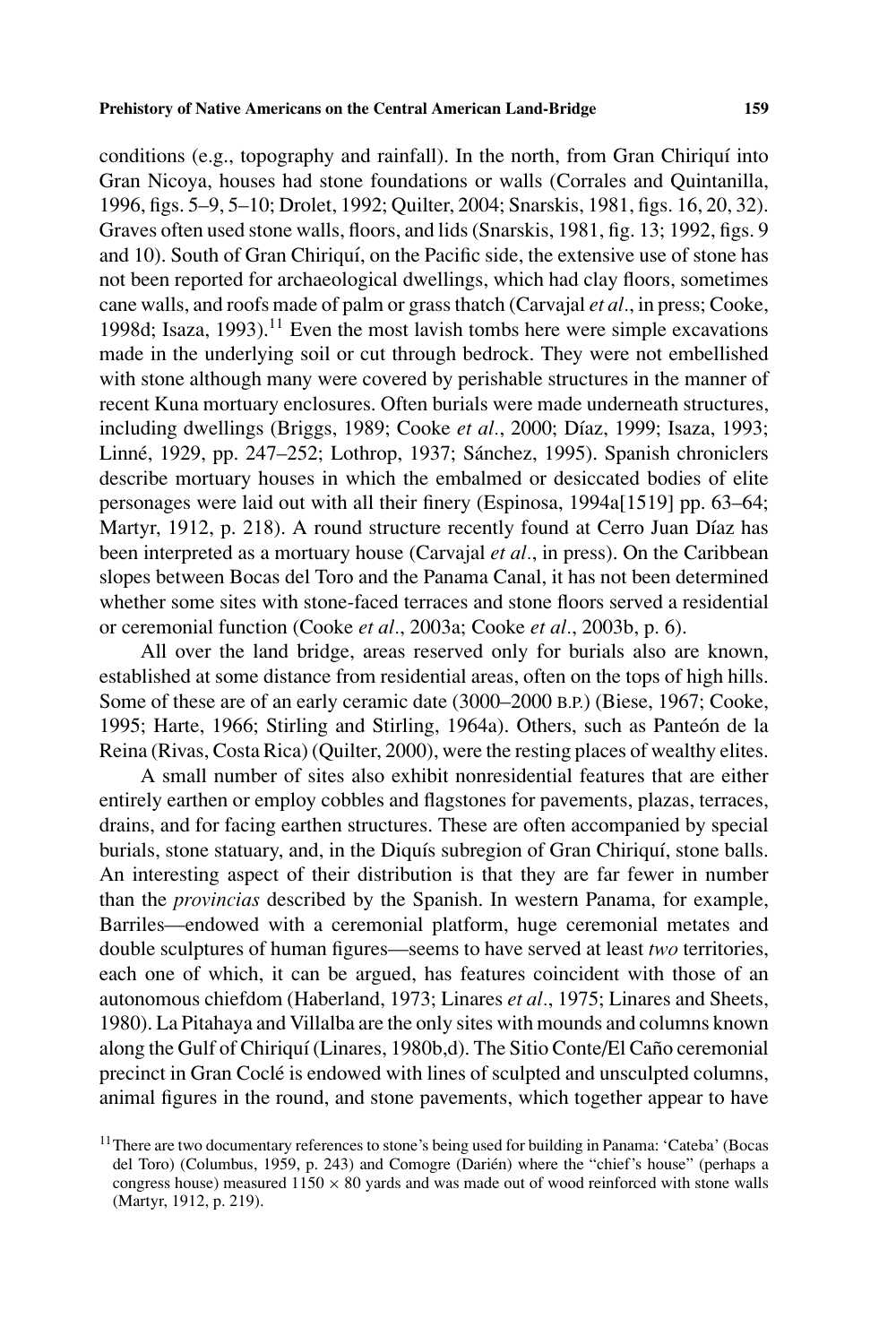formed a special precinct. Burial remains at the Sitio Conte sector suggest that this was the resting place of adult males, including a few very rich and successful ones. Few women and no children were buried there (Briggs, 1989; Cooke *et al.*, 2000; Cooke *et al.*, 2003a; Lothrop, 1937; Torres de Araúz and Velarde, 1978). Although other cemeteries where very wealthy people were buried have been reported in this culture area (e.g., Finca Calderón on the Azuero Peninsula) (Cooke *et al.*, 2003a; Haller, 2004; Ladd, 1964), no similar site with statuary and pavements has been identified. On the central Atlantic watershed of Costa Rica, there are two large clusters of ceremonial sites, each of which covers an area of about 10  $km<sup>2</sup>$  (Guayabo, La Zoila, Najera and Las Mercedes, La Cabaña, Costa Rica Farm) (Hartman, 1991; Snarskis, 1992, p. 157).

The distribution of these special sites raises interesting questions about their function and about the social universes they would have served. Some surviving ethnias on the land bridge still play ritual games whose preparation requires the provision of large amounts of food for lots of people. The Ngobé *balsería* is a well-documented example (Young, 1971, 1976). Others—ball games and spearthrowing contests—were observed by the Spanish in Panama (Cooke and Ranere, 1992c). These ceremonies not only enhance the political aspirations of the organizers but also reaffirm group solidarity and history. Oviedo y Valdes (1853, ´ p. 138) had an anthropologist's understanding of the real meaning of the social gatherings called *areytos*, which accompanied Cuevan funerary rites: "these *areytos*," he remarked, "are their literature (*letras*) or remembrances (*memoriales*)." It is reasonable to suppose that a historical-cum-genealogical relationship existed between archaeological ceremonial centers and *several* surrounding territories. Some surviving ethnias, such as the Bribri and Cabecar, retain memories of hered- ´ itary rights of certain clans to particular territories and to leadership (Stone, 1961). All over the land bridge, mortuary behavior inferred from archaeological and ethnohistoric data draws our attention to an overriding concern with looking after the ancestors (c.f. Helms, 1998a): (1) multistage burial rituals for rich and poor alike, (2) the reburial of skulls kept for long periods of time, (3) mortuary houses where the embalmed remains of prominent ancestors were displayed, (4) the reuse of tombs over several generations, (5) the removal of earlier funerary arts, and (6) specially designated pantheons or necropolises for important people (e.g., Briggs, 1989; Cooke, 2001a; Díaz, 1999).

Iconographic studies suggest that many features of land-bridge art refer the beholder to the relationship between special people and special animals, which are sometimes depicted realistically, and sometimes humanized. This relationship recalls the Talamancans' memories of ranked named clans and other landbridge people's origin and hero myths (Helms, 1995, 2000; Stone, 1961). In Gran Cocle, a humanized crocodile (my preference) or iguana (Helms' preference) is ´ a widespread icon. Through time, it appears to have become more dominant. An admittedly speculative inference is that a social group that traced its ancestry back to a crocodile achieved political ascendancy. Although this image is frequent in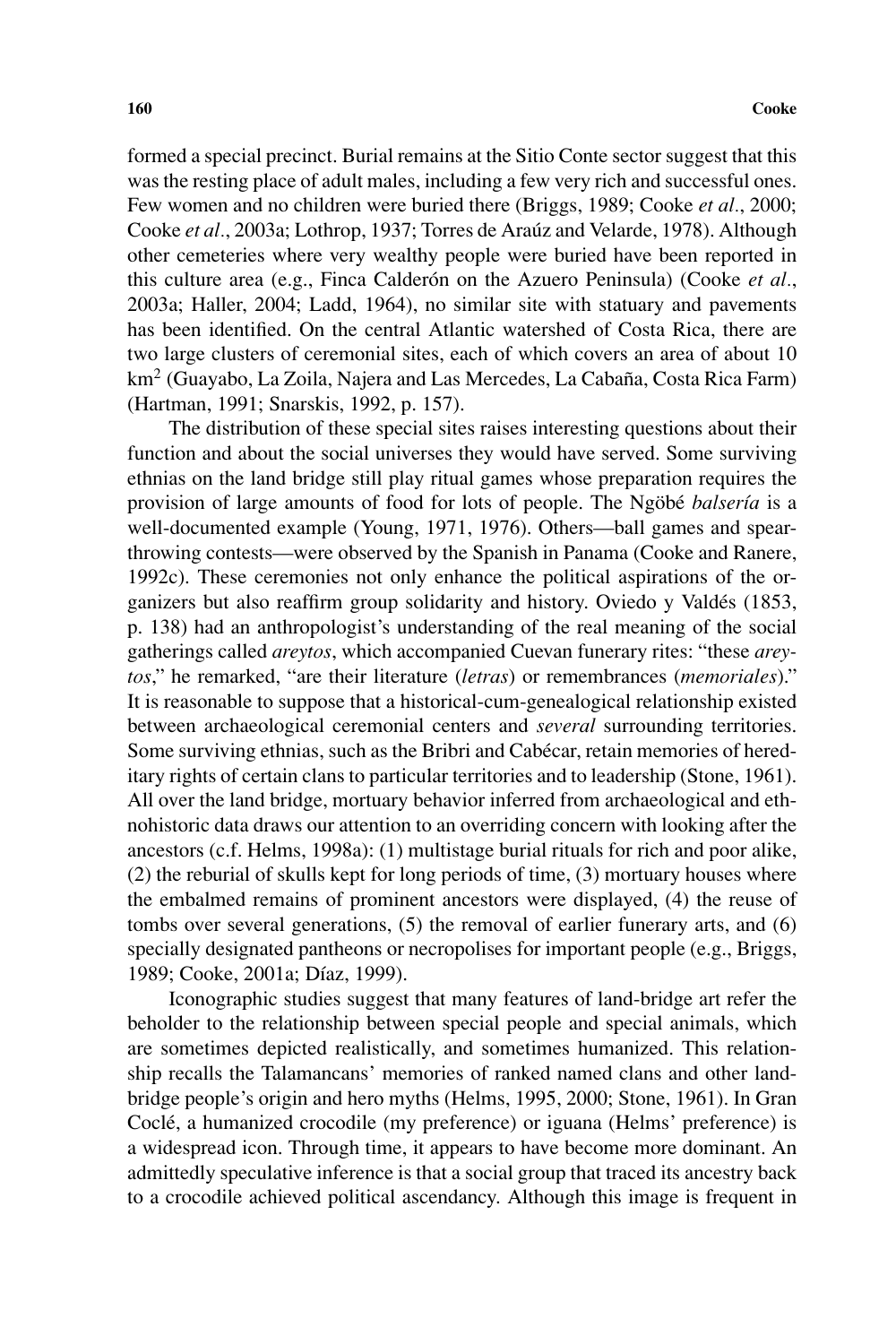rich graves at Sitio Conte after ∼1300 B.P., in which it is depicted with highstatus human attire and weapons (Cooke, 1998c, 2003a; Cooke *et al.*, 2003a; Helms, 1977), it also was used by people of modest means. A historical and genealogical relationship among ideologically linked territories, which through time became politically antagonistic because of rivalries among groups or individuals, is consistent with the residence of members of ranked descent groups in several *provincias*.

Ethnohistory tells us that warfare was endemic among land-bridge chiefdoms. The iconography of statuary and the postcontact situation draws our attention constantly to relevant behaviors, such as the display of human heads. Physical anthropology, however, is not informative about the physical damage caused by skirmishes. An earlier description of mutilation (Lothrop, 1954) should be reevaluated with caution in the light of more recent mortuary data, whereas the generalized instances of skulls as offerings can be explained as *ritual* rather than *belligerent* behavior (Díaz, 1999; Martín-Rincón, 2002a). At Spanish contact, conflict was most frequent among the most closely related (or most recently fissioned) groups. This baffled Oviedo y Valdés (1853, p. 129) who thought that skirmishes among Cuevan factions in the Darién "seemed to have no purpose." Antagonistic polities, however, banded together under a war leader in the face of foreign incursions (e.g., Andagoya, 1994 [1519], p. 35). Probably, warfare was symbolically meaningful only among people who shared a common ancestry being involved with rivalry, stealing food, prestige goods and women, and exhibiting skills and bravado.

# **CONCLUSION**

During the last 20 years or so, a consensus opinion has formed among archaeologists and specialists in other realms of historical inquiry that surviving sectors of the Native American population of the Central American land bridge assigned by linguists to Chibchan and Chocoan language groups—are most closely related historically to each other and are more likely to descend from a pre-Columbian population, which resided on or adjacent to the land bridge for a very long time, than from recent long-distance migrants from continental areas. Native Americans have been present in some well-studied regions (e.g., central Panama and northwest Costa Rica) continually since humans first arrived in the Late Glacial Stage. In central Panama populations were substantial enough to have considerably modified the landscape approximately between 11,000 and 7000 B.P., initially as hunters and gatherers, and after 9000 B.P. as cultivators who exponentially burnt and cleared hillslope forests. Only at the northern edge of the land bridge has the arrival of peoples whose ethnogenesis can be attributed to Mesoamerica during the pre-Columbian period been adequately documented, and these incursions postdate ∼1400 B.P. The fact that their Mesoamerican languages survived until conquest here is evidence either for considerable cultural resilience or for a large immigrant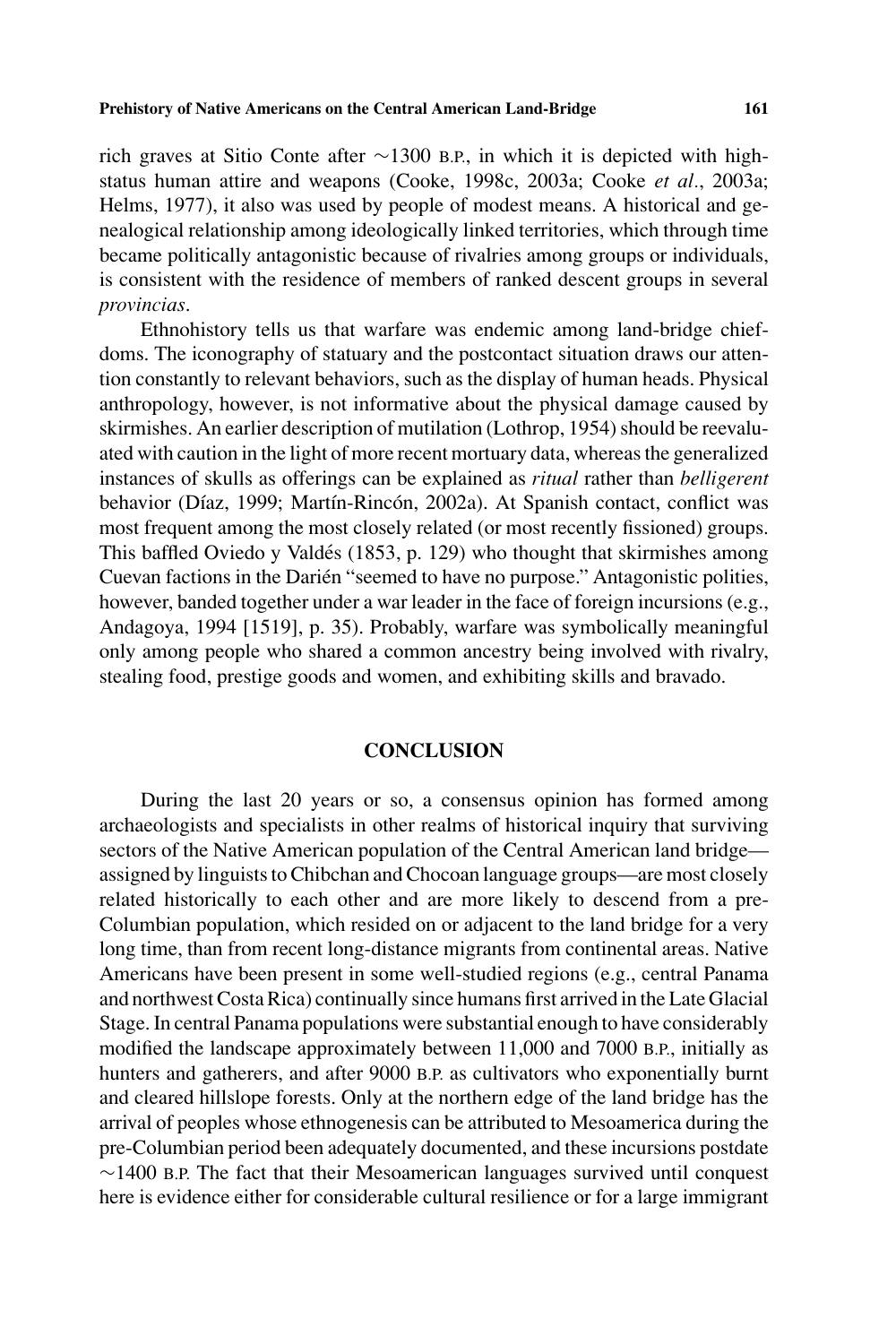population in spite of the effects of acculturation and subsistence adaptation that the archaeological record has documented quite well.

After initial human movements during the LGS, the land bridge's role as *passageway* in prehistory is clearest in relation to the transference of crops and technologies, some of which had important consequences for local and regional cultural and social trajectories. Jadeite and obsidian used for making everyday tools were sometimes obtained from distant Mesoamerican sources. The stimulus for making pottery may have filtered down from Mesoamerica into Nicaragua and Costa Rica. Metallurgy was indisputably introduced from continental northern South America soon after the beginning of the Christian era. Even so, land-bridge peoples quickly adapted these foreign materials and technologies to the demands of their own local and regional markets and ideological universes. Greenstone, agate, marine shell, and gold-copper artifacts ended up being made in considerable numbers by local production centers whose raw materials were not necessarily obtained from distances longer than a valley-to-valley, mountain-to-coast, or coastto-island journey. In fact, finished objects that can be unequivocally attributed to distant cultures are scarce in the north, and very rare in the south. They were frequently defaced and mended, suggesting that foreignness was not their principal value. To claim that exotic prestige goods brought from afar were irrelevant to land-bridge societies and their leaders is to fly in the face of copious and wellresearched anthropological data for a causal link between crafting, ideology, trade, and power. Nevertheless, these relationships are less well elucidated from the current archaeological record for the land bridge than many recent monographs and articles propose. This caveat applies equally to identifications of strange animals, such as the spectacled bear (*Tremarctos ornatus*), whose depiction on Gran Coclé polychrome pottery can be objectively attributed to animal species that were *locally* abundant, such as raccoons (Cooke, 2003a; *contra* Helms, 1998b).

More tangible in the archaeological record is the social relevance of a constant demand for everyday and sumptuary materials and objects obtained or manufactured in two ecologically contrasting marine littorals, in regions with very different basal geologies and in vastly different habitats. If cooperation was most intense among nearest neighbors, so was conflict: contact-period documents are replete with descriptions of raids by local leaders on the *nearest* territory, a pattern that is typical of the ethnographic situation in tropical regions the world over. Spanish documents repeatedly relate such bellicose behavior to the desire of leaders for revenge, to take captives (especially women), and to steal high-status regalia.

At Spanish contact in the early 1500s there was considerable variation in the size of local populations, their settlement types, and their permanence on the landscape, facts that were not lost on observant Spanish commentators. If the cultural-geographic units that anthropologists once derived from the most striking environmental differences on the land bridge—i.e., simple "tropical forest cultures" mostly on the Caribbean and complex "chiefdoms" mostly on the Pacific,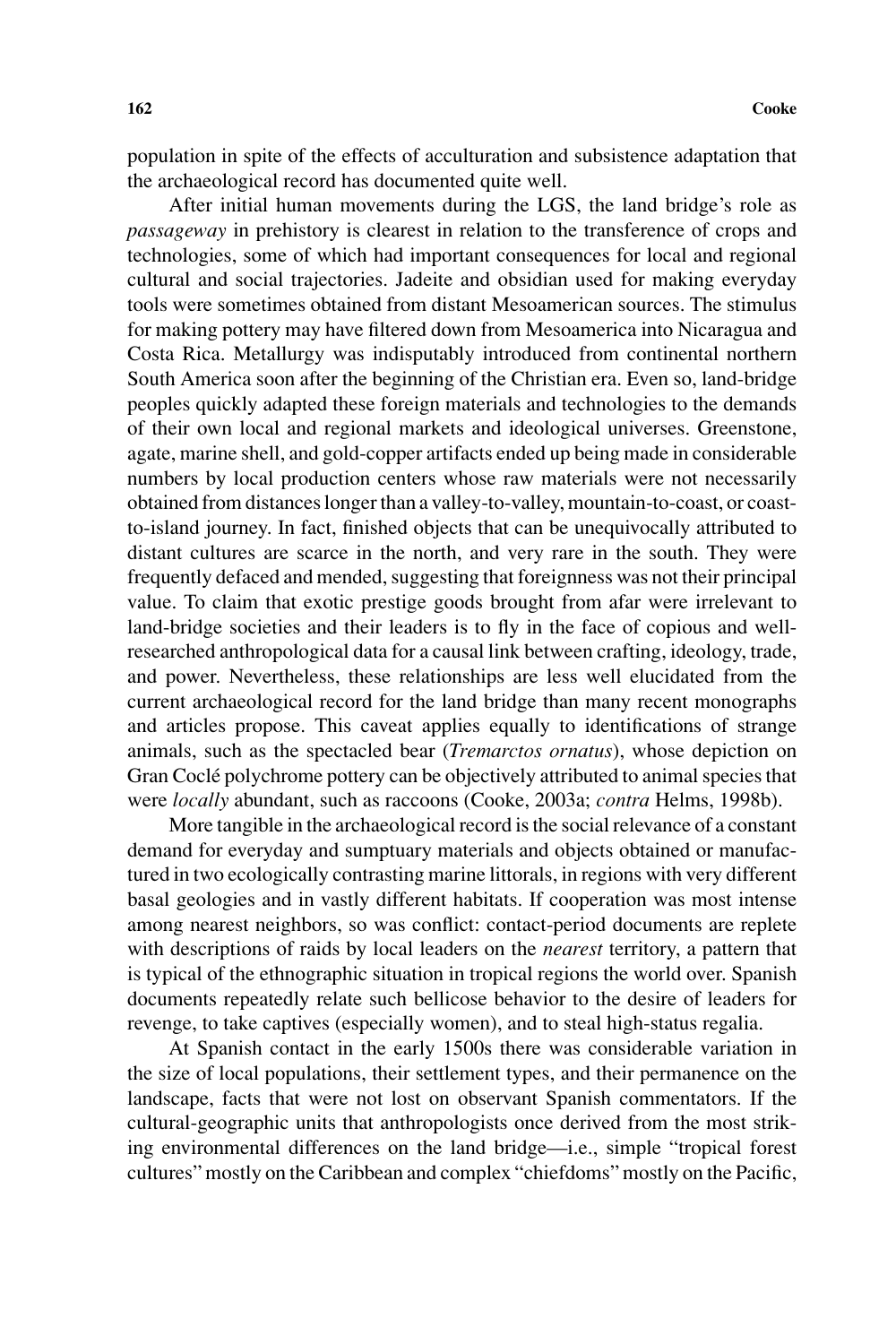divided by high mountain barriers (Steward, 1948; Steward and Faron, 1959) now appear overly simplistic, it behooves archaeologists to identify how different categories of communities in this multitude of habitats were integrated into larger social units at different points in time. This is a more difficult task than it seems because archaeology has focused on drier, more accessible areas to the detriment of more humid and more inaccessible ones even when there is sound documentary evidence that the latter were in places densely settled before Spanish contact. If giving the name "chiefdom" to clusters of archaeological sites in a territory that equates with a Spanish *provincia* seems a justifiable procedure in the light of anthropological knowledge, determining the limits of a chief's territory and how the role of smaller, dispersed communities participated in or interacted with it requires continuing survey projects and funding for analyses of material culture that address *physical* as well as stylistic and typological attributes. The relative scarcity and spatial clustering of special sites with features that underline their ritual and or political importance suggests that, above the chiefdom, there were larger, equally important social units—to judge from the ethnographic record, some kind of descent group or groupings of ethnias with closely related languages and memories of common origins, shared songs and praises, and conflicts between real and mythical personalities and social groups.

Relating specific groups of artifacts to tribes, language families, language clusters, proto-languages, or other groupings of Chibchans and Chocoans and their ancestors is methodologically tempting because language and genetic history are eloquent about the gradual and prolonged in situ diversification of populations resident on the land bridge. But it is fraught with difficulties, firstly, because it is not necessarily true that the measures archaeologists most regularly use for identifying cultures—types and styles—were coterminous with specific languages or gene pools; secondly, because we know from the historic record that recent ethnias have adjusted their territories in response to political and social factors of the last 500 years of European occupation; and, thirdly, because it is very difficult to gauge the effects of extinctions of languages and peoples (documented or otherwise) on phylogenetic relationships among present-day groups. The most striking of these extinctions is that of the problematical Cuevan polity.

Using the linguistic terms Chibchan or Chocoan to describe a historical area of interaction of which the land bridge is part—as has become the custom in recent decades (Cooke, 1992; Fonseca, 1992, 1997; Fonseca and Cooke, 1994) makes sense as long as the construct is used heuristically. Perhaps its most useful function has been to alert researchers that there is a historical, cultural, and geographical continuum between "lower Central America" and "northern South America" across the misnamed Darién Gap (Bray, 1984). This is one reason why I chose the "land bridge" as my geographical universe in this essay. The other was to stress that the variegated landscape, marine and terrestrial productivity, and ease of movement of people, products, and objects among ecozones and habitats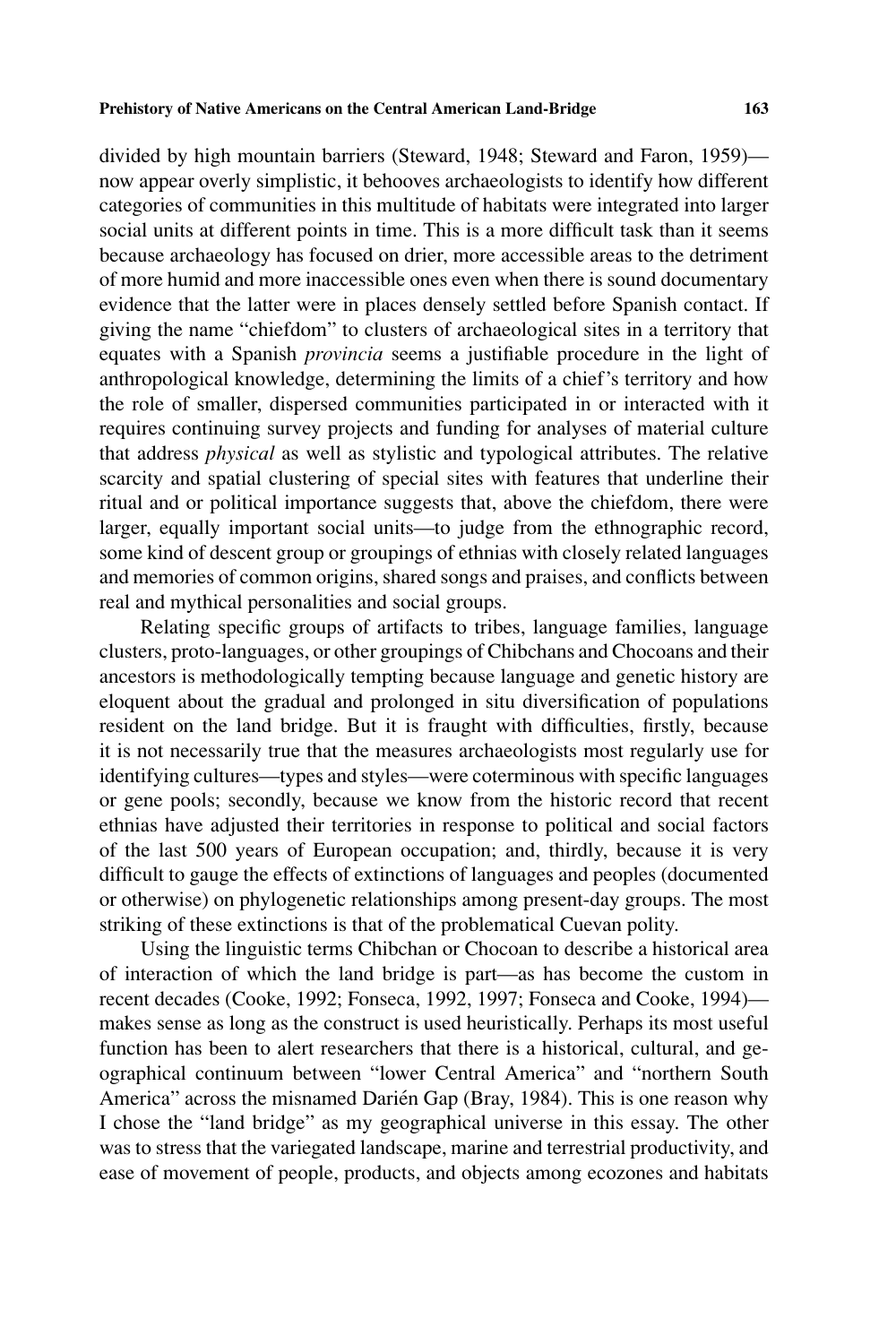along this narrow strip of land promoted continual interactions among closely related peoples in many areas surprisingly buffered from events and processes in continental areas.

## **REFERENCES CITED**

- Abel-Vidor, S. (1981). Ethnohistorical approaches to the archaeology of Greater Nicoya. In Benson, E. (ed.), *Between Continents/Between Seas: Precolumbian Art of Costa Rica*, Abrams, New York, pp. 85–92.
- Acuña, V. J. (1983). La Florencia-1, un sitio precerámico en la vertiente atlántica central de Costa Rica. *V´ınculos* **9:** 1–14.
- Acuña, V. J. (2000). Cronología y tecnología lítica en el valle Turrialba. *Vínculos* 25: 41–76.
- Alvarado, G. E. (1994). *Historia natural antigua: los intercambios biologicos interamericanos ´* , Editorial Tecnológica de Costa Rica, Cartago.
- Andagoya, P. de (1994[1519]). Relación de los sucesos de Pedrarias Dávila en las provincias de Tierra Firme o Castilla de Oro y de lo ocurrido en el descubrimiento de la mar del sur y costas del Perú y Nicaragua. In Jopling, C. F. (ed.), *Indios y negros en Panamá en los siglos XVI* y *XVI: selecciones de los documentos del Archivo General de Indias*, Centro de Investigaciones Regionales de Mesoamerica Antigua, Guatemala, and Plumsock Mesoamerican Studies, South ´ Woodstock, VT, pp. 28–35.
- Anderson, R. P., and Handley, C. O., Jr. (2002). Dwarfism in insular sloths: Biogeography selection and evolutionary rate. *Evolution* **56:** 1045–1058.
- Arias, T. D. (2003). Los emberá y los waunaan, tribus de Colombia y Panamá: su origen en Colombia y su relación filogenética. *Actas del VI*° *Congreso Centroamericano de Historia, Panamá, julio de 2002*, Universidad de Panama, Panama City. ´
- Baldi, N. (2001). Black Creek (Cat. UCR 467): primeras interpretaciones de un modo de vida costero en el Caribe sur de Costa Rica para el segundo milenio antes de Cristo. Unpublished Licenciatura thesis, Universidad de Costa Rica, San Jose.´
- Balser, C. (1980). *Jade Precolombino de Costa Rica*, Instituto Nacional de Seguros, San Jose.´
- Barrantes, R. (1993). *Evolucion en el Tr ´ opico: los amerindios de Costa Rica y Panam ´ a´*, Editorial de la Universidad de Costa Rica, San José.
- Bartlett, A. S., and Barghoorn, E. S. (1973). Phytogeographic history of the Isthmus of Panama, during the past 12,000 years (A history of vegetation, climate and sea-level change). In Graham, A. (ed.), *Vegetation and Vegetational History of Northern South America*, Elsevier, New York, pp. 233–247.
- Barrantes, R., Smouse, P. E., Mohrenweiser, M. E., Gershowitz, H., Azofeifa, J., Arias, T. D., and Neel, J. V. (1990). Microevolution in lower Central America: Genetic characterization of the Chibchaspeaking groups of Costa Rica and Panama, and a taxonomy based on genetics, linguistics and geography. *American Journal of Human Genetics* **46:** 63–84.
- Bartlett, A. S., Barghoorn, E. S., and Berger, R. (1969). Fossil maize from Panama. *Science* **165:** 389–390.
- Batista, O. I., Kolman, C. J., and Bermingham, E. (1995). Mitochondrial DNA diversity in the Kuna Amerinds of Panama. *Human Molecular Genetics* **4:** 921–929.
- Baudez, C. (1970). *The Ancient Civilization of Central America*, Barrie and Jenkins, London.
- Baudez, C., Borgnino, N., Lalignant, S., and Lauthelin, V. (1993). *Investigaciones arqueologicas en ´ el Delta del Diquís*, Centre d'Études Mexicaines et Centraméricaines and Délegation Régionale de Coopération Scientifique et Technique en Amérique Centrale, Mexico City.
- Behling, H. (2000). A 2860-year high-resolution pollen and charcoal record from the Cordillera de Talamanca in Panama: A history of human and volcanic forest disturbance. *Holocene* **10:** 387–392.
- Benavides, C., Obando, Y., Sánchez, J., and Vázquez, R. (eds.) (1992). *Investigaciones recientes en la Bah´ıa de Culebra, Guanacaste*, *V´ınculos* 22.
- Berman, M. J., and Pearsall, D. M. (2000). Plants, people, and culture in the prehistoric central Bahamas: A view from the Three Dog Site, an early Lucayan settlement on San Salvador Island, Bahamas. *Latin American Antiquity* **11:** 219–239.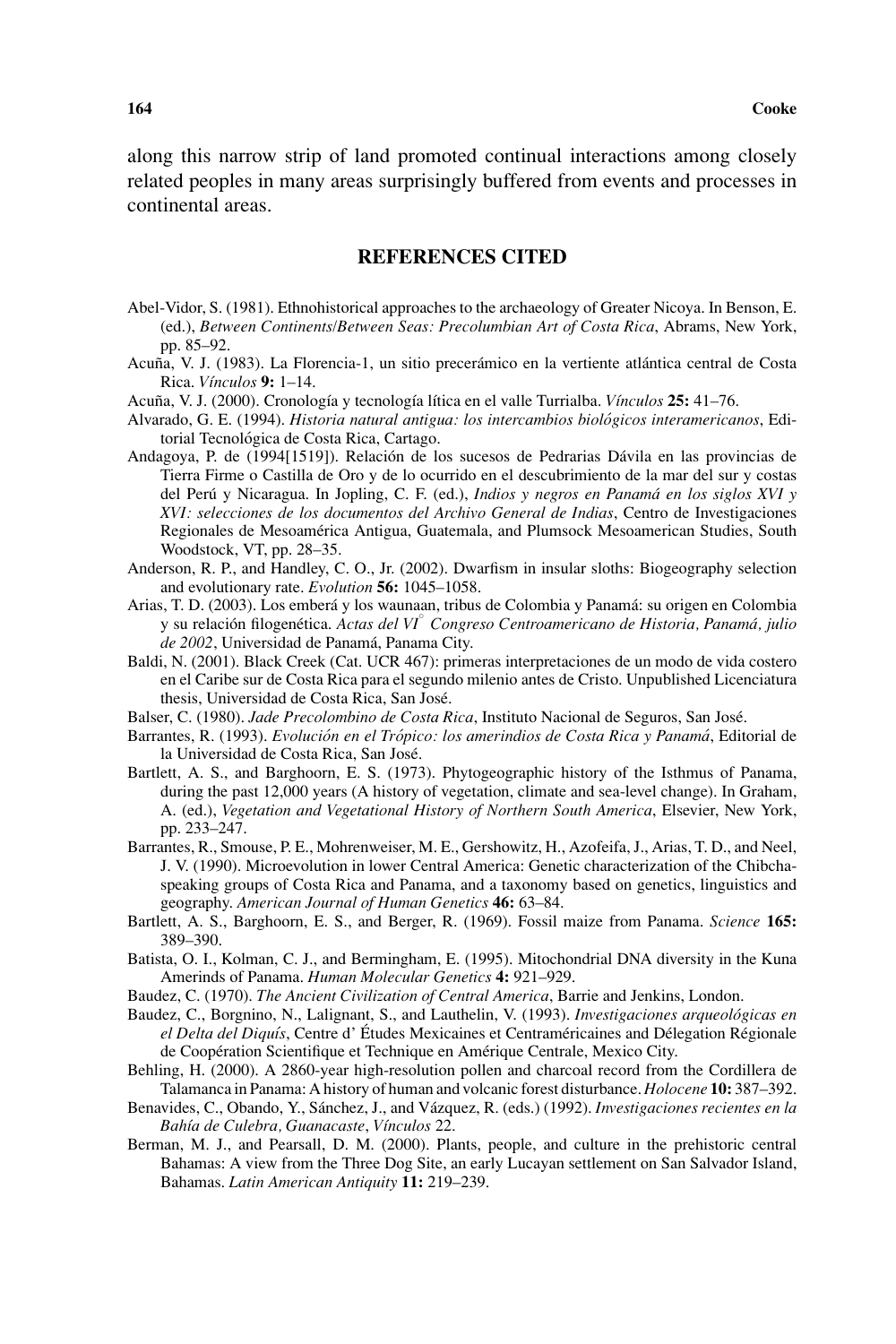- Bermingham, E., and Lessios, H. A. (1993). Rate variation of protein and mitochondrial DNA evolution as revealed by sea urchins separated by the Isthmus of Panama. *Proceedings of the National Academy of Sciences, U.S.A.* **90:** 2734–2738.
- Berrío, J. C., Behling, H., and Hooghiemstra, H. (2000). Tropical rain-forest history from the Colombian Pacific area: A 4200-year pollen record from Laguna Jotarodo. ´ *Holocene* **10:** 749–756.
- Biese, L. P. (1967). Cerro Largo: An atypical gravesite in central Panama. *Ethnos* **1967**(1–4): 26– 34.
- Bird, J. B., and Cooke, R. G. (1978a). La Cueva de los Ladrones: datos preliminares sobre la ocupacion´ Formativa. In *Actas del V Symposium Nacional de Antropología, Arqueología y Etnohistoria de* Panamá, Instituto Nacional de Cultura, Panamá, pp. 283–304.
- Bird, J. B., and Cooke, R. G. (1978b). The occurrence in Panama of two types of Paleo-Indian point. In Bryan, A. L. (ed.), *Early Man in the New World from a Circum-Pacific Perspective*, Occasional Papers No. 1, Department of Anthropology, University of Alberta, Edmonton, pp. 263–272.
- Bird, R. Mc. K. (1980). Maize evolution from 500 B.C. to the present. *Biotropica* **12:** 30–41.
- Bishop, R. L. (1992). Análisis de composición de la cerámica en el sur de América Central. Vínculos **18–19:** 9–30.
- Bishop, R. L., and Lange, F. W. (1993). Sources of Maya and Central American jadeites: Data bases and interpretations. In Lange, F. W. (ed.), *Precolumbian Jade: New Geological and Cultural Interpretations*, University of Utah Press, Salt Lake City, pp. 125–130.
- Bishop, R. L., Lange, F. W., Abel-Vidor, S., and Lange, P. C. (1992). Compositional characterization of the Nicaraguan ceramic sample. In Lange, F. W., Sheets, P. D., Martínez, A., and Abel-Vidor, S. (eds.), *The Archaeology of Pacific Nicaragua*, University of New Mexico Press, Albuquerque, pp. 135–162.
- Bishop, R. L., Sayre, E. V., and Mishara, J. (1993). Compositional and structural characterization of Maya and Costa Rican jadeites. In Lange, F. W. (ed.), *Precolumbian Jade: New Geological and Cultural Interpretations*, University of Utah Press, Salt Lake City, pp. 30–60.
- Bonilla, L., Calvo, M., Guerrero, J. V., Salgado, S., and Lange, F. W. (eds.) (1987). *Ceramica de la ´ Gran Nicoya. V´ınculos* 13.
- Bradley, J. E. (1994). Tronadora Vieja: An Archaic and early formative site in the Arenal region. In Sheets, P. D., and McKee, B. R. (eds.), *Archaeology, Volcanism, and Remote Sensing in the Arenal Region, Costa Rica*, University of Texas Press, Austin, pp. 73–86.
- Bray, W. M. (1977). Maya metalwork and its external connections. In Hammond, N. (ed.), *Social Process in Maya Prehistory*, Academic Press, London, pp. 365–403.
- Bray, W. M. (1981). Goldwork. In Benson, E. P. (ed.), *Between Continents/Between Seas: Art of Precolumbian Costa Rica*, Abrams, New York, pp. 153–166.
- Bray, W. M. (1984). Across the Darién gap: A Colombian view of Isthmian archaeology. In Lange, F. W., and Stone, D. Z. (eds.), *The Archaeology of Lower Central America*, University of New Mexico Press, Albuquerque, pp. 305–338.
- Bray, W. M. (1992). Sitio Conte metalwork in its pan-American context. In Hearne, P., and Sharer, R. J. (eds.), *River of Gold: Precolumbian Treasures from the Sitio Conte*, University Museum of Archaeology and Anthropology, University of Pennsylvania, Philadelphia, pp. 33–46.
- Bray, W. M. (1997). Metallurgy and anthropology: Two studies from prehispanic America. *Boletín del Museo del Oro (Colombia)* **42:** 37–55.
- Briggs, P. S. (1989). *Art, Death and Social Order: The Mortuary Arts of Pre-Conquest Central Panama*, BAR International Series 550, British Archaeological Reports, Oxford.
- Bush, M. B., and Colinvaux, P. A. (1990). A pollen record of a complete glacial cycle from lowland Panama. *Journal of Vegetation Science* **1:** 105–118.
- Bush, M. B., and Colinvaux, P. A. (1994). Tropical forest disturbance: Palaeoecological records from Darién, Panama.  $Ecology$  **75:** 1761–1768.
- Cardwell, H. D., Sr. (1987). Coontie root: The dangerous blessing. *Florida Anthropologist* **40:** 333–335.
- Carneiro, R. L. (1981). The chiefdom: Precursor of the state. In Jones, G. D., and Kautz, R. R. (eds.), *The Transition to Statehood in the New World*, Cambridge University Press, Cambridge, pp. 37–79.
- Carvajal, D. R., Díaz, C. P., Sánchez, L. A., and Cooke, R. G. (in press). ¿Fue Cerro Juan Díaz, una aldea precolombina en el r´ıo La Villa, el pueblo de indios de Cubita? *Actas del VI Congreso Centroamericano de Historia*, Universidad de Panama, Panama City. ´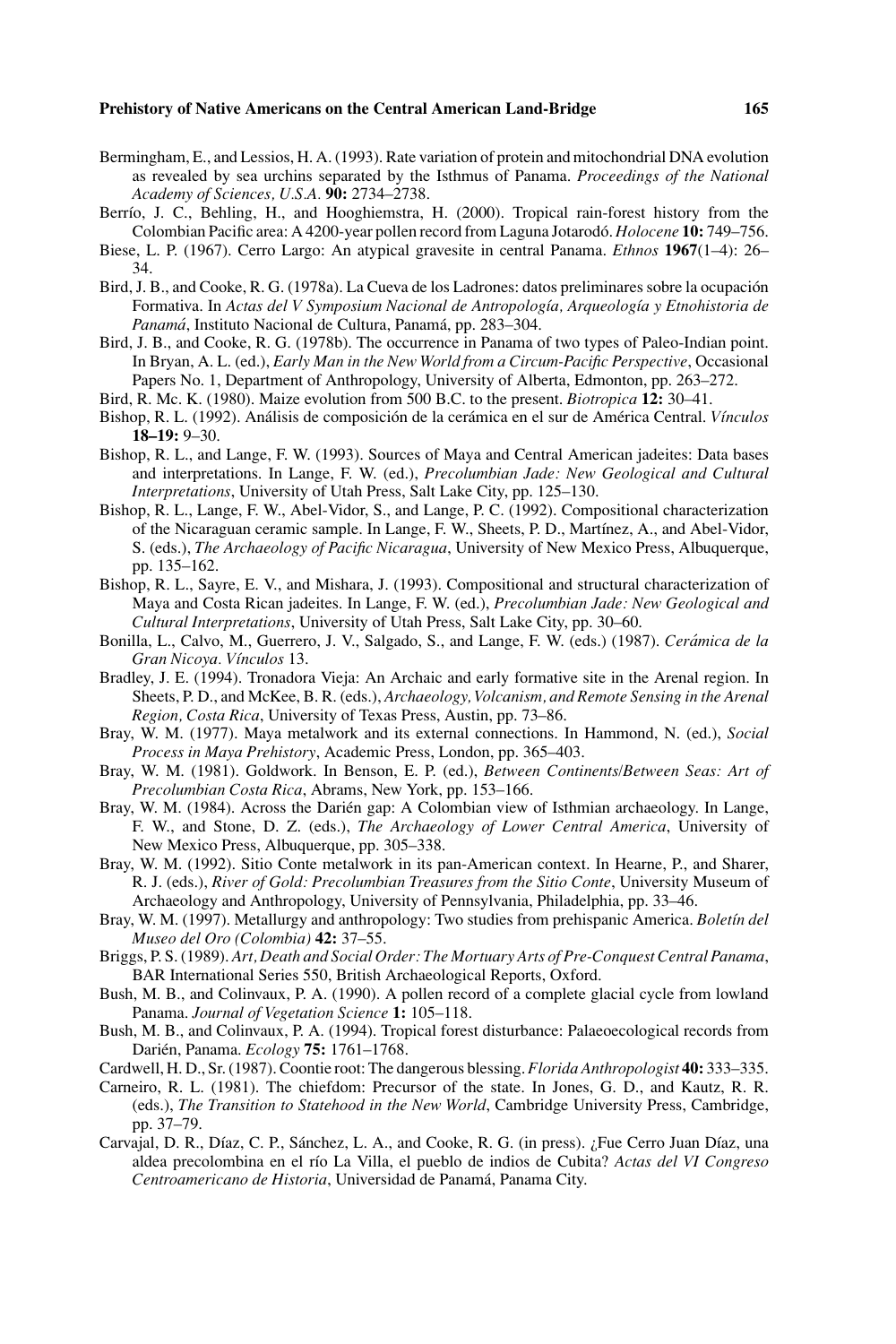- Castillero, A. (1994). *Conquista, evangelización y resistencia*, Instituto Nacional de Cultura, Panama **City**.
- Catat, L. (1889). Les habitants du Darien méridional. *Revue d'Ethnographie* 7: 397–421.
- Chenault, M. L. (1988). Jadeite, greenstone, and the pre-Columbian Costa Rican lapidary. In Lange, F. W. (ed.), *Costa Rican Art and Archaeology: Essays in Honor of Frederick R. Mayer*, Johnson Books, Boulder, CO, pp. 89–110.
- Clark, J. E. (1991). The beginnings of Mesoamerica: Apologia for the Soconusco early formative. In Fowler, W. R., Jr. (ed.), *The Formation of Complex Society in Southeastern Mesoamerica*, CRC Press, Boca Raton, FL, pp. 13–26.
- Clark, J. E., and Blake, M. (1989). El origen de la civilización en Mesoamérica: Los olmecas y mokaya del Soconusco de Chiapas, México. In Carmona, M. (ed.), El Preclásico o Formativo: avances y *perspectivas*, Museo Nacional de Antropología and Instituto Nacional de Antropología e Historia, Mexico City, pp. 385–403.
- Clary, J., Hansell, P., Ranere, A. J., and Buggey, T. (1984). The Holocene geology of the western Parita Bay coastline of central Panama. In Lange, F. W. (ed.), *Recent Developments in Isthmian Archaeology*, BAR International Series 212, British Archaeological Reports, Oxford, pp. 55–83.
- Clement, R. M., and Horn, S. P. (2001). Pre-Columbian land-use history in Costa Rica: A 3000-year record of forest-clearance, agriculture and fires from Laguna Zoncho. *Holocene* **11:** 419–426.
- Coates, A. G., and Obando, J. A. (1996). The geologic evolution of the Central American isthmus. In Jackson, J. B. C., Budd, A. F., and Coates, A. G. (eds.), *Evolution and Environment in Tropical America*, University of Chicago Press, Chicago, pp. 21–56.
- Columbus, C. (1988). Cecil, J. (ed.), *The Four Voyages of Columbus: A History in Eight Documents, Including Five by Christopher Columbus, in the Original Spanish, with English Translations*, Dover, New York.
- Columbus, F. (1959). Keen, B. (translated and annotated), *The Life of the Admiral Christopher Columbus by His Son Ferdinand*, Rutgers University Press, New Brunswick, NJ.
- Constenla, A. (1984). El huetar: observaciones sobre los materiales disponibles para su estudio y sobre las hipótesis en torno a sus afinidades lingüísticas. *Revista de Filología y Lingüística de la Universidad de Costa Rica* **10:** 3–18.
- Constenla, A. (1985). Las lenguas dorasque y chánguena y sus relaciones genealógicas. Revista de *Filolog´ıa y Lingu¨´ıstica de la Universidad de Costa Rica* **9:** 81–91.
- Constenla, A. (1991). *Las lenguas del Area Intermedia: Una introduccion a su estudio areal ´* , Universidad de Costa Rica, San Jose.´
- Constenla, A. (1994). Las lenguas de la 'Gran Nicoya.' *V´ınculos* **18**–**19:** 191–208.
- Constenla, A. (1995). Sobre el estudio diacrónico de las lenguas chibchenses y su contribución al estudio del pasado de sus hablantes. *Bolet´ın del Museo del Oro* **38**–**39:** 13–56.
- Constenla, A., and Margery, E. (1991). Elementos de fonología comparada chocó. Revista de Filología *y Lingu¨´ıstica de la Universidad de Costa Rica* **17:** 137–191.
- Cooke, R. G. (1977). El hachero y el carpintero: Dos artesanos del Panamá precolombino. *Revista Panameña de Antropología* 2: 48-77.
- Cooke, R. G. (1980). Polychrome pottery from the central region of Panama at La Pitahaya. In Linares, O. F., and Ranere, A. J. (eds.), *Adaptive Radiations in Prehistoric Panama*, Peabody Museum Monographs, No. 5, Harvard University, Cambridge, pp. 371–375.
- Cooke, R. G. (1984). Archaeological research in central and eastern Panama: A review of some problems. In Lange, F. W., and Stone, D. Z. (eds.), *The Archaeology of Lower Central America*, University of New Mexico Press, Albuquerque, pp. 263–302.
- Cooke, R. G. (1992). Etapas tempranas de la produccion de alimentos vegetales en la Baja Cen- ´ troamérica y partes de Colombia (región histórica chibcha-chocó). Revista de Arqueología Amer*icana* **6:** 35–70.
- Cooke, R. G. (1993). Alianzas y relaciones comerciales entre indígenas y españoles durante el período de contacto: El caso de Urracá, Esquegua y los vecinos de Natá. Revista Nacional de Cultura 25: 111–122.
- Cooke, R. G. (1995). Monagrillo, Panama's first pottery (3800–1200 cal bc): Summary of research (1948–1993), with new interpretations of chronology, subsistence and cultural geography. In Barnett, W. K., and Hoopes, J. W. (eds.), *The Emergence of Pottery: Technology and Innovation in Ancient Societies*, Smithsonian Institution Press, Washington, DC, pp. 169–184.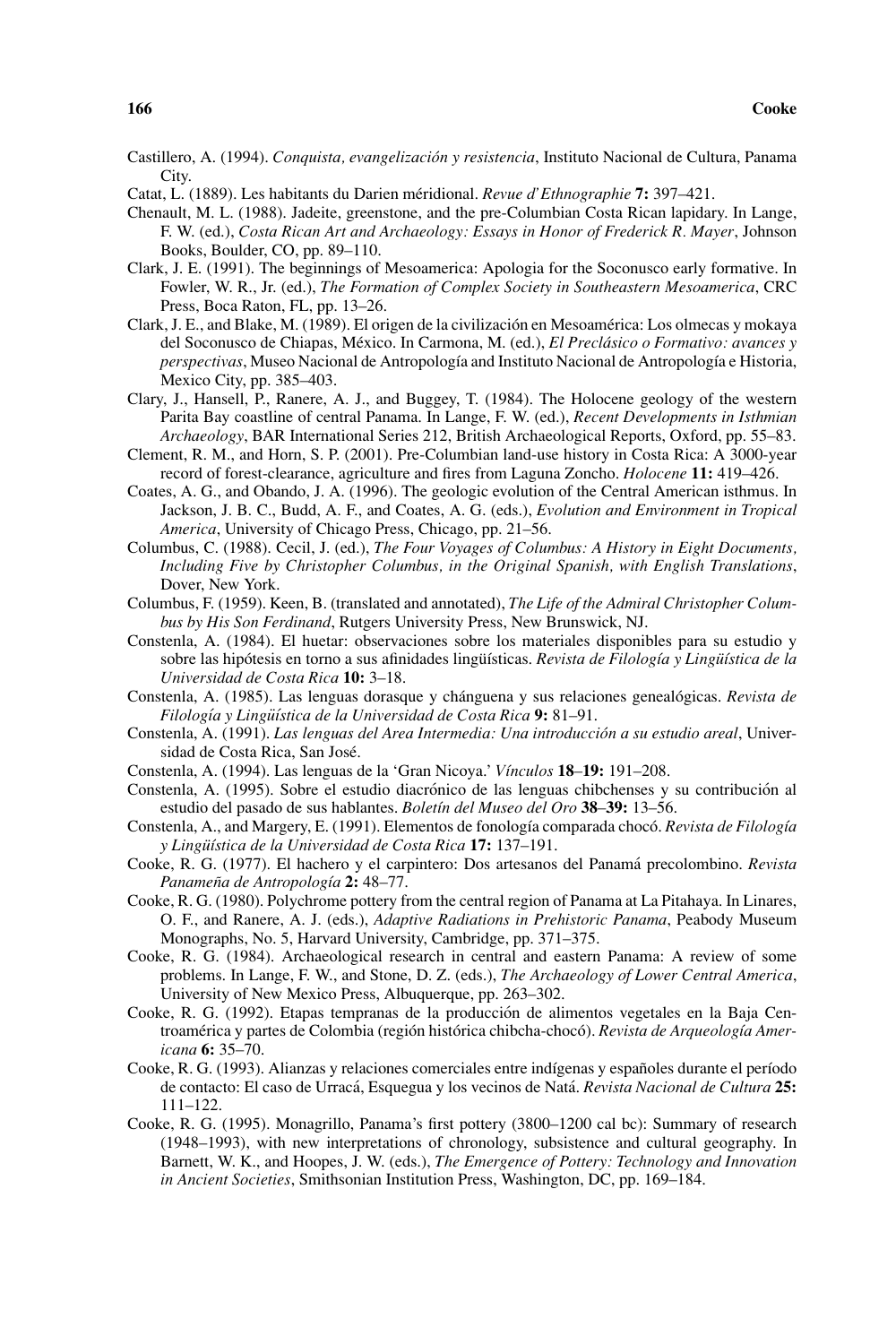- Cooke, R. G. (1998a). Cupica (Choco): A reassessment of Gerardo Reichel-Dolmatoff's fieldwork ´ in a poorly studied region of the American tropics. In Raymond, J. S., and Oyuela, A. (eds.), *Recent Advances in the Archaeology of the Northern Andes*, Monograph No. 39, UCLA Institute of Archaeology, Los Angeles, pp. 91–106.
- Cooke, R. G. (1998b). Human settlement of Central America and northern South America, 14,000– 8,000 BP. *Quaternary International* **49**–**50:** 177–190.
- Cooke, R. G. (1998c). The Felidae in Pre-Columbian Panama: A thematic approach to their imagery and symbolism. In Saunders, N. J. (ed.), *Icons of Power: Felid Symbolism in the Americas*, Routledge, London, pp. 77–121.
- Cooke, R. G. (1998d). Subsistencia y economía casera de los indígenas precolombinos de Panamá. In Pastor, A. (ed.), *Antropología panameña: pueblos y culturas*, Editorial Universitaria, Panama City, pp. 61–134.
- Cooke, R. G. (2001a). Cuidando a los ancestros: Rasgos mortuorios precolombinos en cerro Juan Díaz, Los Santos. In Heckadon-Moreno, S. (ed.), *Panama: puente biol ´ ogico ´* , Smithsonian Tropical Research Institute, Panama City, pp. 54–62.
- Cooke, R. G. (2001b). La pesca en estuarios panameños: Una visión histórica y cultural desde la Bahía de Parita. In Heckadon-Moreno, S. (ed.), *Panamá: puente biológico*, Smithsonian Tropical Research Institute, Panama City, pp. 45–53.
- Cooke, R. G. (2003a). Observations on the religious content of the animal imagery of the 'Gran Cocle'´ semiotic tradition of pre-Columbian Panama. In O'Day, S., van Neer, W., and Ervynck, A. (eds.), *Behaviour Behind Bones: The Zooarchaeology of Ritual, Religion, Status and Identity*, Oxbow, Liverpool, pp. 114–127.
- Cooke, R. G. (2003b). Rich, poor, shaman, child: Animals, rank, and status in the 'Gran Cocle' culture ´ area of pre-Columbian Panama. In O'Day, S., van Neer, W., and Ervynck, A. (eds.), *Behaviour Behind Bones: The Zooarchaeology of Ritual, Religion, Status and Identity*, Oxbow, Liverpool, pp. 271–284.
- Cooke, R. G., and Bray, W. M. (1985). The goldwork of Panama: An iconographic and chronological perspective. In Jones, J. (ed.), *The Art of Precolumbian Gold: The Jan Mitchell Collection*, Weidenfield and Nicholson, London, pp. 35–49.
- Cooke, R. G., Isaza, I. I., Griggs, J., Desjardins, B., and Sanchez, L. A. (2003a). Who crafted, exchanged ´ and displayed gold in pre-Columbian Panama? In Quilter, J., and Hoopes, J. (eds.), *Gold and Power in the Intermediate Area*, Dumbarton Oaks, Washington, DC, pp. 91–158.
- Cooke, R. G., Jiménez, M., and Ranere, A. J. (in press). Influencias humanas sobre la vegetacion y fauna de vertebrados de Panamá: Actualización de datos arqueozoológicos y su relación con el paisaje antrópico. In Leigh, E. G. (ed.), *Ecología y conservación en Panamá*, Smithsonian Tropical Research Institute, Panama City.
- Cooke, R. G., and Ranere, A. J. (1992a). Human influences on the zoogeography of Panama: An update based on archaeological and ethnohistorical evidence. In Darwin, S. P., and Welden, A. P. (eds.), *Biogeography of Mesoamerica: Proceedings of a Symposium (Merida, Yucat ´ an, Mexico, October ´ 26–30, 1984)*, Special Publication of the Mesoamerican Ecology Institute, Tulane University, New Orleans, pp. 21–58.
- Cooke, R. G., and Ranere, A. J. (1992b). Prehistoric human adaptations to the seasonally dry forests of Panama. *World Archaeology* **24:** 114–133.
- Cooke, R. G., and Ranere, A. J. (1992c). The origin of wealth and hierarchy in the central region of Panama (12,000–2,000BP), with observations on its relevance to the history and phylogeny of Chibchan-speaking polities in Panama and elsewhere. In Lange, F. W. (ed.), *Wealth and Hierarchy in the Intermediate Area*, Dumbarton Oaks, Washington, DC, pp. 243–316.
- Cooke, R. G., and Ranere, A. J. (1999). Precolumbian fishing on the Pacific coast of Panama. In Blake, M. (ed.), *Pacific Latin America in Prehistory: The Evolution of Archaic and Formative Cultures*, Washington State University Press, Pullman, pp. 103–122.
- Cooke, R. G., and Sánchez, L. A. (1998). Coetaneidad de metalurgia, artesanías de concha y cerámica pintada en cerro Juan D´ıaz, Panama.´ *Bolet´ın Museo del Oro* **42:** 57–85.
- Cooke, R. G., and Sánchez, L. A. (2001). El papel del mar y de las costas en el Panamá prehispánico y del periodo de contacto: Redes locales y relaciones externas. *Revista de Historia. Simposio: Historia Mar´ıtima del Pac´ıfico*, Escuela de Historia, Universidad Nacional/Centro de Investigaciones Históricas de América Central, Universidad de Costa Rica, San José, pp. 15–60.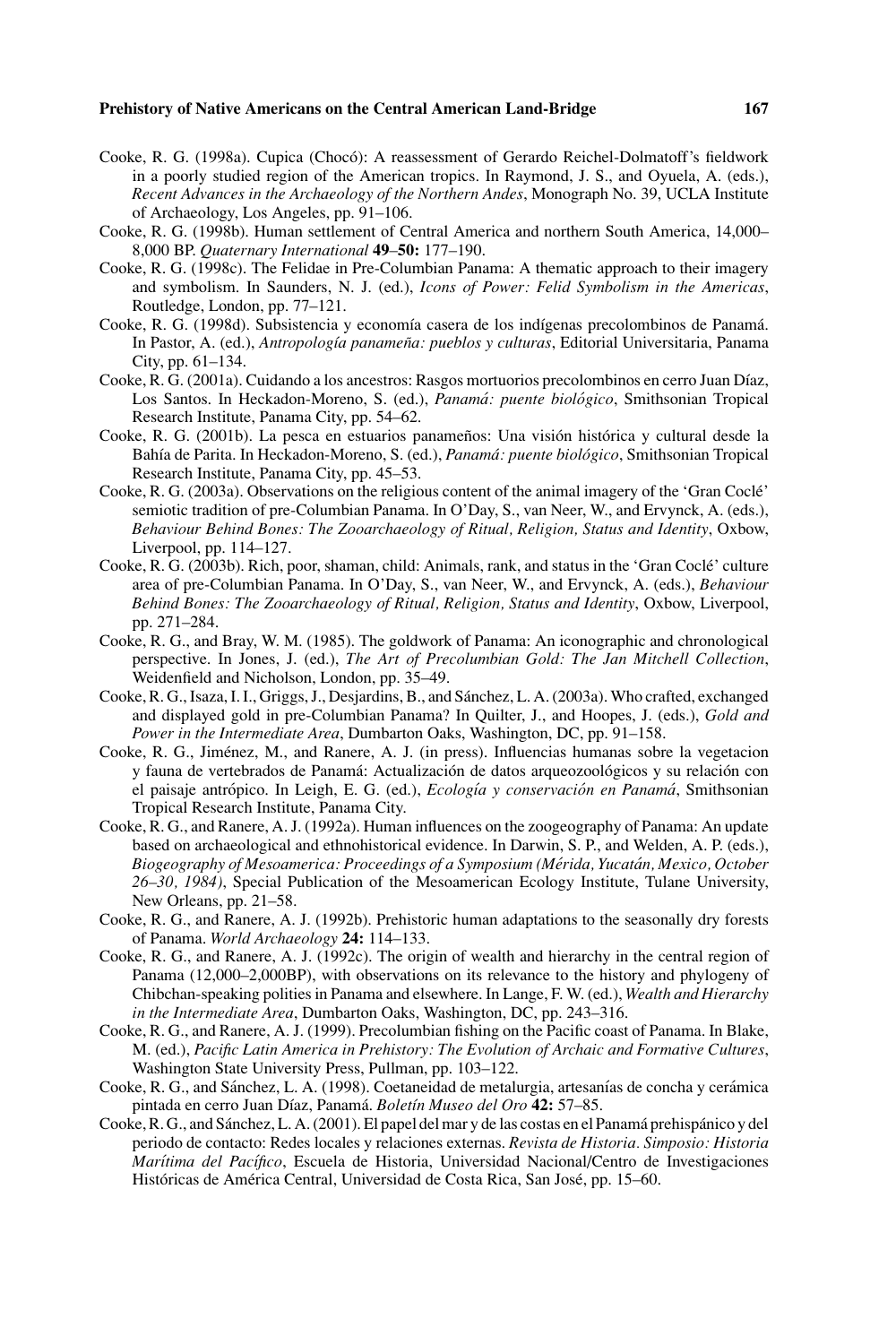- Cooke, R. G., Sanchez, H. L. A., Carvajal, D., Griggs, J. D., and Isaza, A. I. I. (2003b). Transforma- ´ ciones sociales y culturales de los amerindios de Panama durante el siglo XVI: una perspectiva ´ arqueológica y paleoecológica. Mesoamérica **45:** 1–34.
- Cooke, R. G., Sanchez, L. A., and Udagawa, K. (2000). Contextualized goldwork from 'Gran Cocle,' ´ Panama: An update based on recent excavations and new radiocarbon dates for associated pottery styles. In McEwan, C. (ed.), *Precolumbian Gold: Technology, Style and Iconography*, British Museum Press, London, pp. 154–176.
- Cooke, R. G., and Tapia, G. (1994). Stationary intertidal fish traps in estuarine inlets on the Pacific coast of Panama: Descriptions, evaluations of early dry season catches and relevance to the interpretation of dietary archaeofaunas. *Offa* **51:** 287–298 (*Proceedings of Fifth Meeting of the Fish Remains Working Group of the International Council for Zooarchaeology*).
- Corrales, F. (2000). *An Evaluation of Long-Term Cultural Change in Southern Central America: The Ceramic Record of the Diqu´ıs Archaeological Subregion, Costa Rica*, Ph.D. dissertation, Department of Anthropology, University of Kansas, Lawrence.
- Corrales, F., and Quintanilla, I. (1996). The archaeology of the central Pacific Coast of Costa Rica. In Lange, F. W. (ed.), *Paths to Central American Prehistory*, University Press of Colorado, Niwot, pp. 49–77.
- Correal, G. (1981). *Evidencias culturales y megafauna pleistocénica en Colombia*, Fundación de Investigaciones Arqueológicas Nacionales (Banco de la República), Bogota, Colombia.
- Correal, G. (1983). Evidencia de cazadores especializados en el sitio de La Gloria, Golfo de Uraba.´ *Revista de la Academia de Ciencias Exactas, F´ısicas y Naturales (Colombia)* **15:** 77–82.
- Creamer, W. (1983). Archaeological faunal remains as indicators of territory size and subsistence stragey. *Brenesia* **21:** 395–402.
- Creamer, W., and Haas, J. (1985). Tribe versus chiefdom in lower Central America. *American Antiquity* **50:** 738–754.
- Cropp, S., and Boinski, S. (2000). The Central American squirrel monkey (*Saimiri oerstedii*): Introduced hybrid or endemic species? *Molecular Phylogenetics and Evolution* **16:** 350–365.
- Crusoe, D. L., and Felton, J. H. (1974). La Alvina de Parita: A paleo-indian camp in Panama. *Florida Antropologist* **27:** 145–148.
- Curet, A. (1998). New formulae for estimating prehistoric populations for lowland South America and the Caribbean. *Antiquity* **72:** 359–375.
- Curtis, J. H., Hodell, D. A., and Brenner, M. (1996). Climatic variability on the Yucatan Peninsula ´ (Mexico) during the last 3500 years, and implications for Maya cultural evolutiuon. *Quaternary Research* **46:** 37–47.
- Curtis, J. H., Brenner, M., and Hodell, D. A. (1999). Climate change in the Lake Valencia Basin, Venezuela, ∼12,600 yr BP to present. *Holocene* **9:** 609–619.
- Day, J. S. (1984). *New Approaches in Stylistic Analysis: The Late Polychrome Period Ceramics from Hacienda Tempisque, Guanacaste Province, Costa Rica*, Ph.D. dissertation, Department of Anthropology, University of Colorado, Boulder.
- Denham, T. P., Haberle, S. G., Lentfer, C., Fullagar, R., Field, J., Therin, M., Porch, N., and Winsborough, B. (2003). Origins of agriculture at Kuk Swamp in the highlands of New Guinea. *Science* **301:** 189–193.
- Díaz, C. P. (1999). Estudio bio-antropológico de rasgos mortuorios de la operación 4 del sitio arqueológico Cerro Juan Díaz, Panamá Central. Unpublished Licenciatura thesis, Universidad de los Andes, Santa Fé de Bogotá.
- Dillehay, T. (2000). *The Settlement of the Americas: A New Prehistory*, Basic Books, New York.
- Drennan, R. D. (1991). Pre-Hispanic chiefdom trajectories in Mesoamerica, Central America, and northern South America. In Earle, T. K. (ed.), *Chiefdoms: Power, Economy, and Ideology*, Cambridge University Press, Cambridge, pp. 263–287.
- Drennan, R. D. (1995). Chiefdoms in northern South America. *Journal of World Prehistory* **9:** 301–340.
- Drennan, R. D. (1996). Betwixt and between in the intermediate area. *Journal of Archaeological Research* **4:** 95–131.
- Drolet, R. (1980). *Cultural Settlement Along the Moist Caribbean Slopes of Eastern Panama*, Ph.D. dissertation, Department of Anthropology, University of Illinois, Urbana.
- Drolet, R. (1984). Community life in a late phase chiefdom village, southwestern Costa Rica. In Lange, F. W. (ed.), *Recent Developments in Isthmian Archaeology*, BAR International Series 212, British Archaeological Reports, Oxford, pp. 123–152.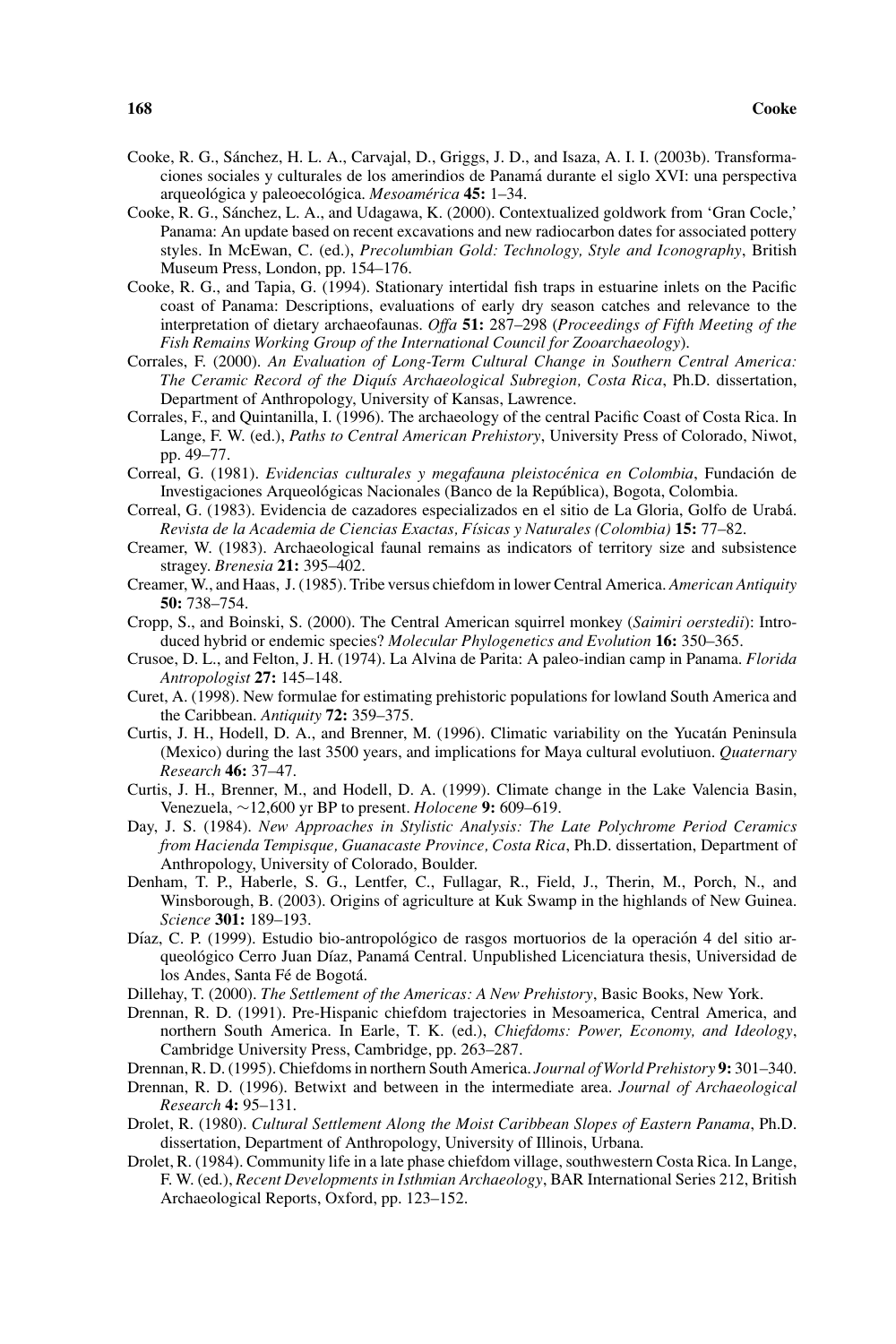- Drolet, R. (1986). Social grouping and residential activities within a late phase polity network: Diquís valley, southeastern Costa Rica. In Lange, F. W., and Norr, L. (eds.), *Prehistoric Settlement Patterns in Costa Rica, Journal of the Steward Anthropological Society* **14**(1–2), University of Illinois, Urbana, pp. 325–338.
- Drolet, R. (1992). The house and the territory: The organizational structure for chiefdom art in the Diquís subregion of Greater Chiriquí. In Lange, F. W. (ed.), *Wealth and Hierarchy in the Intermediate Area*, Dumbarton Oaks, Washington, DC, pp. 207–241.
- Earle, T. (1991). The evolution of chiefdoms. In Earle, T. (ed.), *Chiefdoms: Power, Economy, and Ideology*, Cambridge University Press, Cambridge, pp. 1–15.
- Easby, E. K. (1968). *Pre-Columbian Jade from Costa Rica*, Andre Emmerich, New York. ´
- Easby, E. K. (1981). Jade. In Benson, E. (ed.), *Between Continents/Between Seas: Precolumbian Art of Costa Rica*, Abrams, New York, pp. 135–152.
- Einhaus, C. S. (1980). Stone tools from La Pitahaya. In Linares, O. F., and Ranere, A. J. (eds.), *Adaptive Radiations in Prehistoric Panama*, Peabody Museum Monographs No. 5, Harvard University Press, Cambridge, pp. 429–466.
- Espinosa, G. de (1994a[1519]). Relacion de lo hecho por el licenciado Gaspar de Espinosa, alcalde ´ mayor y teniente de gobernador y capitán general por el muy magnífico señor Pedrarias Dávila, teniente general en estos reinos de Castilla del Oro por sus altezas, en cumplimiento de lo que por su señoría me fue mandado por la instrucción de suso contenida, que hiciese y cumpliese en el viaje a las provincias de Paris y Natá y Cherú y a las otras comarcanas, para darla y presentarla ante el dicho señor teniente general. In Jopling, C. F. (ed.), Indios y negros en Panamá en los siglos XVI *y XVI: Selecciones de los documentos del Archivo General de Indias*, Centro de Investigaciones Regionales de Mesoamerica Antigua, Guatemala, and Plumsock Mesoamerican Studies, South ´ Woodstock VT, pp. 61–74.
- Espinosa, Gaspar de (1994b). Relacion y proceso que el licenciado Gaspar de Espinosa, alcalde ´ mayor, hizo en el viaje que por mandado del muy magnífico señor Pedrarias Dávila teniente general de estos reinos de Castilla del Oro por sus altezas fue desde la ciudad de Panama´ a las provincias de Paris y Nata y las otras provincias comarcanas. In Carol F. Jopling ´ (ed.), *Indios y Negros en Panama en los Siglos XVI y XVI. Selecciones de los Documen- ´ tos del Archivo General de Indias*, Centro de Investigaciones Regionales de Mesoamerica ´ Antigua, Guatemala y Plumsock Mesoamerican Studies, South Woodstock VT, pp. 58– 61.
- Fernández, L. (ed.) (1886). Colección de documentos para la historia de Costa Rica: documentos *especiales sobre los l´ımites entre Colombia y Costa Rica* 5, Dupont, Paris.
- Fernández, L. (1976). Colección de documentos para la historia de Costa Rica, Volumen I: conquista *y poblamiento en el siglo XVI*, Prólogo de Carlos Meléndez, Editorial Costa Rica, San José.
- Fernández, P. L., and Qunitanilla, I. (2003). Metallurgy, balls, and stone statuary in the Diquís delta, Costa Rica: Local production and power symbols. In Quilter, J., and Hoopes, J. (eds.), *Gold and Power in the Intermediate Area*, Dumbarton Oaks, Washington, DC, pp. 205– 244.
- Finch, W., and Honetschlager, K. (1986). Preliminary archaeological research on Isla del Caño. In Lange, F. W., and Norr, L. (eds.), *Prehistoric Settlement Patterns in Costa Rica. Journal of the Steward Anthropological Society* **14**(1–2): 189–206.
- Fitzgerald, C. (1996). Prestige goods in the archaeological sequences of Costa Rican and Panamanian chiefdoms. In Langebaek, C. H., and Cárdenas, F. (eds.), *Caciques, intercambio y poder: interaccion regional en el Area Intermedia de las Am ´ ericas ´* , Universidad de los Andes, Bogota, pp. 47–62.
- Flannery, K. V. (1972). The cultural evolution of civilizations. *Annual Review of Ecology and Systematics* **3:** 399–426.
- Fleming, S. (1992). Sitio Conte goldwork: Alloying and the treatment of surfaces. In Hearne, P., and Sharer, R. J. (eds.), *River of Gold: Precolumbian Treasures from the Sitio Conte* (Appendix B), University Museum of Archaeology and Anthropology, University of Pennsylvania, Philadelphia, pp. 54–59.
- Flannery, K. V., and Marcus, J. (eds.) (1983). *The Cloud People. Divergent Evolution of the Zapotec and Mixtec Civilizations*, Academic Press, New York.
- Fonseca, O. (1981). Guayabo de Turrialba and its significance. In Benson, E. (ed.), *Between Continents/Between Seas: Precolumbian Art of Costa Rica*, Abrams, New York, pp. 104–112.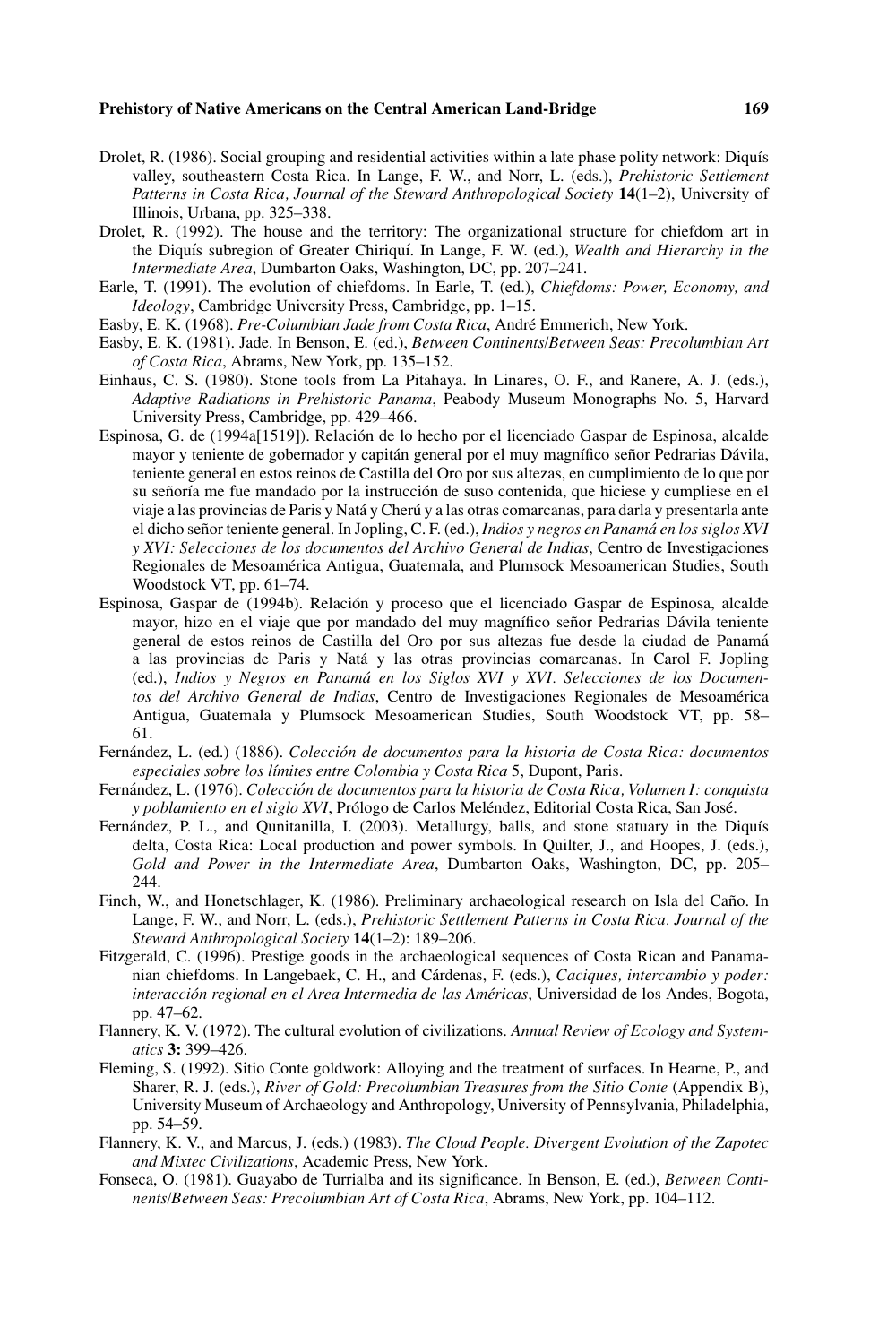- Fonseca, O. (1992). *Historia antigua de Costa Rica: surgimiento y caracterizacion de la primera ´ civilización costarricense*, Colección Histórica de Costa Rica, Editorial de la Universidad de Costa Rica, San Jose.´
- Fonseca, O. (1997). La cerámica temprana de Costa Rica en el contexto del área histórica chibchoide (4000–2500 a.P.). *Revista de Arqueolog´ıa Americana* **13:** 41–68.
- Fonseca, O., and Cooke, R. G. (1994). El sur de América Central: Una contribución al entendimiento de la región histórica chibcha-chocó. In Carmack, R. (ed.), *Historia antigua de Centroamérica*, Facultad Latinoamericana de Ciencias Sociales, San José, Costa Rica, pp. 217-276.
- Fonseca, O., and Scaglion, R. (1978). Stylistic analysis of stone pendants from the Las Huacas burial ground, north-western Costa Rica. *Annals of the Carnegie Museum* **47:** 281–298.
- Ford, J. A. (1969). *A Comparison of Formative Cultures in the Americas: Diffusion or the Psychic Unity of Man*? Smithsonian Contributions to Anthropology 11, Washington, DC.
- Fowler, W. J., Jr. (1989). *The Cultural Evolution of Ancient Nahua Civilizations: The Pipil-Nicarao of Central America*, University of Oklahoma Press, Norman and London.
- Galinat, W. C. (1980). The archeological maize remains from Volcan, Panama: A comparative prespective. In Linares, O. F., and Ranere, A. J. (eds.), *Adaptive Radiations in Prehistoric Panama*, Peabody Museum Monographs No. 5, Harvard University Press, Cambridge, pp. 175–180.
- Garber, S. F., Grove, D. C., Hirth, K. G., and Hoopes, J. W. (1993). Jade use in portions of Mexico and Central America. In *Precolumbian Jade: New Geological and Cultural Interpretations*, University of Utah Press, Salt Lake City, pp. 211–231.
- Gnecco, C., and Mohammed, A. (1994). Tecnología de cazadores-recolectores subandinos: Análisis funcional y organización tecnológica. Revista Colombiana de Antropología 31:7-31.
- Goldman, I. (1970). Ancient Polynesian Society, University of Chicago Press, Chicago.
- Graham, M. M. (1992). Art-tools and the language of power in the early art of the Atlantic watershed of Costa Rica. In Lange, F. W. (ed.), *Wealth and Hierarchy in the Intermediate Area*, Dumbarton Oaks, Washington, DC, pp. 165–206.
- Graham, M. M. (1993). Displacing the center: Constructing prehistory in Central America. In Graham, M. M. (ed.), *Reconstructing Prehistory of Central America*, University of Colorado, Boulder, pp. 1–38.
- Graham, M. M. (1996). Merchants and metalwork in Middle America. In Lange, F. W. (ed.), *Paths to Central American Prehistory*, University Press of Colorado, Niwot, pp. 237–252.
- Griggs, J. C. (1998). Un estudio preliminar arqueológico de la Concesión Minera de Petaquilla, Provincia de Colón, República de Panamá, Reporte del Proyecto para Investigaciones Realizados en la Concesion Minera de Petaquilla, Teck Corporation, Vancouver, BC. ´
- Griggs, J. C., Sánchez, L. A., Cooke, R. G., Díaz, C. P., and Carvajal, D. R. (2002). Recopilación y presentación de datos ambientales y culturales en la región cccidental de la Cuenca del Canal de Panamá. Tarea 6: Inventario de sitios de recursos culturales y evaluacón del potencial de sitios adicionales. Volumen 2: Informe de los sitios de recursos culturales fuera de las areas ´ de impacto directo y sitios de recursos culturales dentro de las áreas de impacto directo en las cuencas de los Ríos Caño Sucio e Indio. Unpublished Report, Autoridad del Canal, Panama City.
- Gruhn, R., Bryan, A. L., and Nance, J. D. (1977). Los Tapiales: A Paleo-Indian campsite in the Guatemalan highlands. *Proceedings of the American Philosophical Society* **121:** 235–273.
- Guerrero, J. V. (1988). The archaeological context of jade in Costa Rica. In Jones, J. (ed.), *Jade in Ancient Costa Rica*, Metropolitan Museum of Art, New York, pp. 23–37.
- Guerrero, J. V., Solís, D., and Vásquez, R. (1994). El periodo Bagaces (300–800 d.C.) en la cronología arqueológica del noroeste de Costa Rica. *Vínculos* 18–19: 91–110.
- Haberland, W. (1973). Stone sculpture from southern Central America. In Easby, D. T. (ed.), *The Iconography of Middle American Sculpture*, Metropolitan Museum of Art, New York, pp. 134– 152.
- Haller, M. (2004). *The Emergence and Development of Chiefly Societies in the Rio Parita valley.* Panama. Ph.D. dissertation, University of Pittsburgh, Pittsburgh.
- Hansell, P. (1979). Shell analysis: A case study from central Pacific Panama. Unpublished M.A. thesis, Department of Anthropology, Temple University, Philadelphia.
- Hansell, P., and Ranere, A. J. (1997). Modelling deforestation and population growth: A view from prehistoric central Panama. Archaeological applications of GIS. In North, McL., and Johnson,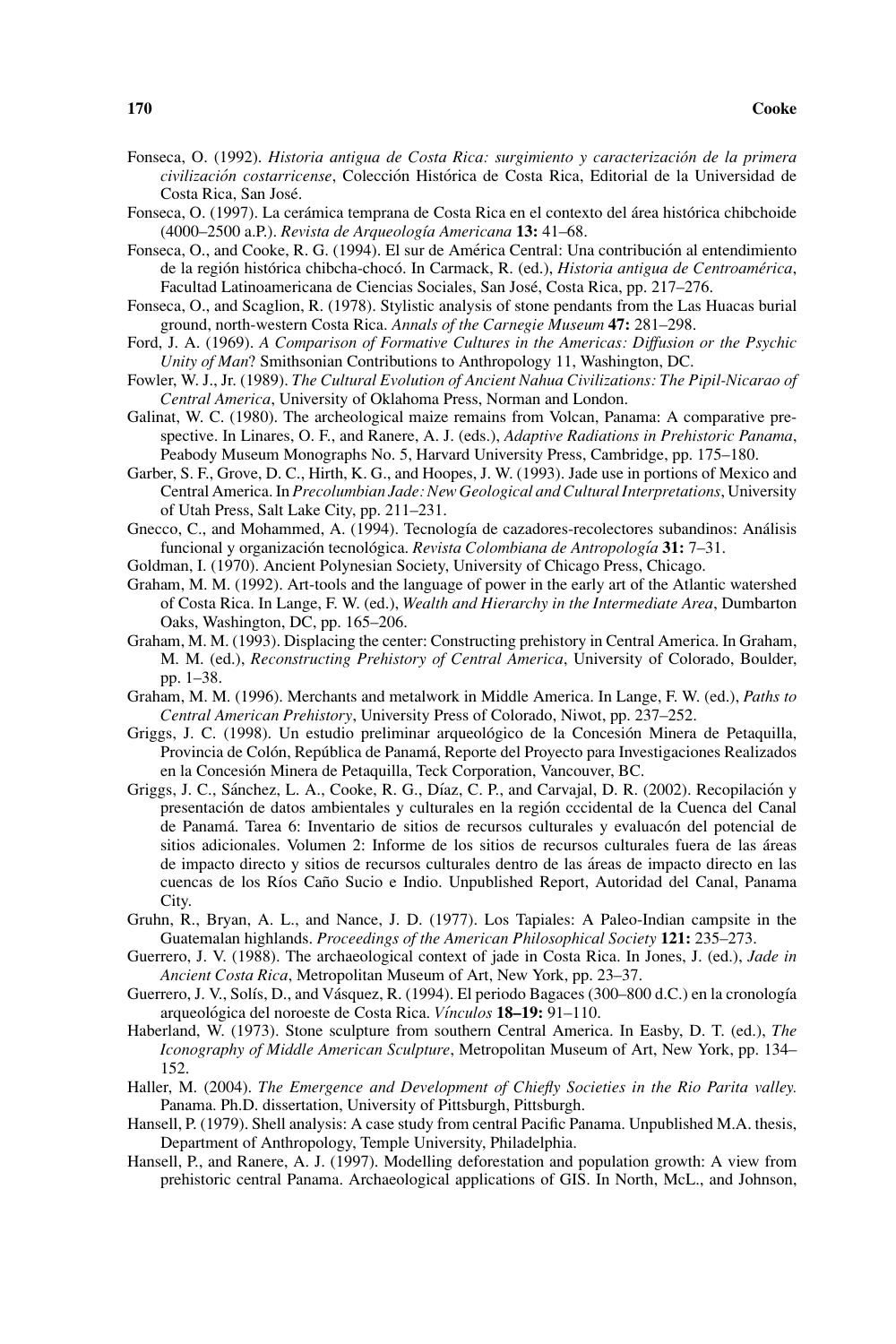I. (eds.), *Proceedings of Colloquium II, UISPP XIIIth Congress, Forli, Italy, September 1996*, Archaeological Methods Series, Vol. 5 (CD Rom), Sydney University, Sydney.

- Harlan, J. R. (1992). *Crops and Man*, 2nd ed., American Society of Agronomy and Crop Science, Madison, WI.
- Harris, D. R. (1969). Agricultural systems, ecosystems and the origins of agriculture. In Ucko, P. J., and Dimbelby, G. W. (eds.), *The Domestication and Exploitation of Plants and Animals*, Duckworth, London, pp. 3–14.
- Harris, D. R. (1972). The origins of agriculture in the tropics. *American Scientist* **60:** 180–193.
- Harris, D. R. (1989). An evolutionary continuum of people-plant interaction. In Harris, D. R., and Hillman, G. (eds.), *Foraging and Farming: The Evolution of Plant Exploitation*, Unwin Hyman, London, pp. 11–26.
- Harris, D. R. (ed.) (1996). *The Origins and Spread of Agriculture and Pastoralism in Eurasia*, Smithsonian Insitution Press, Washington, DC.
- Harte, N. (1966). El sitio Guacamayo. *Bolet´ın del Museo Chiricano* **3:** 3–7.
- Hartman, C. V. (1991). *Arqueolog´ıa costarricense*, Editorial de la Universidad de Costa Rica, San José.
- Haynes, C. V. (1992). Contributions of radiocarbon dating to the geochronology of the peopling of the New World. In Taylor, R. E., Long, A., and Kra, R. S. (eds.), *Radioarbon Dating after Four Decades*, Springer-Verlag, New York, pp. 335–374.
- Healy, P. F. (1980). *Archaeology of the Rivas Region, Nicaragua*, Wilfred Laurier University Press, Waterloo, ON.
- Healy, P. F., Assaro, F., Stross, F., and Michel, H. (1996). Precolumbian obsidian trade in the northern intermediate area: Elemental analysis of artifacts from Honduras and Nicaragua. In Lange, F. W. (ed.), *Paths to Central American Prehistory*, University Press of Colorado, Niwot, pp. 271– 283.
- Hearne, P., and Sharer, R. S. (eds.) (1992). *River of Gold: Precolumbian Treasures from the Sitio Conte*, University Museum of Archaeology and Anthropology, University of Pennsylvania, Philadelphia.
- Helms, M. W. (1976). Competition, power and succession to office in pre-Columbian Panama. In Helms, M. W., and Loveland, F. O. (eds.), *Frontier Adaptations in Lower Central America*, Institute for the Study of Human Issues, Philadelphia, pp. 2–35.
- Helms, M. W. (1977). Iguanas and crocodilians in tropical American mythology and iconography with special reference to Panama. *Journal of Latin American Lore* **3:** 51–132.
- Helms, M. W. (1979). *Ancient Panama: Chiefs in Search of Power*, University of Texas Press, Austin.
- Helms, M. W. (1982). Succession to high office in Pre-Columbian Circum-Caribbean Chiefdoms. *Man* **15:** 718–731.
- Helms, M. W. (1992). Thoughts on public symbols and distant domains relevant to the chiefdoms of Lower Central America. In Lange, F. W. (ed.), *Wealth and Hierarchy in the Intermediate Area. A Symposium at Dumbarton Oaks, 10–11 October, 1987*, Dumbarton Oaks, Washington, DC, pp. 317–330.
- Helms, M. W. (1993). *Craft and the Kingly Ideal: Art, Trade, and Power*, University of Texas Press, Austin.
- Helms, M. W. (1994). Chiefdom rivalries, control, and external contacts in lower Central America. In Brumfiel, E. M., and Fox, J. W. (eds.), *Factional Competition and Political Development in the New World*, Cambridge University Press, Cambridge, pp. 55–60.
- Helms, M. W. (1995). *Creations of the Rainbow Serpent: Polychrome Ceramic Designs from Ancient Panama*, University of New Mexico Press, Albuquerque.
- Helms, M. W. (1998a). *Access to Origins: Affines, Ancestors, and Aristocrats*, University of Texas Press, Austin.
- Helms, M. W. (1998b). The spectacled bear in iconic imagery of ancient Panama and Colombia. In Oyuela-Caicedo, A., and Raymond, J. S. (eds.), *Recent Advances in the Archaeology of the Northern Andes*, Monograph No. 39, Institute of Archaeology, University of California, Los Angeles, pp. 129–141.
- Helms, M. W. (2000). *The Curassow's Crest. Myths and Symbols in the Ceramics of Ancient Panama*, University of Florida Press, Gainesville.
- Herlihy, P. H. (1997). Central American Indian peoples and lands today. In Coates, A. G. (ed.), *Central America: A Natural and Cultural History*, Yale University Press, New Haven, pp. 215–240.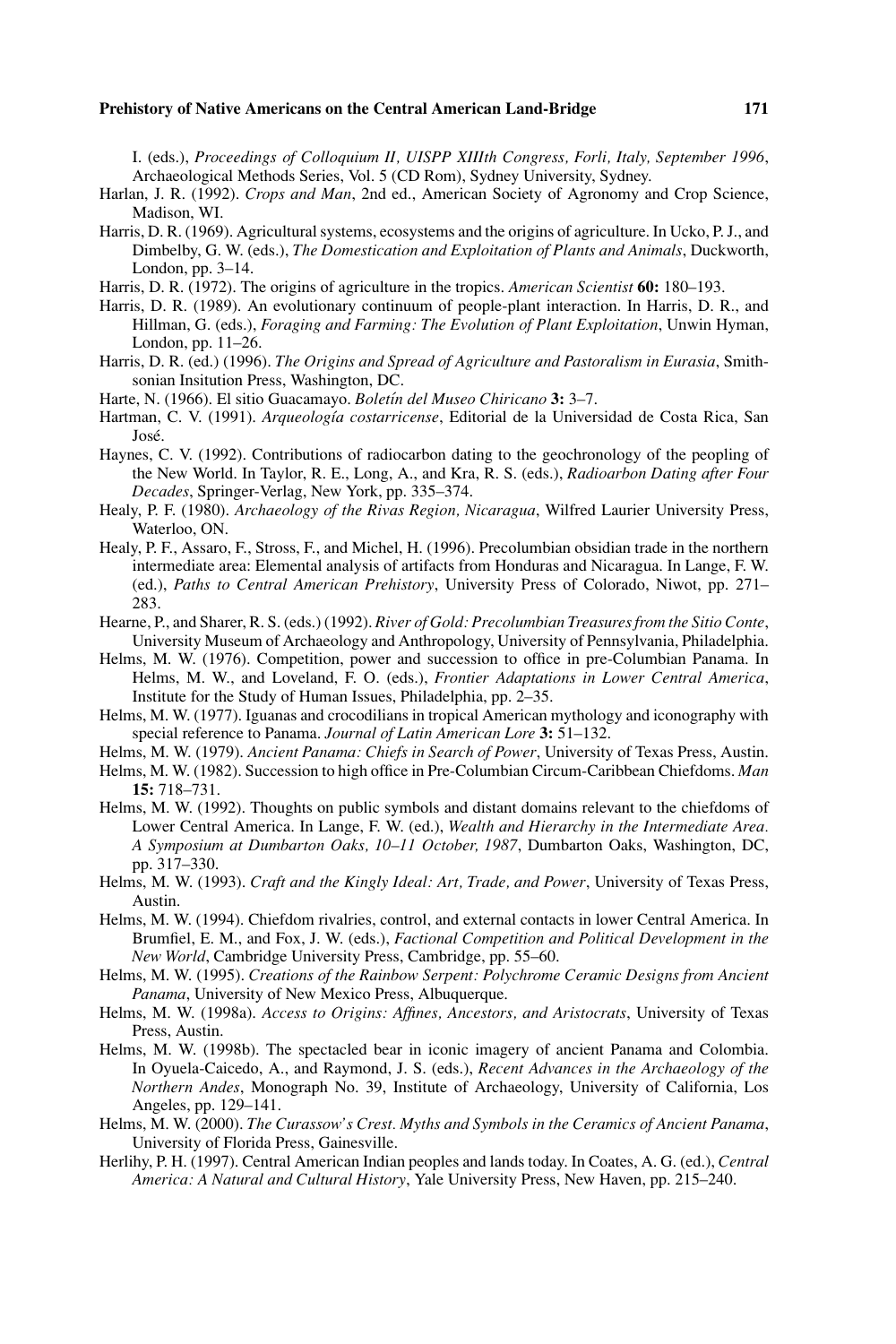- Herrera, A. (1998). Espacio y objetos funerarios en la distinción de rango social en Finca Linares. *V´ınculos* **22:** 125–157.
- Hodell, D. A., Curtis, J. H., and Brenner, M. (1995). Possible role of climate in the collapse of Classic Maya civilization. *Nature* **375:** 391–394.
- Holmes, W. H. (1888). Ancient art of the province of Chiriqu´ı. In *Smithsonian Institution, Bureau of American Etnology Sixth Annual Report 1884–1885*, Government Printing Office, Washington, DC, pp. 13–186.
- Hooghiemstra, H., Cleff, A. M., Noldus, G. W., and Kappelle, M. (1992). Upper quaternary vegetation dynamics and paleoclimatology of the La Chonta bog area (Cordillera de Talamanca, Costa Rica). *Journal of Quaternary Science* **7:** 205–225.
- Hoopes, J. W. (1987). *Early Ceramics and the Origins of Village Life in lower Central America*, Ph.D. dissertation, Department of Anthropology, Harvard University, Cambridge.
- Hoopes, J. W. (1988). The early formative period and inland adaptations in Lower Central America. In Kennedy, B. V., and LeMoine, G. M. (eds.), *Diet and Subsistence: Current Archaeological Perspectives*, University of Calgary Archaeological Association, Calgary, pp. 141–148.
- Hoopes, J. W. (1991). The isthmian alternative: Reconstructing patterns of social organization in Formative Costa Rica. In Fowler, W. R. Jr. (ed.), *The Formation of Complex Society in Southeastern Mesoamerica*, CRC Press, Boca Raton, FL, pp. 171–192.
- Hoopes, J. W. (1992a). Early formative cultures in the intermediate area: A background to the emergence of social complexity. In Lange, F. W. (ed.), *Wealth and Hierarchy in the Intermediate Area*, Dumbarton Oaks, Washington, DC, pp. 43–83.
- Hoopes, J. W. (1992b). A view from the south: Prehistoric exchange in lower Central America. In Ericson, J., and Baugh, T. G. (eds.), *Prehistoric Exchange Systems in North America*, Plenum Press, New York, pp. 247–282.
- Hoopes, J. W. (1994a). Ceramic analysis and culture history in the Arenal region. In Sheets, P. D., and McKee, B. R. (eds.), *Archaeology, Volcanism, and Remote Sensing in the Arenal Region, Costa Rica*, University of Texas Press, Austin, pp. 158–210.
- Hoopes, J. W. (1994b). Ford revisited: A critical review of the chronology and relationships of the earliest ceramic complexes in the New World, 6000–1500 B.C. *Journal of World Prehistory* **8:** 1–50.
- Hoopes, J. W. (1994c). The Tronadora complex: Early formative ceramics in northwestern Costa Rica. *Latin American Antiquity* **5:** 3–30.
- Hoopes, J. W. (1995). Interaction in hunting and gathering societies as a context for the emergence of pottery in the Central American isthmus. In Barnett, W. K., and Hoopes, J. W. (eds.), *The Emergence of Pottery: Technology and Innovation in Ancient Societies*, Smithsonian Institution Press, Washington, DC, pp. 185–198.
- Hoopes, J. W. (1996). Settlement, subsistence, and the origins of social complexity in Greater Chiriquí: A reappraisal of the Aguas Buenas tradition. In Lange, F. W. (ed.), *Paths to Central American Prehistory*, University Press of Colorado, Niwot, pp. 15–48.
- Horn, S. P., and Kennedy, L. M. (2000). Pollen evidence of maize cultivation 2700 BP at La Selva biological station, Costa Rica. *Biotropica* **33:** 191–196.
- Howe, E. G. (1986). Estudio radiográfico de colgantes de oro fundidos al vacío de Sitio Conte. In Plazas, C. (ed.), *Metalurgia de America precolombina ´* (*Forty-fifth International Congress of Americanists, Universidad de los Andes, Bogotá, 1985*), Banco de la República, Bogotá, pp. 169–200.
- Hughen, K. A., Overpeck, J. T., Peterson, L. C., and Trumbore, S. (1996). Rapid climate changes in the tropical Atlantic region during the last deglaciation. *Nature* **380:** 51–54.
- Ibarra, E. (1984). Los cacicazgos indígenas de la vertiente atlántica y Valle Central de Costa Rica: un intento de reconstrucción etnohistórica. Unpublished Licenciatura thesis, Universidad de Costa Rica, San Jose.´
- Ibarra, E. (1990). *Las sociedades cacicales en Costa Rica: siglo XVI*, Editorial de la Universidad de Costa Rica, San Jose.´
- Ibarra, E. (1991). Los matagalpas a principios del siglo XVI: Aproximación a las relaciones interétnicas en Nicaragua (1522–1581). *V´ınculos* **18–19:** 229–243.
- Ibarra, E. (2001). *Fronteras etnicas en la conquista de Nicaragua y Nicoya: Entre la solidaridad y el ´ conflicto, 800 d.C.–1544*, Editorial de la Universidad de Costa Rica, Centro de Investigaciones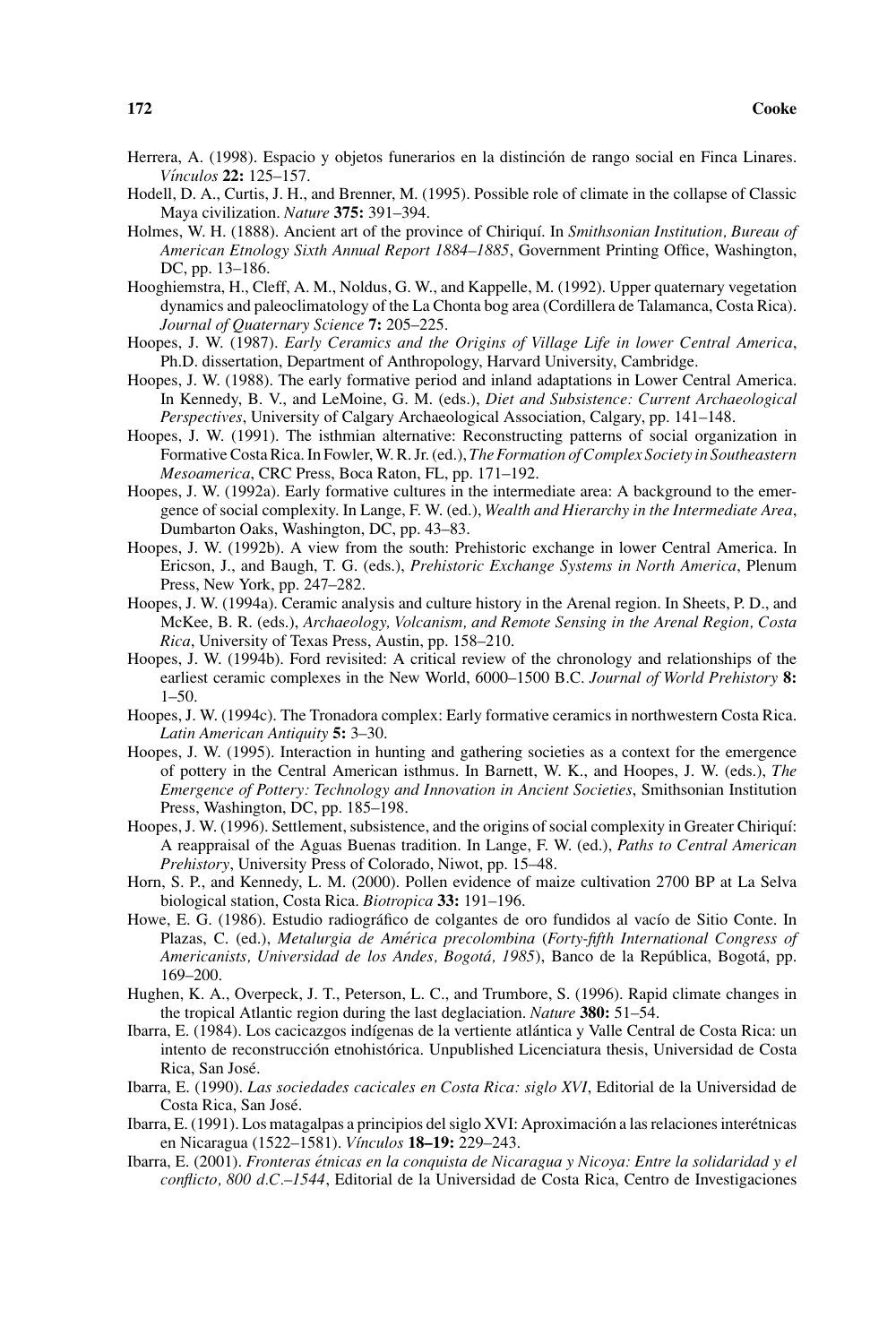Históricas de la Universidad de Costa Rica, Instituto de Historia de Nicaragua y Centro América and Plumsock Mesoamerican Studies, San Jose.´

- Ichon, A. (1980). *L' Archéologie du sud de la Péninsule d'Azuero, Panama*, Études Mésoamericaines—Serie II, Mission Archéologique et Ethnologique Francaise au Méxique, Mexico City.
- Iltis, H. H. (2000). Homeotic sexual translocations and the origin of maize (*Zea mays*, Poaceae): A new look at an old problem. *Economic Botany* **54:** 7–42.
- Isaza, I. I. (1993). Desarrollo estilístico de la cerámica pintada del Panamá central con énfasis en el período 500 a.C.–500 d.C. Unpublished Licenciatura thesis. Universidad Autónoma de Guadalajara, Mexico.
- Islebe, G. A., and Hooghiemstra, H. (1997). Vegetation and climate of montane Costa Rica since the last glacial. *Quaternary Science Reviews* **16:** 589–604.
- Islebe, G. A., Hooghiemstra, H., and van der Borg, K. (1995). A cooling event in the Younger Dryas Chron in Costa Rica. *Palaeogeography, Palaeoclimatology, Palaeoecology* **117:** 73–80.
- Jackson, J. E. (1983). *The Fish People. Linguistic Exogamy and Tukanoan Identiy in North-western Amazonia*, Cambridge University Press, Cambridge.
- Jackson, J. B. C., and D'Croz, L. (1997). The ocean divided. In Coates, A. G. (ed.), *Central America: A Natural and Cultural History*, Yale University Press, New Haven, pp. 38–71.
- Jaimes, A. (1999). Nuevas evidencias de cazadores-recolectores y aproximacion al entendimiento del ´ uso del espacio geografico en el noroccidente de Venezuela: sus implicaciones en el contexto ´ suramericano. *Arqueología del Area Intermedia* 1: 83-120.
- Janzen, D. H. (1983). Plants: Species accounts. In Janzen, D. (ed.), *Costa Rican Natural History*, University of Chicago Press, Chicago, pp. 184–185.
- Janzen, D. H., and Martin, P. S. (1982). Neotropical anachronisms: Fruits the gomphotheres ate. *Science* **215:** 19–27.
- Jijón y Caamaño, J. (1943). El Ecuador interandino y occidental, Vol. 3: Las lenguas del sur de Centro-América y el norte y centro del oeste de Sud-América, *Editorial Ecuatoriana*, Quito.
- Jimenez, M., and Cooke, R. G. (2001). La pesca en el borde de un estuario neotropical: El caso de ´ Cerro Juan Díaz (Bahía de Parita, costa del Pacífico de Panamá). *Noticias de Arqueología* y *Antropolog´ıa*, Grupo NaYa, Buenos Aires, CD-ROM.
- Jopling, C. (ed.) (1994). *Indios y negros en Panama en los siglos XVI y XVII: selecciones de los ´ documentos del Archivo General de Indias*, C. Lutz, Woodstock, VT.
- Jorge-Nebert, L. F., Eichelbaum, M., Griese, E. U., Inaba, T., and Arias, T. D. (2002). Analysis of six SNPs of NAT2 in Ngawbe and Embera Amerindians of Panama and determination of the Embera acetylation phenotype using caffeine. *Pharmacogenetics* **12:** 39–48.
- Joyce, T. A. (1916). *Central American and West Indian Archaeology, Being an Introduction to the Archaeology of the States of Nicaragua, Costa Rica, Panama and the West Indies*, Putnam, NewYork.
- Kaufman, T. (1990). Language history in South America: What we know and how to know more. In Payne, D. L. (ed.), *Amazonian Linguistics: Studies in Lowland South American Languages*, University of Texas Press, Austin, pp. 13–17.
- Keefer, D. K., deFrance, S. D., Moseley, M. E., Richardson III, J. B., Satterlee, D. R., and Day-Lewis, A. (1998). Early maritime economy and El Niño events at Quebrada Tacahuay, Peru. Science **281:** 1833–1835.
- Kidder, A. (1940). South American penetrations in Middle America. In Hay, C. L. (ed.), *The Maya and Their Neighbors*, Appleton Century, New York, pp. 88–114.
- Kirk, R. L., and McDermid, E. M. (1974). Blood group, serum protein and red cell enzyme groups of an Amerindian population in Colombia. *American Journal of Physical Anthropology* **41:** 301–311.
- Kolman, C. J., Bermingham, E., Cooke, R. G., Ward, R. H., Arias, T. D., and Guionneau-Sinclair, F. (1995). Reduced mtDNA diversity in the Ngobé Amerinds of Panama. *Genetics* 140: 275–283.
- Kolman, C. J., and Bermingham, E. (1997). Mitochrondrial and nuclear DNA diversity in Chocó and Chibcha Amerinds of Panama. *Genetics* **147:** 1289–1302.
- Kudarauskas, M. O., Linares, O. F., and Borgogno, I. (1980). Ceramic classes from the Bocas del Toro sites (CA-3 and CA-2). In Linares, O. F., and Ranere, A. J. (eds.), *Adaptive Radiations in Prehistoric Panama*, Peabody Museum Monographs No. 5, Harvard University Press, Cambridge, pp. 385–393.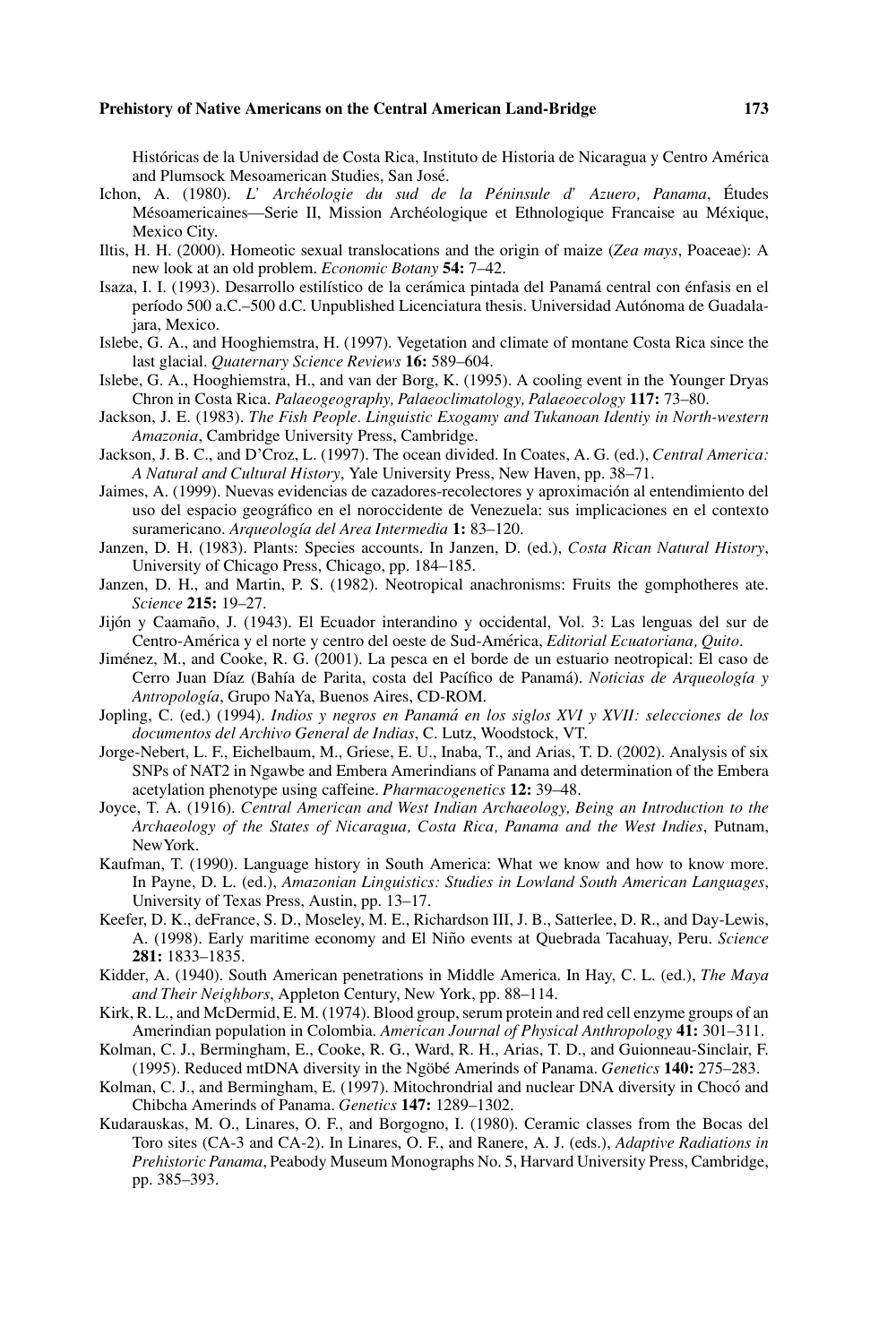- Labbé, A. J. (1995). Guardians of the Life Stream: Shamans, Art and Power in Prehispanic Central *Panama´*, Bowers Musuem of Cultural Art, Los Angeles.
- Ladd, J. (1964). *Archaeological Investigations in the Parita and Santa Mar´ıa Zones of Panama*, Bureau of the American Ethnology, Bulletin 193, Smithsonian Institution, Washington, DC.
- Lange, F. W. (1971). *Culture History of the Río Sapoá Valley, Costa Rica*, Occasional Papers No. 4, Logan Museum, Beloit College, Beloit, WI.
- Lange, F. W. (1984a). Cultural geography of pre-Columbian lower Central America. In Lange, F. W., and Stone, D. Z. (eds.), *The Archaeology of Lower Central America*, University of New Mexico Press, Albuquerque, pp. 33–62.
- Lange, F. W. (1984b). The Greater Nicoya archaeological sub-area. In Lange, F. W., and Stone, D. Z. (eds.), *The Archaeology of Lower Central America*, University of New Mexico Press, Albuquerque, pp. 165–194.
- Lange, F. W. (1992a). Elite personages and site hierarchies in Greater Nicoya. In Lange, F. W. (ed.), *Wealth and Hierarchy in the Intermediate Area*, Dumbarton Oaks, Washington, DC, pp. 109–139.
- Lange, F. W. (1992b). Summary: Perspectives on wealth and hierarchy in the intermediate area. In Lange, F. W. (ed.), *Wealth and Hierarchy in the Intermediate Area*, Dumbarton Oaks, Washington, DC, pp. 423–443.
- Lange, F. W. (1993). The conceptual structure in lower Central American studies: A Central American view. In Graham, M. M. (ed.), *Reconstructing Prehistory of Central America*, University of Colorado, Niwot, pp. 277–324.
- Lange, F. W., Bishop, R., and von Zelst, L. (1981). Perspectives on Costa Rican jade: Compositional analyses and cultural implications. In Benson, E. (ed.), *Between Continents/Between Seas: Precolumbian Art of Costa Rica*, Abrams, New York, pp. 167–175.
- Lange, F. W., Sheets, P. D., Martínez, A., and Abel-Vidor, S. (1992). *The Archaeology of Pacific Nicaragua*, University of New Mexico Press, Albuqerque.
- Lathrap, D. K. (1977). Our father the cayman, our mother the gourd: Spinden revisted, or a unitary model for the emergence of agriculture in the New World. In Reed, C. (ed.), *Origins of Agriculture*, Mouton, The Hague, pp. 713–751.
- Layrisse, Z., Layrisse, M., and Rodríguez-Larralde, A. (1995). Estudios genéticos en poblaciones de genética chibcha. Boletín del Museo del Oro (Colombia) 38-39: 71-85.
- Lea, D. W., Pak, D. K., Peterson, L. C., and Hughen, K. A. (2003). Synchroneity of tropical and high-latitude Atlantic temperatures over the last glacial termination *Science* **301:** 1361– 1364.
- Leyden, B. W. (1995). Evidence of the Younger Dryas in Central America? *Quaternary Science Reviews* **14:** 833–839.
- Leyden, B. W. (1997). Man and climate in the Maya lowlands. *Quaternary Research* **28:** 407– 414.
- Leyden, B. W., Brenner, M., Hodell, D. A., and Curtis, J. H. (1993). Late Pleistocene climate in the Central American lowlands. In Swart, P. K., Lohmann, K. C., McKenzie, J., and Savin, S. (eds.), *Climate Change in Continental Isotopic Records*, Geophysical Monograph 78, American Geophysical Union, Washington, DC, pp. 165–178.
- Linares, O. F. (1977a). Adaptive strategies in western Panama. *World Archaeology* **8:** 304–319.
- Linares, O. F. (1977b). *Ecology and the Arts in Ancient Panama: On the Development of Rank and Symbolism in the Central Provinces*, Studies in Precolumbian Art and Archaeology No. 17, Dumbarton Oaks, Washington, DC.
- Linares, O. F. (1979). What is lower Central American Archaeology? *Annual Review of Anthropology* **8:** 21–43.
- Linares, O. F. (1980a). Conclusions. In Linares, O. F., and Ranere, A. J. (eds.), *Adaptive Radiations in Prehistoric Panama*, Peabody Museum Monographs No. 5, Harvard University Press, Cambridge, pp. 233–247.
- Linares, O. F. (1980b). Ecology and prehistory of the Chiriqui Gulf sites. In Linares, O. F., and Ranere, A. J. (eds.), *Adaptive Radiations in Prehistoric Panama*, Peabody Museum Monographs No. 5, Harvard University Press, Cambridge, pp. 67–80.
- Linares, O. F. (1980c). Ecology and prehistory of the Aguacate Peninsula in Bocas del Toro. In Linares, O. F., and Ranere, A. J. (eds.), *Adaptive Radiations in Prehistoric Panama*, Peabody Museum Monographs No. 5, Harvard University Press, Cambridge, pp. 57–66.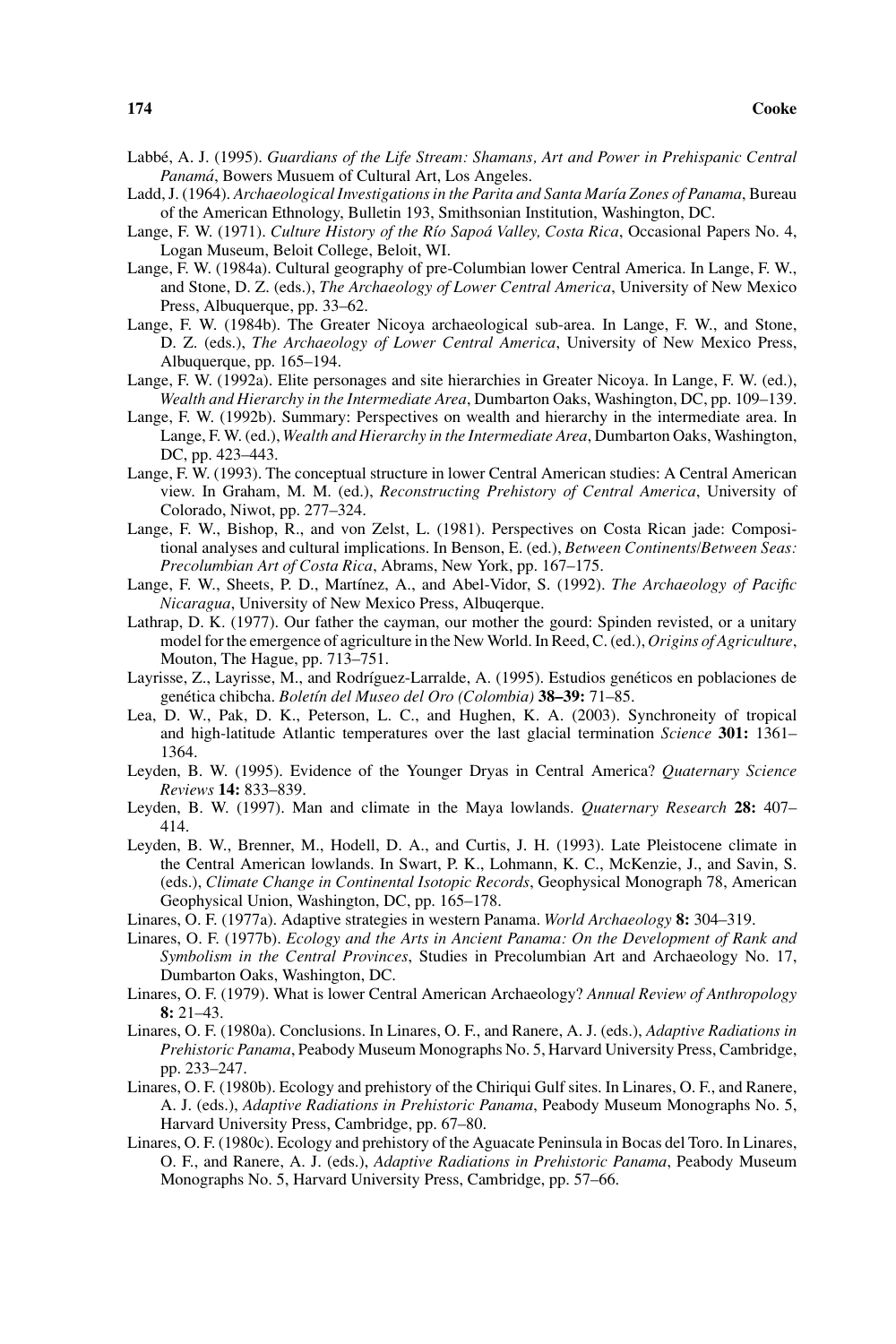- Linares, O. F. (1980d). La Pitahaya (IS-3) in the Gulf of Chiriquí: Mapping and excavations. In Linares, O. F., and Ranere, A. J. (eds.), *Adaptive Radiations in Prehistoric Panama*, Peabody Museum Monographs No. 5, Harvard University Press, Cambridge, pp. 306–315.
- Linares, O. F. (1980e). The Aguacate sites in Bocas del Toro. In Linares, O. F., and Ranere, A. J. (eds.), *Adaptive Radiations in Prehistoric Panama*, Peabody Museum Monographs No. 5, Harvard University Press, Cambridge, pp. 292–305.
- Linares, O. F. (1980f). The ceramic record: Time and place. In Linares, O. F., and Ranere, A. J. (eds.), *Adaptive Radiations in Prehistoric Panama*, Peabody Museum Monographs No. 5, Harvard University Press, Cambridge, pp. 81–117.
- Linares de Sapir, O. F. (1968). *Cultural Chronology of the Gulf of Chiriqu´ı*, Contributions to Anthropology No. 8, Smithsonian Institution, Washington, DC.
- Linares de Sapir, O. F. (1971). Cerro Brujo, a tiny Guaym´ı hamlet of the past. *Expedition* 13(2): 27–35.
- Linares, O. F., and Ranere, A. J. (1971). Human adaptations to the tropical forests of western Panama. *Archaeology* **24:** 346–355.
- Linares, O. F., and Ranere, A. J. (1980). Defining the problem. In Linares, O. F., and Ranere, A. J. (eds.), *Adaptive Radiations in Prehistoric Panama*, Peabody Museum Monographs No. 5, Harvard University Press, Cambridge, pp. 3–6.
- Linares, O. F., and Sheets, P. D. (1980). Highland agricultural villages in the Volcan Baru region. In Linares, O. F., and Ranere, A. J. (eds.), *Adaptive Radiations in Prehistoric Panama*, Peabody Museum Monographs No. 5, Harvard University Press, Cambridge, pp. 44– 55.
- Linares, O. F., Sheets, P. D., and Rosenthal, E. J. (1975). Prehistoric agriculture in tropical highlands. *Science* **187:** 137–145.
- Linné, S. (1929). Darién in the Past: The Archaeology of Eastern Panama and North-western Colombia, Göterborgs Kungl. Vetensakps och Vitterhets-Samhälles Handlingar, Femte Foldjen, Ser. A., Band 3, Elanders Boktryckeri Aktiebolag, Goteborg.
- Loewen, J. A. (1963). Choco 1: Introduction and bibliography. *International Journal of American Linguistics* **29:** 239–362.
- Lothrop, S. K. (1926). *Pottery of Costa Rica and Nicaragua*, Contribution No. 8, Museum of the American Indian Heye Foundation, New York.
- Lothrop, S. K. (1937). *Cocle: An Archaeological Study of Central Panama, Part 1 ´* , Memoirs No. 7, Peabody Museum of Archaeology and Ethnology Cambridge.
- Lothrop, S. K. (1942a). *Coclé: An Archaeological Study of Central Panama, Part 2*, Memoirs No. 8, Peabody Museum of Archaeology and Ethnology, Cambridge.
- Lothrop, S. K. (1942b). The Sigua: Southernmost Aztec outpost. In *Proceedings of the 8th American Scientific Congress*, Vol. 2, pp. 109–116.
- Lothrop, S. K. (1950). *Archaeology of Southern Veraguas, Panama*, Memoirs No. 9(3), Peabody Museum of Archaeology and Ethnology, Harvard University, Cambridge.
- Lothrop, S. K. (1952). *Metals from the Cenote of Sacrifice, Chichén-Itzá, Yucatán*, Memoirs No. 10, Peabody Museum of Archaeology and Ethnology, Harvard University, Cambridge.
- Lothrop, S. K. (1954). Suicide, sacrifice and mutilations in burials at Venado Beach, Panama. *American Antiquity* **19:** 226–234.
- Love, M. W. (1991). Style and social complexity in Formative Mesoamerica. In Fowler,W. R. Jr., (ed.), *The Formation of Complex Society in Southeastern Mesoamerica*, CRC Press, Boca Raton, FL, pp. 57–76.
- Lundberg, E. (1977/1978). South American-Middle American contacts: The evidence from lower Central America. *Journal of the Steward Anthropological Society* **9:** 77–97.
- Lynch, T. F. (1983). The Paleo-indians. In Jennings, J. D. (ed.), *Ancient South Americans*, Freeman, San Francisco, pp. 87–137.
- McGimsey, C. R., III (1956). Cerro Mangote: A preceramic site in Panama. *American Antiquity* **22:** 151–161.
- McGimsey, C. R., III, Collins, M. B., and McKern, T. W. (1986–1987). Cerro Mangote and its population. *Journal of the Steward Anthropological Society* **16:** 125–157.
- Mahaney, N., Matthews, M. H., and Blanco, A. (1994). Macrobotanical remains of the Proyecto Prehistórico Arenal. In Sheets, P. D., and McKee, B. R. (eds.), *Archaeology, Volcanism, and*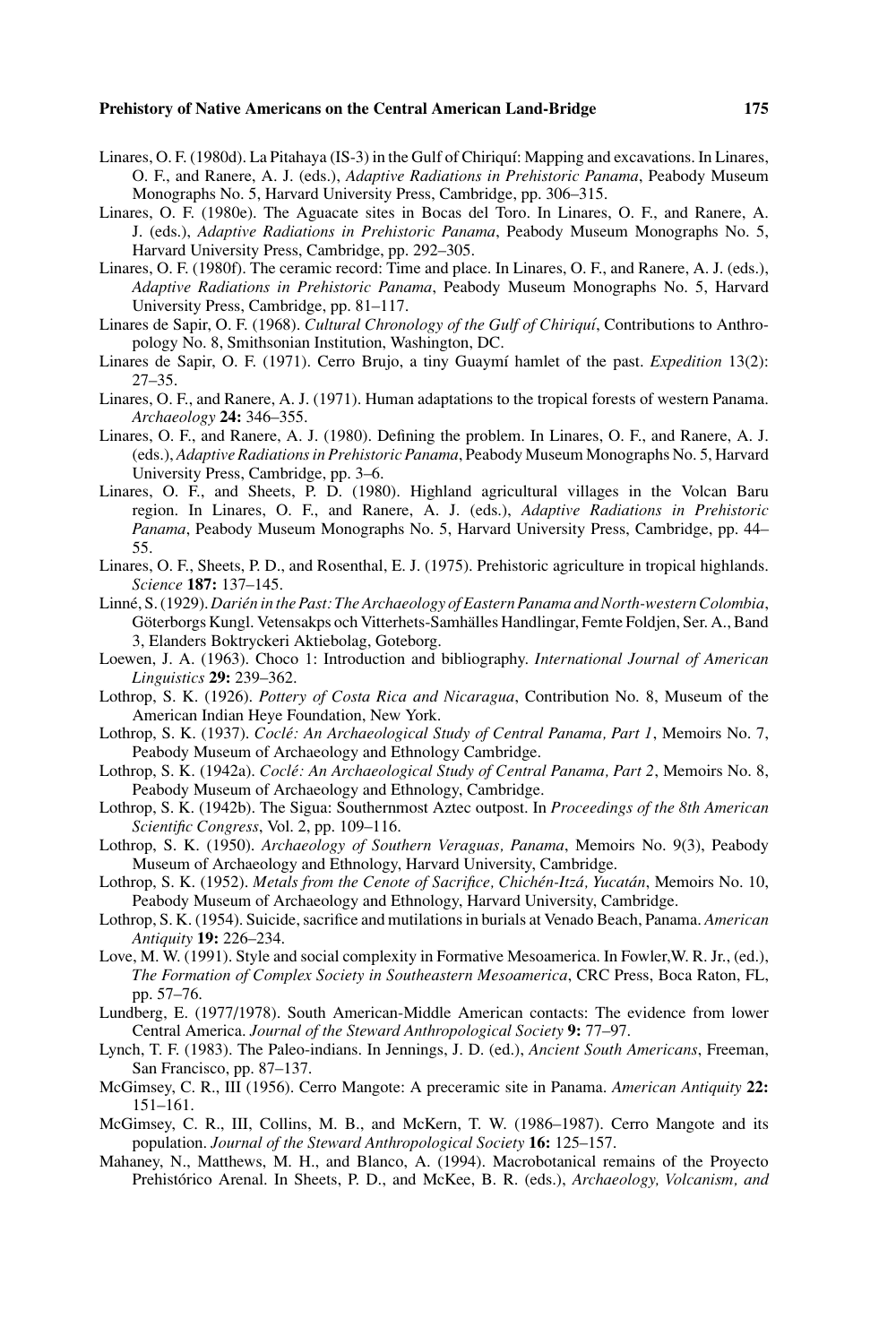*Remote Sensing in the Arenal Region, Costa Rica*, University of Texas Press, Austin, pp. 303– 311.

- Martín-Rincón, J. (2002a). Excavaciones arqueológicas en el Parque Morelos (Panamá La Vieja). In Rovira, B. E., and Martín-Rincón, J. G. (eds.), *Arqueología de Panamá la Vieja: avances de investigacion—Agosto, 2002 ´* , Patronato Panama Viejo, Panama City, pp. 203–229 ´ (CD-ROM).
- Martín-Rincón, J. (2002b). Panamá la Vieja y el Gran Darién. In Rovira, B. E., and Martín-Rincón, J. G. (eds.), *Arqueolog´ıa de Panama la Vieja: avances de investigaci ´ on—Agosto, 2002 ´* , Patronato Panama Viejo, Panama City, pp. 230–250 (CD-ROM). ´
- Martyr, P. (1912). In MacNutt, F. (trans.), *De orbe novo*, Putnam, New York.
- Mason, J. A. (1940). The native languages of Middle America. In Hay, C. L. (ed.), *The Maya and Their Neighbors*, Appleton Century, New York, pp. 52–87.
- Mayo, J. del C. (2004). *La Industria Prehispánica de Conchas Marinas en Gran Coclé, Panamá.* Ph.D. dissertation, Universidad Complutense, Madrid.
- Meggers, B. (1997). La cerámica temprana en América del Sur: ¿invención independiente o difusión? *Revista de Arqueolog´ıa Americana* **13:** 7–40.
- Nee, M. (1990). The domestication of Cucurbita (Cucurbitaceae). *Economic Botany* **44:** 56–58.
- Northrop, L. A., and Horn, S. P. (1996). Pre-Columbian agriculture and forest disturbance in Costa Rica: Paleoecological evidence from two lowland tropical forest lakes. *Holocene* **6:** 289–299.
- Núñez de Balboa, V. (1994[1513]). Carta por Vasco Núnez de Balboa desde Santa María del Darién pidiendo los auxilios necesarios para asegurar la poblacion y adelantar los descubrimientos ´ en aquellas tierras. In Jopling, C. F. (ed.), *Indios y negros en Panama en los siglos XVI y ´ XVI: Selecciones de los documentos del Archivo General de Indias*, Centro de Investigaciones Regionales de Mesoamerica Antigua, Guatemala, and Plumsock Mesoamerican Studies, South ´ Woodstock, VT, pp. 22–26.
- Oberg, K. (1955). Types of social structure among the lowland tribes of South and Central America. *American Anthropologist* **57:** 472–487.
- Olsen, K. M., and Schaal, B. A. (1999). Evidence on the origin of cassava. Phytogeography of *Manihot esculenta*. In *Proceedings of the National Academy of Science USA*, Vol. 96, pp. 5586–5591.
- Olsen, K. M., and Schaal, B. A. (2001). Microsatellite variation in cassava (*Manihot esculenta*, Euphorbiaceae) and its wild relatives. *American Journal of Botany* **88:** 131–142.
- Oschenius, C., and Gruhn, R. (eds.) (1979). *Taima-Taima: A Late Pleistocene Kill-Site in Northernmost South America*, CIPICS/South American Quaternary Documentation Program, Coro, Venezuela.
- Oviedo y Valdés, G. F. de (1849). In Amador de los Ríos, J. (ed.), *Historia general y natural de las* indias, islas y tierra firme del mar océano, Vol. 1, Real Academia de Historia, Madrid.
- Oviedo y Valdés, G. F. de (1853). In Amador de los Ríos, J. (ed.), *Historia general y natural de las* indias, islas y tierra firme del mar océano, Vol. 2, Real Academia de Historia, Madrid.
- Oviedo y Valdés, G. F. de (1855). In Amador de los Ríos, J. (ed.), *Historia general y natural de las indias, islas y tierra firme del mar oceano ´* , Vol. 3, Real Academia de Historia, Madrid.
- Owen-Smith, N. (1987). Pleistocene extinctions: The pivotal role of megaherbivores. *Paleobiology* **13:** 351–262.
- Oyuela, A. (1995). Rock versus clay: The evolution of pottery technology in the case of San Jacinto 1, Colombia. In Barnett, W. K., and Hoopes, J. W. (eds.), *The Emergence of Pottery: Technology and Innovation in Ancient Societies*, Smithsonian Institution Press, Washington, DC, pp. 133–144.
- Parsons, L. A. (1993). The Izapa style and the Tibás jade. In Lange, F. W. (ed.), *Precolumbian Jade: New Geological and Cultural Interpretations*, University of Utah Press, Salt Lake City, pp. 251–259.
- Pearson, G. A. (1998). Reduction strategy for secondary source lithic raw materials at Guardiria (Turrialba, FG-T-9, Costa Rica). *Current Research in the Pleistocene* **15:** 84–86.
- Pearson, G. A. (1999a). Isthmus be here somewhere. *Anthropology News* **40:** 22.
- Pearson, G. A. (1999b). Where North meets South: Seeking a "unified theory" in Panama. *Mammoth Trumpet* **14:** 11.
- Pearson, G. A. (2002). *Pan-Continental Paleoindian Expansions and Interactions as Viewed from the Earliest Lithic Industries of Lower Central America*, Ph.D. Dissertation, Department of Anthropology, University of Kansas, Lawrence.
- Pearson, G. A. (2003). First report of a new Paleoindian quarry site on the Isthmus of Panama. *Latin American Antiquity* **14:** 311–322.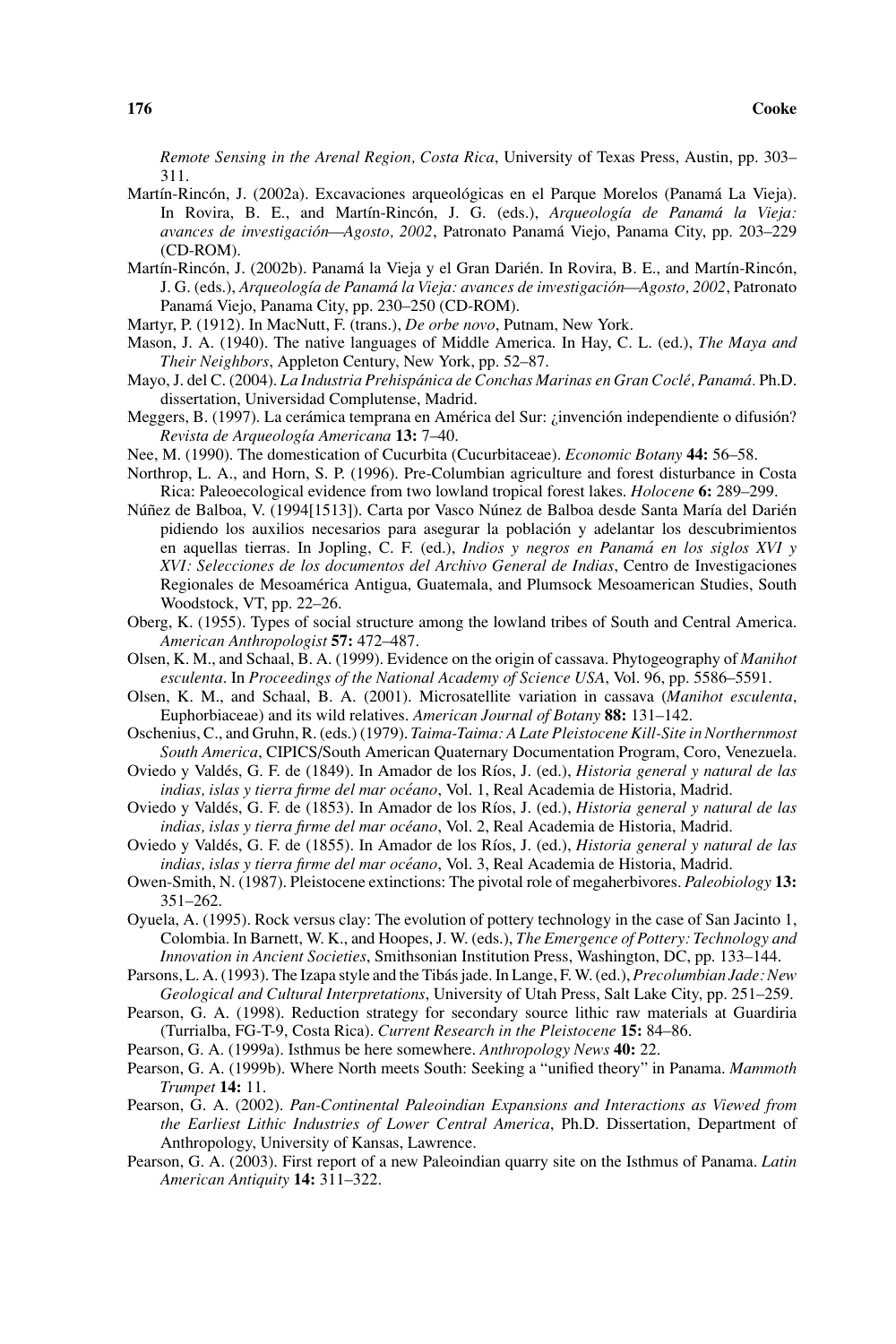- Pearson, G. A. (in press). Late Pleistocene megafaunal deposits on the isthmus of Panama and their paleoenvironmental implications. Caribbean *Journal of Science*, 41.
- Pearson, G. A., and Cooke, R. G. (2002). The role of the Panamanian land-bridge during the initial colonization of the Americas. *Antiquity* **76:** 931–932.
- Perry, L. (2002a). Starch analyses reveal multiple functions of quartz "manioc"grater flakes from the Orinoco Basin of Venezuela. *Interciencia* **27:** 635–639.
- Perry, L. (2002b). Starch granule size and the domestication of manioc (*Manihot esculenta*) and sweet potato (*Ipomoea batatas*). *Economic Botany* **56:** 335–349.
- Pinart, A. (1882). *Vocabulario catellano-guaymie. dialectos move-valiente, norteño y guaymiepenonomeno˜* , Ernest Leroux, Paris.
- Pinart, A. (1900). *Notes sur les tribus indiennes de famille guarano-gyamie de l'Isthme de Panama et du Centre-Amerique ´* , Imprimerie Durand, Chartres.
- Piperno, D. R. (1985). Phytolithic analysis of geological sediments from Panama. *Antiquity* **59:** 13–19.
- Piperno, D. R. (1988). *Phytolith Analysis: An Archaeological and Geological Perspective*, Academic Press, San Diego.
- Piperno, D. R. (1989). Non-affluent foragers: Resource avaliability, seasonal shortages and the emergence of agriculture in Panamanian tropical forests. In Harris, D. R., and Hillman, G. (eds.), *Foraging and Farming: The Evolution of Plant Domestication*, Unwin Hyman, London, pp. 538– 554.
- Piperno, D. R. (1993). Phytoliths from the reproductive structures of maize and teosinte: Implications for the study of maize evolution. *Journal of Archaeological Science* **20:** 337–362.
- Piperno, D. R. (1994). Phytolith and charcoal evidence for prehistoric slash and burn agriculture in the Darien rainforest of Panama. *Holocene* **4:** 321–325.
- Piperno, D. R. (1998). Paleoethnobotany in the Neotropics from microfossils: New insights into ancient plant use and agricultural origins in the tropical forest. *Journal of World Prehistory* **12:** 393– 449.
- Piperno, D. R. (2001). The occurrence of genetically controlled phytoliths from maize cobs and starch grains on archaeological stone tools and human teeth, in archaeological sediments from southern Central America and northern South America. *The Phytolitharien* **13:** 1–7.
- Piperno, D. R. (in press). A behavioral ecological perspective on the origins of plant cultivation and domestication in the seasonal tropical forests of the New World. In Kennett, D., and Winterhalder, B. (eds.), *Foraging Theory and the Transitions to Agriculture*, Smithsonian Institution Press, Washington, DC.
- Piperno, D. R., Andres, T. C., and Stothert, K. E. (2000a). Phytoliths in *Cucurbita* and other Neotropical cucurbitacea and their occurrence in early archaeological sites from the lowland American tropics. *Journal of Archaeological Science* **27:** 193–208.
- Piperno, D. R., Bush, M. B., and Colinvaux, P. A. (1991). Paleoecological perspectives on human adaptation in Panama. I: The Pleistocene. *Geoarchaeology* **6:** 201–226.
- Piperno, D. R., and Flannery, K. V. (2001). The earliest archaeological maize (*Zea mays* L.) from highland Mexico: New accelerator mass spectroscopy dates and their implications. In *Proceedings of the National Academy of Sciences USA*, Vol. 98, pp. 2010–2103.
- Piperno, D. R., and Holst, I. (1998). The presence of starch grains on prehistoric stone tools from the humid Neotropics: Indications of early tuber use and agriculture in Panama. *Journal of Archaeological Science* **25:** 765–776.
- Piperno, D. R., and Jones, J. G. (2003). Paleoecological and archaeological implications of a Late Pleistocene/early Holocene record of vegetation and climate change from the Pacific coastal plain of Panama. *Quaternary Research* **59:** 79–86.
- Piperno, D. R., and Pearsall, D. M. (1998). *The Origins of Agriculture in the Lowland Tropics*, Academic Press, San Diego.
- Piperno, D. R., Ranere, A. J., Holst, I., and Hansell, P. (2000b). Starch grains reveal early root crop hoticulture in the Panamanian tropical forest. *Nature* **407:** 894–897.
- Pires-Ferreira, J. W. (1975). *Exchange Networks in Formative Mesoamerica, with Special Reference to the Valley of Oaxaca*, Memoirs No. 7, Museum of Anthropology, University of Michigan, Ann Arbor.
- Pires-Ferreira, J. W. (1976). Shell and iron mirror exchange in Formative Mesoamerica. In Flannery, K. V. (ed.), *The Early Formative Village*, Academic Press, New York, pp. 311–328.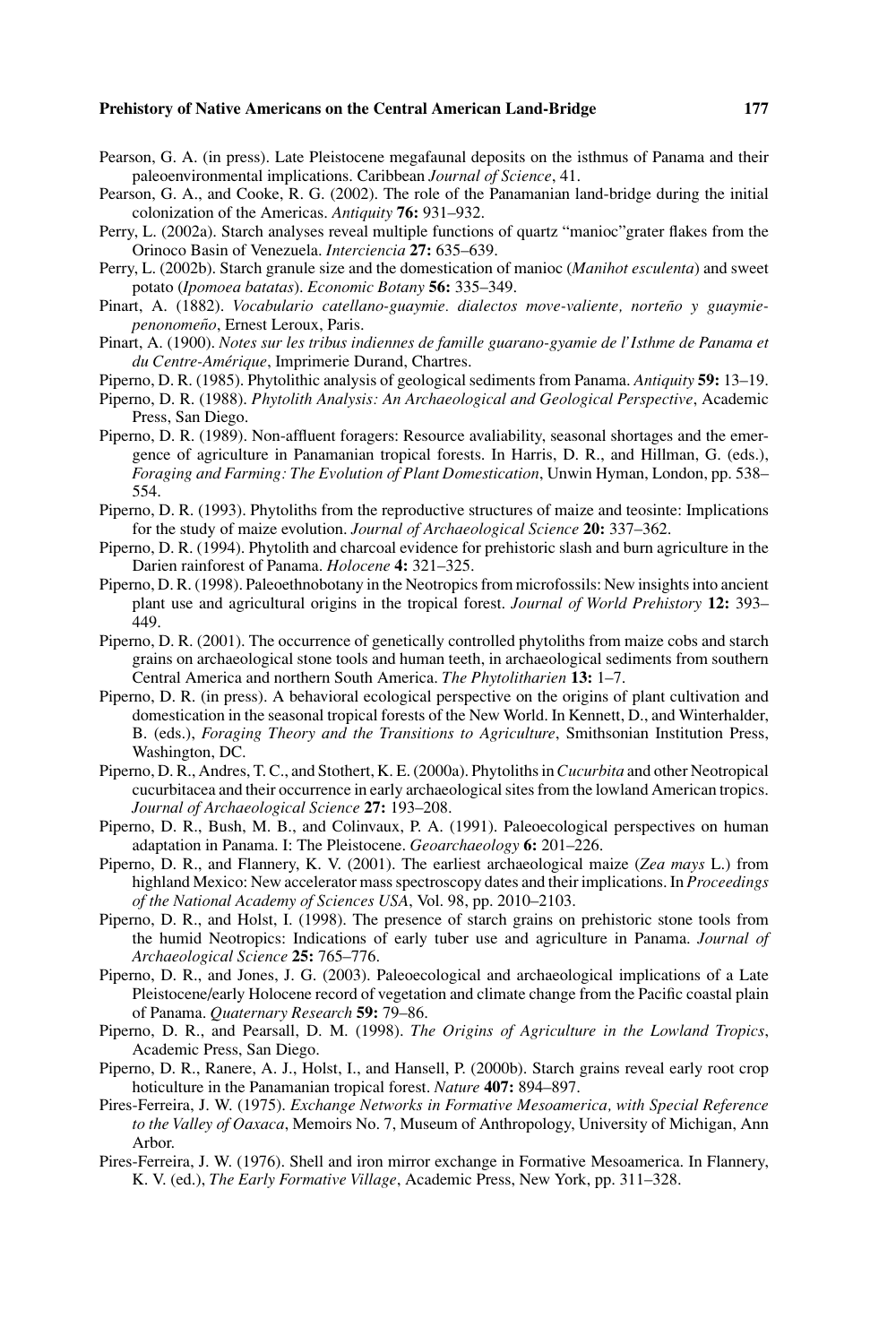- Pohl, M. D., Pope, K. O., Jones, J. G., Jacobs, J. S., Piperno, D. R., deFrance, S. D., Lentz, D. L., Gifford, J. A., Danforth, M. E., and Josserand, J. K. (1996). Early agriculture in the Maya lowlands. *Latin American Antiquity* **7:** 335–372.
- Politis, G. G. (1991). Fishtail projectile points in the Southern Cone of South America. In Bonnichsen, R., and Turnmire, K. L. (eds.), *Peopling of the Americas*, Center for the Study of the First Americans, Department of Anthropology, Oregon State University, Corvallis, pp. 283– 301.
- Pope, K. O., Pohl, M. E. D., Jones, J. G., Lentz, D. L., von Nagy, C., Vega, F. J., and Quitmyer, I. R. (2001). Origin and environmental setting of ancient agriculture in the lowlands of Mesoamerica. *Science* **292:** 1370–1373.
- Pratt, J. (1999). Determining the function of one of the world's earliest pottery assemblages: The case of San Jacinto, Colombia. *Latin American Antiquity* **10:** 71–85.
- Pringle, H. (1998). The slow birth of agriculture. *Science* **282:** 1446–1448.
- Quilter, J. (2000). The general and the queen: Gold objects from a ceremonial and mortuary complex in southern Costa Rica. In McEwan, C. (ed.), *Precolumbian Gold: Technology, Style and Iconography*, British Museum Press, London, pp. 177–195.
- Quilter, J. (2004). *Cobble Circles and Standing Stones. Archaeology at the Rivas Site, Costa Rica*, University of Iowa Press, Iowa City.
- Quilter, J., and Blanco, A. (1995). Monumental architecture and social organization at the Rivas site, Costa Rica. *Journal of Field Archaeology* **22:** 203–221.
- Ranere, A. J. (1968). Analysis of pottery surface collections from the Pacific districts of Punta Burica, San Felix, and Remedios in Chiriquí. Appendix 2. In Linares de Sapir, O. F. (ed.), *Cultural Chronology of the Gulf of Chiriqu´ı*, Contributions to Anthropology No. 8, Smithsonian Institution, Washington, DC, pp. 107–119.
- Ranere, A. J. (1980a). Preceramic shelters in the Talamancan range. In Linares, O. F., and Ranere, A. J. (eds.), *Adaptive Radiations in Prehistoric Panama*, Peabody Museum Monographs No. 5, Harvard University, Cambridge, pp. 16–43.
- Ranere, A. J. (1980b). Stone tools and their interpretation. In Linares, O. F., and Ranere, A. J. (eds.), *Adaptive Radiations in Prehistoric Panama*, Peabody Museum Monographs No. 5, Harvard University, Cambridge, pp. 118–137.
- Ranere, A. J. (1980c). Stone tools from the RÍO Chiriquí shelters. In Linares, O. F., and Ranere, A. J. (eds.), *Adaptive Radiations in Prehistoric Panama*, Peabody Museum Monographs No. 5, Harvard University, Cambridge, pp. 316–353.
- Ranere, A. J. (1980d). The Río Chiriqui shelters: Excavation and interpretation of the deposits. In Linares, O. F., and Ranere, A. J. (eds.), *Adaptive Radiations in Prehistoric Panama*, Peabody Museum Monographs No. 5. Harvard University, Cambridge, pp. 250–266.
- Ranere, A. J. (2000). Paleoindian expansion into tropical America: The view from central Panama. In Schneider, J. S., Yohe, R. M., II, and Gardner, J. K. (eds.), *Archaeological Passages: A Volume in Honor of Claude Nelson Warren*, Publications in Archaeology No. 1, Western Center for Archaeology and Paleontology, Hemet, CA, pp. 110–122.
- Ranere, A. J., and Cooke, R. G. (1991). Paleo-Indian ocupation in the Central American Tropics. In Bonnichsen, R., and Turnmire, K. L. (eds.), *Clovis: Origins and Adaptations*, Center for the Study of the First Americans, Corvallis, OR, pp. 237–253.
- Ranere, A. J., and Cooke, R. G. (1996). Stone tools and cultural boundaries in prehistoric Panama: An initial assessment. In Lange, F. W. (ed.), *Paths to Central American Prehistory*, University Press of Colorado, Niwot, pp. 49–77.
- Ranere, A. J., and Cooke, R. G. (2003). Late glacial and early Holocene occupation of Central American tropical forests. In Mercader, J. (ed.), *Under the Canopy. The Archaeology of Tropical Rain Forests*, Rutgers University Press, New Brunswick, pp. 219–248.
- Ranere, A. J., and Hansell, P. (1978). Early subsistence patterns along the Pacific Coast of Panama. In Stark, B. L., and Voorhies, B. (eds.), *Prehistoric Coastal Adaptations*, Academic Press, New York, pp. 43–59.
- Ranere, A. J., and Rosenthal, E. J. (1980). Lithic assemblages from the Aguacate Pensinsula. In Linares, O. F., and Ranere, A. J. (eds.), *Adaptive Radiations in Prehistoric Panama*, Peabody Museum Monographs No. 5, Harvard University, Cambridge, pp. 467–483.
- Rindos, D. (1984). *The Origins of Agriculture: An Evolutionary Perspective*, Academic Press, Orlando.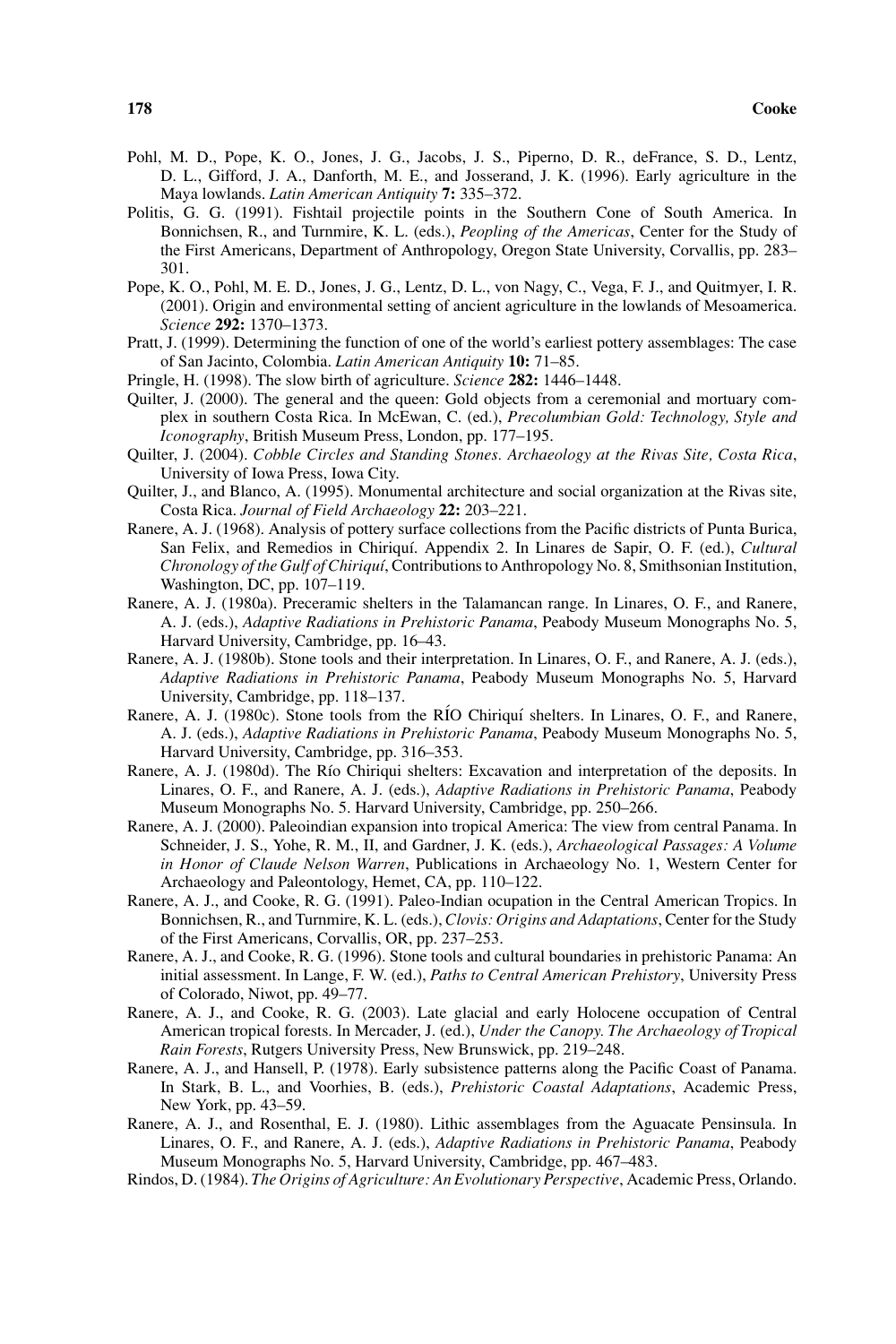- Rivet, P. (1943/44). La lengua chokó del chocó. *Revista del Instituto Nacional de Etnología* 4: 131–196, 287–349.
- Romoli, K. (1987). *Los de la lengua cueva: los grupos ind´ıgenas del istmo oriental en la epoca de ´ la conquista española*, Instituto Colombiano de Antropología e Instituto Colombiano de Cultura, Santa Fé de Bogotá.
- Roosevelt, A. C. (1979). The goldsmith: The Coclé style of central Panama. In Roosevelt, A. C., and Smith, J. G. E. (eds.), *The Ancestors: Native Artisans of the Americas*, Museum of the American Indian, New York, pp. 68–101.
- Rull, V. (1996). Late Pleistocene and Holocene climates of Venezuela. *Quaternary International* **31:** 85–94.
- Sahlins, M. D. (1958). *Social Stratification in Polynesia*, University of Washington Press, Seattle.
- Salgado, S., and Zambrana, J. (1992/3). El sector norte de Gran Nicoya: Nuevos datos en la provincia de Granada, Pac´ıfico de Nicaragua. *V´ınculos* **18–19:** 121–137.
- Salzano, F. M., and Callegari-Jacques, S. M. (1988). *South American Indians: A Case Study in Evolution*, Claredon Press, Oxford.
- Sánchez, L. A. (1995). Análisis estilístico de dos componentes cerámicos de Cerro Juan Díaz: su relación con el surgimiento de las sociedades cacicales en Panamá. Unpublished Licenciatura thesis, Facultad de Ciencias Sociales, Escuela de Antropología y Sociología, Universidad de Costa Rica, San José.
- Sánchez, L. A. (2000). Panamá: Arqueología y evolución cultural. In *Artes de los pueblos precolombinos de America Central ´* , Instituto de Cultura and Museo Barbier-Mueller, Barcelona, pp. 115–145.
- Sánchez, L. A., and Cooke, R. G. (1998). ¿Quién presta y quién imita?: Orfebrería e iconografía en "Gran Coclé," Panamá. Boletín Museo del Oro 42: 87-111.
- Sánchez, L. A., and Cooke, R. G. (2000). Cubitá: Un nuevo eslabón estilístico en la tradición cerámica del "Gran Coclé," Panamá. Precolombart 3: 5–20.
- Sandweiss, D. H., McInnis, H., Burger, R. L., Cano, A., Ojeda, B., Paredes, M., Sandweiss, M. del C., and Glascock, M. D. (1998). Quebrada Jaguay: Early South American maritime adaptations. *Science* **281:** 1830–1832.
- Sanjur, O., Piperno, D. R., Andres, T. C., and Wessell-Beaver, L. (2002). Phylogenetic relationships among domesticated and wild species of *Cucurbita* (Cucurbitaceae) inferred from a mitochondrial gene: Implications for crop plant evolution and areas of origin. In *Proceedings of the National Academy of Sciences (USA)*, Vol. 99, pp. 535–540.
- Santos, M., Ward, R. H., and Barrantes, R. (1994). mtDNA variation in the Chibcha Amerindian Huetar from Costa Rica. *American Journal of Human Genetics* **46:** 613–623.
- Sauer, C. O. (1966). *The Early Spanish Main*, University of California Press, Berkeley.
- Sauer, J. D. (1993). *Historical Geography of Crop Plants: A Select Roster*, CRC Press, Boca Raton,  $FI.$
- Saunders, N. J. (2003). "Catching the light": Technologies of power and enchantment in Pre-Columbian metalworking. In Quilter, J., and Hoopes, J. (eds.) *Gold and Power in the Intermediate Area*, Dumbarton Oaks, Washington, DC, pp. 15–48.
- Service, E. R. (1962). *Primitive Social Organization: An Evolutionary Perspective*, Random House, New York.
- Sharer, R. J. (1984). Lower Central America as seen from Mesoamerica. In Lange, F. W., and Stone, D. Z. (eds.), *The Archaeology of Lower Central America*, University of New Mexico Press, Albuquerque, pp. 63–84.
- Sheets, P. D. (1992). The pervasive perjorative in Intermediate Area studies. In Lange, F. W. (ed.), *Proceedings of the Symposium on Wealth and Hierarchy in the Intermediate Area*, 10–11 October, 1987, Dumbarton Oaks, Washington, DC, pp. 15–42.
- Sheets, P. D. (1994a). Chipped stone artifacts from the Cordillera de Tilarán. In Sheets, P. D., and McKee, B. R. (eds.), *Archaeology, Volcanism, and Remote Sensing in the Arenal Region, Costa Rica*, University of Texas Press, Austin, pp. 211–254.
- Sheets, P. D. (1994b). Summary and conclusions. In Sheets, P. D., and McKee, B. R. (eds.),*Archaeology, Volcanism, and Remote Sensing in the Arenal Region, Costa Rica*, University of Texas Press, pp. 312–326.
- Sheets, P. D., Rosenthal, E. J., and Ranere, A. J. (1980). Stone tools from Volcan Barú. In Linares, O. F., and Ranere, A. J. (eds.), *Adaptive Radiations in Prehistoric*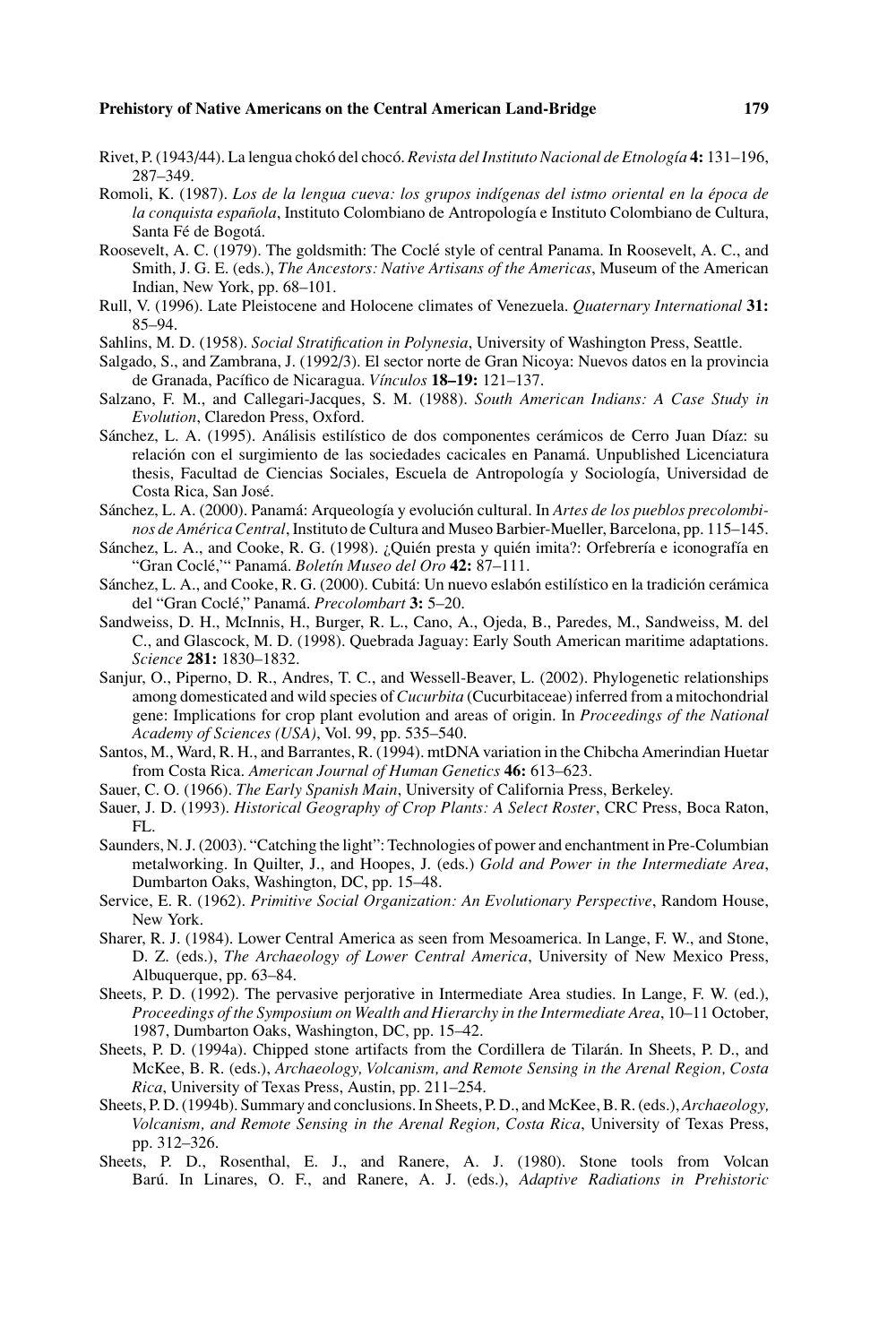*Panama*, Peabody Museum Monographs No. 5, Harvard University, Cambridge, pp. 404– 428.

- Sheets, P. D., Hirth, K., Lange, F., Stross, F., Asaro, F., and Michel, H. (1990). Obsidian sources and elemental analyses of artifacts in southern Mesoamerica and the northern Intermediate Area. *American Antiquity* **55:** 144–158.
- Shelton, C. N. (1984). Formative Settlement in Western Chiriqui, Panama: Ceramic Chronology and Phase Relationships, *Ph.D. Dissertation*, Department of Anthropology, Temple University, Philadelphia.
- Smith, B. (1998). *The Emergence of Agriculture*, Scientific American, New York.
- Smith, B. (2001a). Low-level food production. *Journal of Archaeological Research* **9:** 1–43.
- Smith, B. (2001b). The transition to food production. In Feinman, G. M., and Price, T. D. (eds.), *Archaeology at the Millennium: A Sourcebook*, Kluwer/Plenum, New York, pp. 199–229.
- Smith, C. E., Jr. (1980). Plant remains from the Volcan sites. In Linares, O. F., and Ranere, A. J. (eds.), *Adaptive Radiations in Prehistoric Panama*, Peabody Museum Monographs No. 5, Harvard University, Cambridge, pp. 151–174.
- Snarskis, M. J. (1979). Turrialba: A Paleo-Indian quarry and workshop site in eastern Costa Rica. *American Antiquity* **44:** 125–138.
- Snarskis, M. J. (1981). The archaeology of Costa Rica. In Benson, E. (ed.), *Between Continents/Between Seas: Precolumbian Art of Costa Rica*, Abrams, New York, pp. 15–84.
- Snarskis, M. J. (1984). Central America: The Lower Caribbean. In Lange, F. W., and Stone, D. Z. (eds.), *The Archaeology of Lower Central America*, University of New Mexico Press, Albuquerque, pp. 195–232.
- Snarskis, M. J. (1985). Symbolism of gold in Costa Rica and its archaeological perspective. In Jones, J. (ed.), *The Art of Pre-Columbian Gold: The Jan Mitchell Collection*, Weidenfield and Nicholson, London, pp. 22–33.
- Snarskis, M. J. (1986). La iconograf´ıa comparativa de metales y otros medios en Costa Rica precolombina. In Plazas, C. (ed.), *Metalurgia de America precolombina, 45 ´* ◦ *Congreso Internacional de Americanistas*, Banco de la República, Bogotá, pp. 87–136.
- Snarskis, M. J. (1987). The archaeological evidence for chiefdoms in eastern and central Costa Rica. In Drennan, R. D., and Uribe, C. D. (eds.), *Chiefdoms in the Americas*, University Press of the Americas, Lanham, MD, pp. 105–117.
- Snarskis, M. J. (1992). The archaeology of eastern Costa Rica. In Lange, F. W. (ed.), *Wealth and Hierarchy in the Intermediate Area*, Dumbarton Oaks, Washington, DC, pp. 141–164.
- Snarskis, M. J. (2003). From jade to gold in Costa Rica: How, why and when. In Quilter, J., and Hoopes, J. (eds.), *Gold and Power in the Intermediate Area*, Dumbarton Oaks, Washington, DC, pp. 159–204.
- Steward, J. H. (1948). *The Circum-Caribbean Tribes: An introduction*, Handbook of South Americans 4, Smithsonian Institution Bureau of American Ethnology Bulletin 143, Washington, DC, pp. 1– 43.
- Steward, J. H., and Faron, L. (1959). *The Native Peoples of South America*, McGraw Hill, New York.
- Stier, F. (1979). *The Effect of Demographic Change on Agriculture in San Blas*, Ph.D. dissertation, Department of Anthropology, University of Arizona, Tuscon.
- Stirling, M. W., and Stirling, M. (1964a). El Limón, an early tomb site in Coclé province, Panamá. In *Smithsonian Institution Bureau of American Ethnology Bulletin* No. 191 (Anthropological Papers 71), pp. 251–254.
- Stirling, M. W., and Stirling, M. (1964b). The archaeology of Taboga, Urabá, and Taboguilla Islands of Panama. In *Smithsonian Institution Bureau of American Ethnology Bulletin* 191 (Anthropological Papers 73), pp. 285–348.
- Stone, D. Z. (1961). *The Talamanca Tribes of Costa Rica*, Peabody Museum Papers No. 43, Harvard Unviersity, Cambridge.
- Stone, D. Z. (1966). Synthesis of lower Central American ethnohistory. In Willey, G. R., and Ekholm, G. F. (eds.), *Handbook of Middle American Indians*, *Vol. 4, Archaeological Frontiers and External Connections*, University of Texas Press, Austin, pp. 209–233.
- Stone, D. Z. (1973). El dios-hacha de jadeíta en la América Central: Su localización geográfica en el tiempo. *Atti del XL Congresso Internazionales degli Americanisti, Rome-Genoa* **1:** 213–218.
- Stone, D. Z. (1977). *Pre-Columbian Man in Costa Rica*, Peabody Museum Press, Cambridge.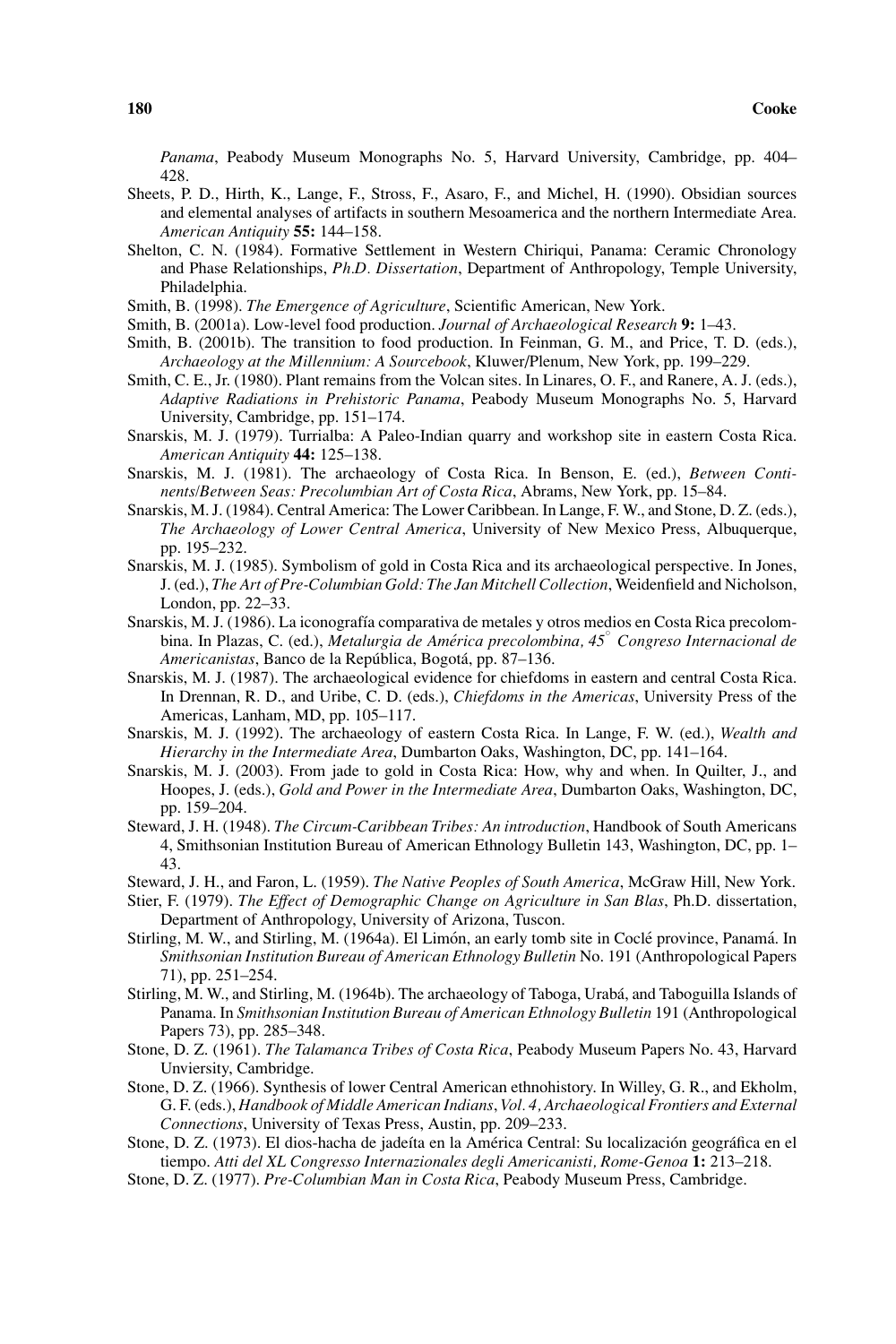- Stone, D. Z., and Balser, C. (1965). Incised slate disks from the Atlantic watershed of Costa Rica. *American Antiquity* **30:** 310–329.
- Stross, F., Asaro, F., and Michel, H. (1992). Elemental analysis of obsidian samples from Pacific Nicaragua and northwest Costa Rica. In Lange, F. W., Sheets, P. D., Martínez, A., and Abel-Vidor, S. (eds.), *The Archaeology of Pacific Nicaragua*, University of New Mexico Press, Albuquerque, pp. 119–134.
- Thompson, E. A., Neel, J. V., Smouse, P. E., and Barrantes, R. (1992). Microevolution of the Chibchaspeaking peoples of lower Central America: Rare genes in an Amerindian complex *American Journal of Human Genetics* **51:** 609–626.
- Torquemada, J. de (1969). *Monarquía indiana*, Vol. 1, Editorial Perrúa, Mexico City.
- Torres de Araúz, R., and Velarde B., O. (1978). El parque arqueológico de El Caño: un proyecto en ejecución. *Revista Patrimonio Histórico* (Panamá) 2: 201–221.
- Torroni, A., Schurr, G., Cabell, M. F., Brown, M. D., and Neel, J. V. (1993). Asian affinities and the continental radiation of the four founding native American mtDNAs. *American Journal of Human Genetics* **53:** 563–590.
- Torroni, A., Neel, J. V., Barrantes, R., Schurr, T. G., and Wallace, D. C. (1994). Mitochondrial DNA "clock" for the Amerinds and its implications for timing their entry into North America. In *Proceedings of the National Academy of Sciences USA*, Vol. 91, pp. 1158– 1162.
- Uhle, M. (1924). Cronología y relaciones de las antiguas civilivizaciones panameñas. Boletín de la *Academia Nacional de Historia, Quito* **9:** 24–26.
- Valerio, W., and Salgado, S. (2000). Análisis de las industrias líticas del sitio Ayala, región de Granada, Pacífico de Nicaragua (300–1500 d.C.). *Vínculos* 25: 7–96.
- Vasquez, R. (ed.) (1994). ´ *Taller sobre el futuro de las investigaciones arqueologicas en Gran Nicoya ´* (*Costa Rica-Nicaragua*), *V´ınculos* **18**/**19**.
- Veloz-Maggiolo, M. (1992). Notas sobre la *Zamia* en la prehistoria del Caribe. *Revista de Arqueologica Americana* **6:** 125–138.
- Voorhies, B., Kennett, D. J., Jones, J. G., and Wake, T. A. (2002). An middle Archaic site on the west coast of Mexico. *Latin American Antiquity* **13:** 179–200.
- Wassén, S. H. (1963). Etnohistoria chocoana. In Holmer, N. (ed.), *Estudios chocoes*, Erlanders, Göteborg, pp. 9–19.
- Webb, S. D. (1997). The great American faunal interchange. In Coates, A. G. (ed.), *Central America: A Natural and Cultural History*, Yale University Press, New Haven, pp. 97–122.
- Weiland, D. (1984). Prehistoric settlement patterns in the Santa María drainage of Panama: A preliminary analysis. In Lange, F. W. (ed.), *Recent Developments in Isthmian Archaeology*, BAR International Series 212, British Archaeological Reports, Oxford, pp. 31–53.
- Willey, G. R. (1971). *An Introduction to American Archaeology, Vol. 2, South America*, Prentice-Hall, Englewood Cliffs, NJ.
- Willey, G. R., and McGimsey, C. R., III (1954). *The Monagrillo Culture of Panama*, Papers of the Peabody Museum of Archaeology and Ethnology No. 49(2), Harvard University, Cambridge.
- Willey, G. R., and Sabloff, J. A. (1974). *A History of American Archaeology*, Thames and Hudson, London.
- Young, P. D. (1971). *Ngawbe: Tradition and Change among the Western Guaym´ı of Panama*, Illinois Studies in Anthropology, No. 7, University of Illinois Press, Urbana.
- Young, P. D. (1976). The expression of harmony and discord in Guaymí ritual, In Young, P. D., and Howe, J. (eds.), *Ritual and Symbol in Native North America*, Anthropological Papers 9, University of Oregon, Eugene, pp. 77–90.
- Zohar, I., and Cooke, R. G. (1997). The impact of salting and drying on fish skeletons: Preliminary observations from Parita Bay, Panama. *Archaeofauna* **6:** 59–66.

# **BIBLIOGRAPHY OF RECENT LITERATURE**

Ambrose, S., and Norr, L. (1993). Experimental evidence for the relationship of the carbon istope ratios of whole diet and dietary protein to those of bone collagen and carbonate. In Lambert,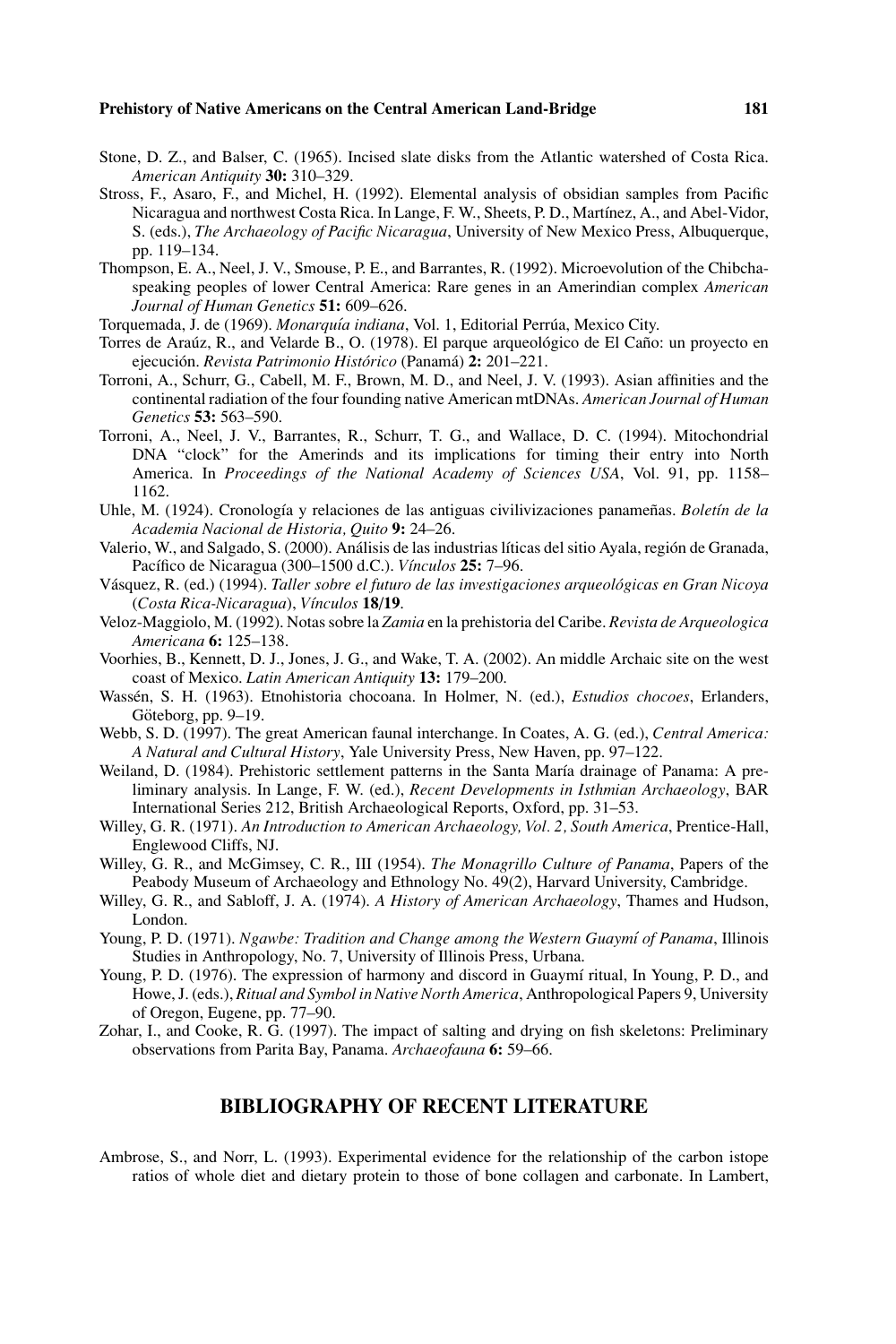J., and Grupe, G. (eds.), *Molecular Archaeology of Prehistoric Human Bone*, Springer, Berlin, pp. 1–37.

- Arias, T. D., Inaba, T., Cooke, R. G., and Jorge, L. F. (1988). A preliminary note on the transient polymorphic oxidation of sparteine in the Ngawbe Guaymi Amerindians: A case of genetic ´ divergence with a tentative phylogenetic time-frame for the pathway. *Clínica Pharmacología Therapeutica ´* **44:** 343–352.
- Barrantes, R. (1990). Una hipótesis evolutiva sobre la ausencia del antígeno Diego (Di-a) en amerindios chibchas. *Revista de Biolog´ıa Tropical* **38:** 277–282.
- Barrantes, R. (1998). Origen y relaciones entre los amerindios chibcha de Costa Rica: Una perspectiva genética y evolutiva. In Bozzoli, M., Barrantes, R., Obando, D., and Rojas, M. (eds.), *Memoria del primer congreso cientifico sobre pueblos ind´ıgenas de Costa Rica*, Universidad Estatal a Distancia, San José, pp. 15–35.
- Baudez, C. (1963). Cultural development in lower Central America. In Meggers, B. J., and Evans, C. (eds.), *Aboriginal Cultural Development in Latin America*, Smithsonian Miscellaneous Collection 146(1), Smithsonian Institution, Washington, DC, pp. 45–54.
- Baudez, C. (1996). A ceramic sequence for the lower Diquís area, Costa Rica. In Lange, F. W. (ed.), *Paths to Central American Prehistory*, University Press of Colorado, Niwot, pp. 79–92.
- Borgogno, I., and Linares, O. F. (1980). Molluskan fauna from both sides of the Isthmus. In Linares, O. F., and Ranere, A. J. (eds.), *Adaptive Radiations in Prehistoric Panama*, Peabody Museum Monographs No. 5, Harvard University, Cambridge, pp. 216–222.
- Bradley, J. E. (1994). The Silencio site: An early to middle polychrome cemetery in the Arenal region. In Sheets, P. D. and McKee, B. R. (eds.), *Archaeology, Volcanism, and Remote Sensing in the Arenal Region, Costa Rica*, University of Texas Press, Austin, pp. 106– 121.
- Brawn, J. D., Collins, T. M., Medina, M., and Bermingham, E. (1996). Associations between physical isolation and geographical variation within three species of neotropical birds. *Molecular Ecology* **5:** 33–46.
- Briggs, P. S. (1992). La diversidad social de Panama central: Los restos mortuorios del sitio El Indio, ´ Los Santos. *Revista Patrimonio Histórico* (Panamá), Segunda Época 1: 74–104.
- Briz, I., Flores, A., Gossiot, E., and Palomar, B. (1999). Excavación de un montículo precolombino en el Pacífico de Nicaragua: Sitio El Apante, León (N-LE-19). Vínculos 24: 95-119.
- Bush, M. B., Piperno, D. R., Colinvaux, P. A., de Oliveira, P. E., Krissek, L. A., Miller, M. C., and Rowe, W. E. (1992). A 14,300-yr. paleoecological profile of a lowland tropical lake in Panama. *Ecological Monographs* **62:** 251–275.
- Caillavet, C. (1998). Conchas marinas y rutas de intercambio prehispánico en los Andes septentrionales. In Cárdenas-Arroyo, F., and Bray, T. (eds.), *Intercambio y comercio entre costa, Andes y selva*, Universidad de los Andes, Santa Fé de Bogotá, pp. 67–83.
- Chávez, S., Fonseca, O., and Baldi, N. (1996). Investigaciones arqueológicas en la costa caribe de Costa Rica, América Central. Revista de Arqueología Americana 10: 123-161.
- Clary, K. H. (1980). The identification of selected pollen grains from a core at Isla Palenque. In Linares, O. F., and Ranere, A. J. (eds.), *Adaptive Radiations in Prehistoric Panama*, Peabody Museum Monographs No. 5, Harvard University, Cambridge, pp. 488–490.
- Clary, K. H. (1984). Pollen evidence for prehistoric environment and subsistence activities. In Sheets, P. D., and McKee, B. R. (eds.), *Archaeology, Volcanism, and Remote Sensing in the Arenal Region, Costa Rica*, University of Texas Press, Austin, pp. 293–302.
- Coe, M. D. (1962). Costa Rican archaeology and Mesoamerica. *Southwestern Journal of Archaeology* **18:** 170–183.
- Cooke, R. G. (1984). Birds and men in prehistoric central Panama. In Lange, F. W. (ed.), *Recent Developments in Isthmian Archaeology*, BAR International Series 212, British Archaeological Reports, Oxford, pp. 243–281.
- Cooke, R. G. (1985). Ancient painted pottery from central Panama. *Archaeology* July/August: 33– 39.
- Cooke, R. G. (1989). The use of anurans for food by tropical Amerindians: Archaeological and ethnographic evidence. *ArchaeZoologia* **3:** 133–142.
- Cooke, R. G. (1992). Prehistoric nearshore and littoral fishing in the eastern tropical Pacific: An ichthyological evaluation. *Journal of World Prehistory* **6:** 1–49.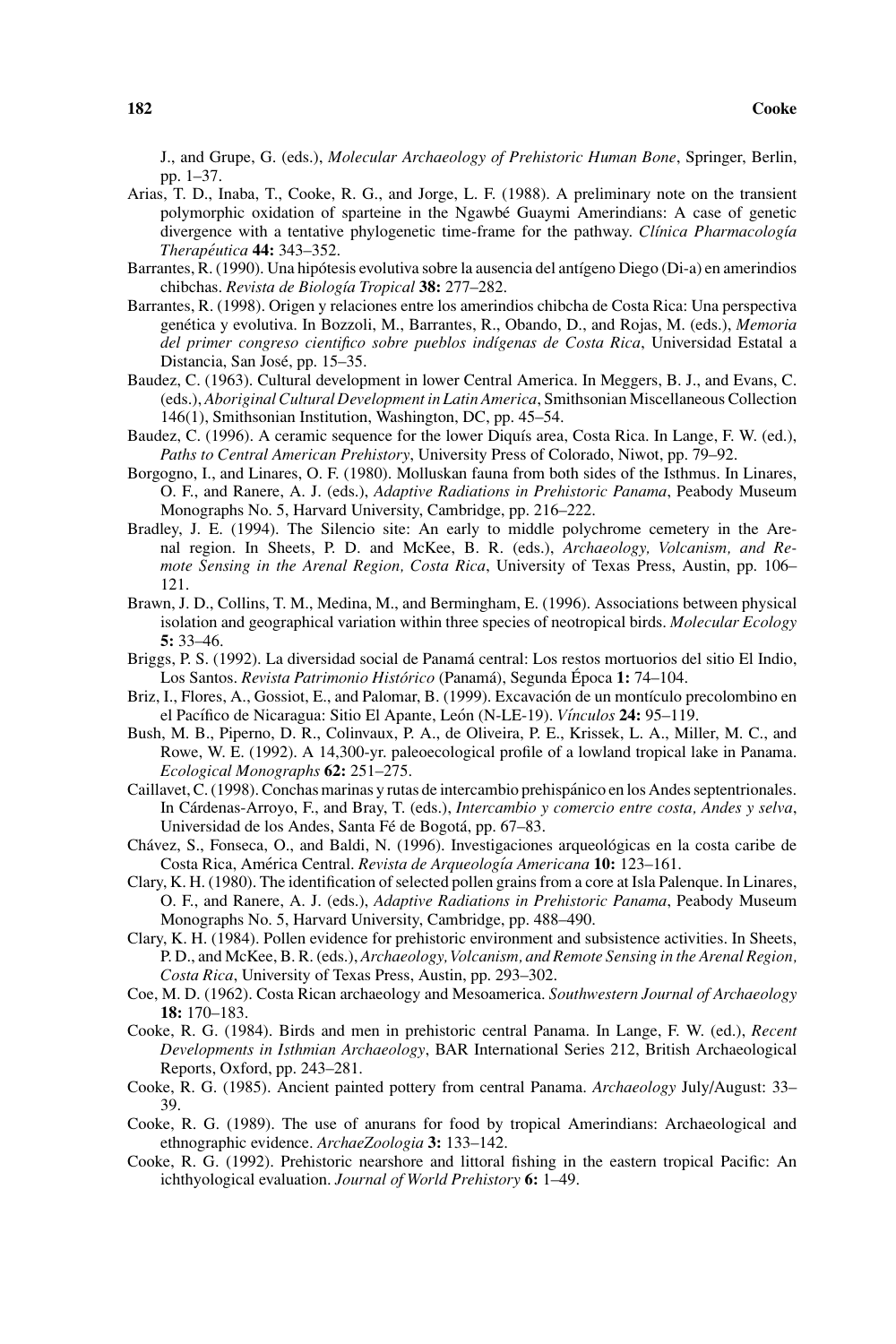- Cooke, R. G. (1992). Preliminary observations on vertebrate food avoidance by the Precolombian Amerinds of Panama, with comments on the relevance of this behaviour to archaeozoology and palaeoenvironmental reconstruction. In Ortiz-Troncoso, O., and van der Hammen, T. (eds.), *Archaeology and Environment in Latin America*, Instituut voor Pre- en Protohistorische Acheologie Albert Egges van Giffen, Universiteit van Amsterdam, Amserdam, pp. 59– 107.
- Cooke, R. G. (1993). The past and present distribution of sea catfishes (Ariidae) in a small estuarine embayment in Panama: Relevance to Precolumbian fishing practices. In Lanata, J.-L. (ed.),  $Explotación de recursos faunístico en sistemas adaptativos americanos, Arqueología Contem$ poránea, Vol. 4, Edición Especial, Buenos Aires, pp. 57–74.
- Cooke, R. G., Norr, L., and Piperno, D. R. (1996). Native Americans and the Panamanian landscape: Harmony and discord between data sets appropriate for environmental history. In Reitz, E. A., Newsom, L. A., and Scudder, S. J. (eds.), *Case Studies in Environmental Archaeology*, Plenum Press, New York, pp. 103–126.
- Cooke, R. G., and Ranere, A. J. (1984). The "Proyecto Santa Maria": A multidisciplinary analysis of prehistoric adaptations to a tropical watershed in Panama. In Lange, F. W. (ed.), *Recent Developments in Isthmian Archaeology*, BAR International Series 212, British Archaeological Reports, Oxford, pp. 3–30.
- Cooke, R. G., and Ranere, A. J. (1989). Hunting in prehistoric Panama: A diachronic perspective. In Clutton-Brock, J. (ed.), *The Walking Larder: Patterns of Domestication, Pastoralism and Predation*, Unwin Hyman, London, pp. 295–315.
- Cooke, R. G., and Sánchez, L. A. (2003). A reappraisal of the Tonosí Research Project in the light of new research. In Arnauld, C., Breton, A., Fauvet-Berthelot, M. F., and Valdes, J. A. (eds.), ´ *Misceláneas en honor a Alain Ichon*, Impresora Caudal, Guatemala, pp. 13–27.
- Cooke, R. G., and Tapia, G. (1994). Marine and freshwater fish amphidromy in a small tropical river on the Pacific coast of Panama: A preliminary evaluation based on gill-net and hook-and-line captures. In van Neer, W. (ed.), *Fish Exploitation in the Past* (*Proceedings of the Seventh Meeting of the ICAZ Fish Remains Working Group*), Annales du Musée Royale de l'Afrique Centrale, Sciences Zooologiques, Tervuren, **274**, pp. 99–106.
- Corrales, F. (1985). Prospección y excavaciones estratigráficas en el sitio Curré (P-62-Cé), Valle de Diquís, Costa Rica. *Vínculos* 11: 1-15.
- Corrales, F. (1986). Prospección arqueológica en Potrero Grande, Diquís. *Vínculos* 12: 51–67.
- Corrales, F. (2000). Rescate en repunta: reporte de excavación en el sitio El Cholo. *Vínculos* 25: 97–122.
- Creamer, W. (1983). Archaeological faunal remains as indicators of territory size and subsistence stragey. *Brenesia* **21:** 395–402.
- Dahlin, B. H. (1980). Surveying the Volcan region with the posthole digger. In Linares, O. F., and Ranere, A. J. (eds.), *Adaptive Radiations in Prehistoric Panama*, Peabody Museum Monographs No. 5, Harvard University, Cambridge, pp. 276–279.
- Drolet, R. (1983). Al otro lado de Chiriquí, el Diquís: Nuevos datos para la integración cultural de la región Gran Chiriquí. *Vínculos* 9: 15–76.
- Drolet, R. (1984). Proyecto Boruca: 1980–81. Residence and community integration during Aguas Buenas and Chiriqui phases in the Diquís Valley, southern Costa Rica. In Lange, F. W., and Stone, D. Z. (eds.), *The Archaeology of Lower Central America*, University of New Mexico Press, Albuquerque, pp. 254–262.
- Drolet, R. (1988). The emergence and intensification of complex society in Pacific southern Costa Rica. In Lange, F. W. (ed.), *Costa Rican Art and Archaeology*, University of Colorado, Boulder, pp. 163–188.
- Eerkens, J. W., Neff, H., and Glascock, M. D. (2002). Ceramic production among small-scale and mobile hunters and gatherers: A case study from the southwestern Great Basin. *Journal of Anthropological Archaeology* **21:** 200–229.
- Ferrero, L. (1981). *Costa Rica precolombina*, Biblioteca Patria 6, San Jose.´
- Fonseca, O., and Hurtado de Mendoza, L. (1983). Estudios arqueológicos en la región de Guayabo, Informes de Avances de Trabajos de Investigacion del Proyecto 'Secuencia Cultural y Patrones ´ de Asentamiento en la Región de Guayabo,' Vicerrectoría de Investigación, Universidad de Costa Rica, San Jose.´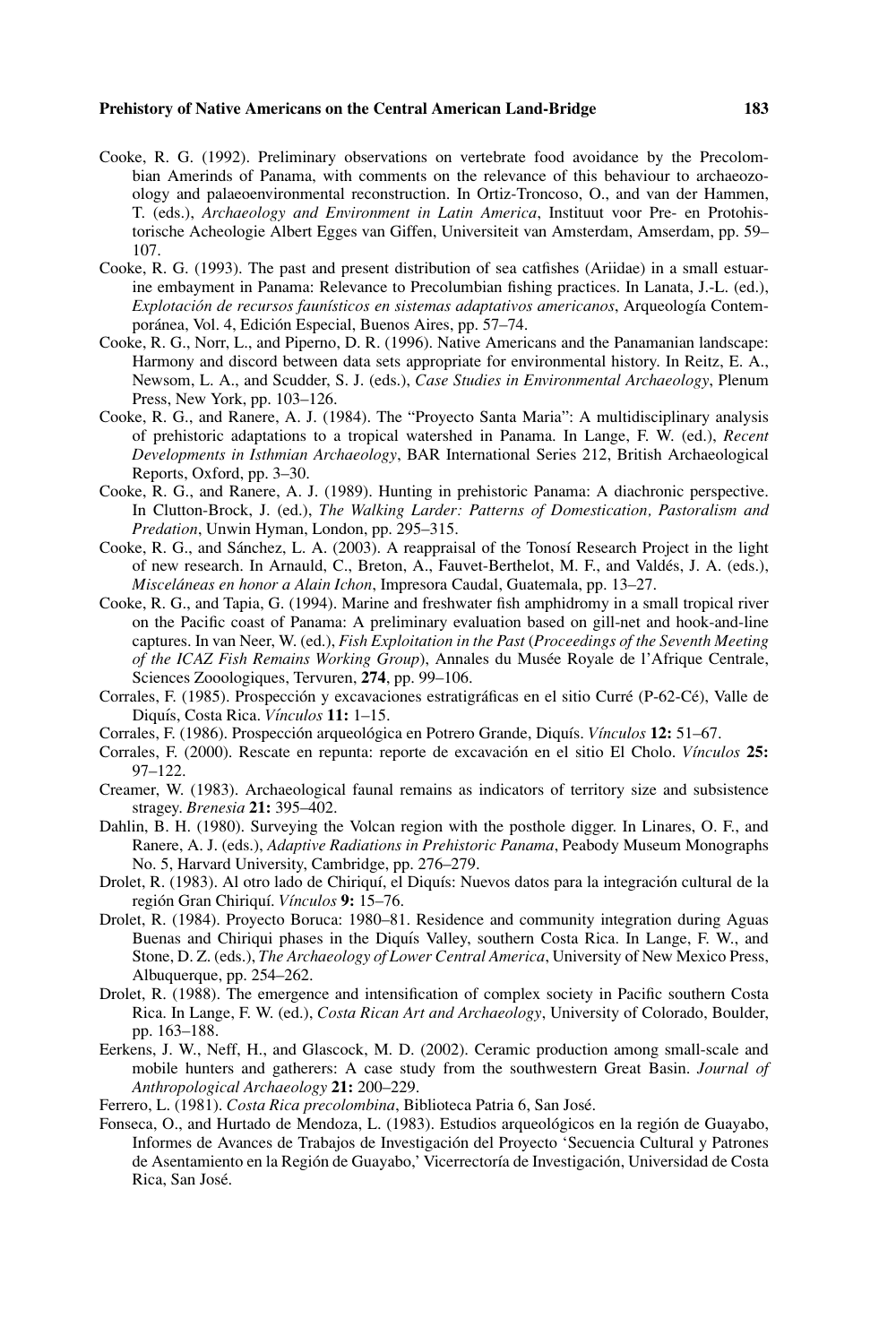Fowler, W. J., Jr. (1991). The formation of complex society among the Nahua groups of southeastern Mesoamerica: A comparison of two approaches. In Fowler, W. J. Jr. (ed.), *The Formation of Complex Society in Southern Mesoamerica*, CRC, Boca Raton, FL., pp. 193–214.

- Fritz, G. J. (1994). Reply to "On the emergence of agriculture in the New World" by Dolores R. Piperno. *Current Anthropology* **35:** 639–643.
- Gazin, L. C. (1957). Exploration for the remains of giant ground sloths in Panama. *Annual Report of the Board of Regents of the Smithsonian Institution*, Publication No. 4979: 341–354.
- Gómez, I. J. (1998). El Conchal: Reflejo de la vida cotidiana. *Vínculos* 22: 45–79.
- Gordon, L. B. (1982). *A Panama Forest and Shore*, Boxwood, Pacific Grove, CA.
- Grayson, D. K. (1973). On the methodology of faunal analysis. *American Antiquity* **38:** 432–439.
- Haberland, W. (1959). *Archäologische Untersuchungen in Sudöst Costa-Rica*, Acta Humboldtiana, Series Géographica et Ethnographica 1, Steiner, Wiesbaden.
- Haberland, W. (1961). *Archäologische Untersuchungen in der Provinz Chiriquí, Panama*, Acta Humboldtiana, Series Geographica et Ethnographica 3, Steiner, Wiesbaden. ´
- Haberland, W. (1976). Gran Chiriqu´ı. *V´ınculos* **2:** 115–121.
- Haberland, W. (1984). The archaeology of Greater Chiriquí. In Lange, F. W., and Stone, D. Z. (eds.), *The Archaeology of Lower Central America*, University of New Mexico Press, Albuquerque, pp. 233–254.
- Haberland, W. (1984). The Valle del General and Panamanian Chiriquí: Temporal and regional differences. In Skirboll, E., and Creamer, W. (eds.), *Inter-Regional Ties in Costa Rica Prehistory*, BAR International Series 226, British Archaeological Reports, Oxford, pp. 261–276.
- Hansell, P. (1988). *The Rise and Fall of an Early Formative Community: La Mula-Sarigua, Central Pacific Panama*, Ph.D. dissertation, Department of Anthropology, Temple University, Philadelphia.
- Hardy, E. (1992). *The Mortuary Behavior of Guanacaste/Nicoya: An Analysis of Precolumbian Social Structure*, Ph.D. dissertation, Department of Anthropology, University of California, Los Angeles.
- Hernández, M. A. (1998). Manzanillo: Sitio costero multicomponente en Bahía Culebra, Guanacaste. *V´ınculos* **22:** 79–123.
- Hoopes, J. W., and Chenault, M. L. (1994). Excavations at Sitio Bolívar: A late Formative village in the Arenal basin. In Sheets, P. D., and McKee, B. R. (eds.), *Archaeology, Volcanism, and Remote Sensing in the Arenal Region, Costa Rica*, University of Texas Press, Austin, pp. 87– 105.
- Horn, S. P. (1989). Prehistoric fires in the Chirripó highlands of Costa Rica: Sedimentary charcoal evidence. *Revista de Biolog´ıa Tropical* **37:** 139–148.
- Horn, S. P. (1990). Timing of deglaciation in the Cordillera de Talamanca. *Quaternary Research* **1:** 81–83.
- Horn, S. P., and Sanford, R. L., Jr. (1992). Holocene fires in Costa Rica. *Biotropica* **24:** 354–361.
- Huang, Y., Street-Perrott, F. A., Metcalfe, S. E., Brenner, M., Moreland, M., and Freeman, K. H. (2001). Climate change as the dominant control on glacial-interglacial variations in  $C^3$  an  $C^4$ plant abundance. *Science* **293:** 1647–1651.
- Hurtado de Mendoza, L. (1988). Datos arqueológicos y vulcanológicos de la región del Volcán Miravalles, Costa Rica. *V´ınculos* **14:** 77–90.
- Islebe, G. A., Hooghiemstra, H., Brenner, M., Curtis, J. H., and Hodell, D. A. (1996). A Holocene vegetation history from lowland Guatemala. *Holocene* **6:** 265–271.
- Jorge, L. F., Eichelbaum, M., Griese, E. U., Inaba, T., and Arias, T. D. (1999). Comparative evolutionary pharmacogenetics of CYP2D6 in Ngawbe and Embera merindians of Panama and Colombia: Role of selection versus drift in world populations. *Pharmacogenetics* **9:** 217– 228.
- Kerbis, J. (1980). The analysis of faunal remains from the Vidor site. In *Investigaciones arqueologicas ´ en la zona de Bah´ıa de Culebra, Costa Rica* (*1973–1979*), *V´ınculos* **6:** 125–140.
- Lange, F. W. (1991). Evaluación histórica del concepto Gran Nicoya. *Vínculos* **18–19:** 1–8.
- Lange, F. W., Bishop, R., and Lange, P. C. (1990). La geología y arqueología de la cerámica prehistórica de la Gran Nicoya. *V´ınculos* **13:** 7–34.
- Lange, F. W., and Norr, L. (eds.) (1982–1983). *Prehistoric Settlement Patterns in Costa Rica*, *Journal of the Steward Anthropological Society*, University of Illinois, Urbana.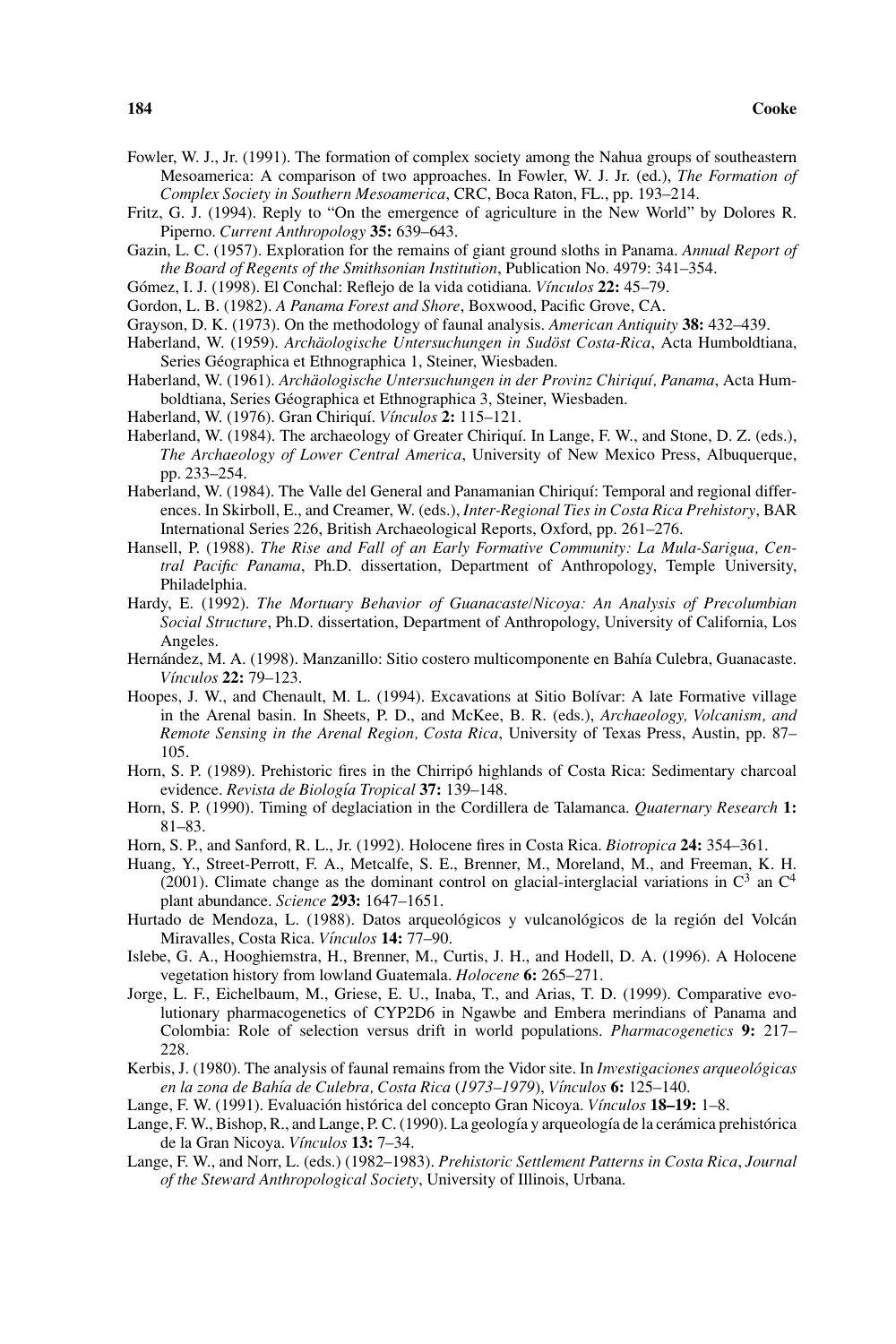- Lange, F. W., and Scheidenhelm, K. K. (1972). The salvage archaeology of a Zoned Bichrome cemetery. *American Antiquity* **37:** 240–275.
- Laurito, C. A. (1988). Los proboscídeos fósiles de Costa Rica. Vínculos 14: 29–58.
- Linares, O. F. (1976). Animals that were bad to eat were good to compete with: An analysis of the Conte style from ancient Panama. In Young, P. D., and Howe, J. D. (eds.), *Ritual and Symbol in Native South America*, Anthropological Papers 9, University of Oregon, Eugene, pp. 1–20.
- Linares, O. F. (1976). From the late preceramic to the Early Formative in the intermediate area: Some issues and methodologies. In Robinson, L. S. (ed.), *Proceedings of the First Puerto Rican* Symposium on Archaeology, Informe 1, Fundación Arqueológica, Antropológica e Histórica de Puerto Rico, San Juan, pp. 65–78.
- Linares, O. F. (1976). Garden hunting in the American Tropics. *Human Ecology* **4:** 331–349.
- Linares, O. F. (1980). Ceramic classes from La Pitahaya (IS-3). In Linares, O. F., and Ranere, A. J. (eds.), *Adaptive Radiations in Prehistoric Panama*, Peabody Museum Monographs No. 5, Harvard University, Cambridge, pp. 306–315.
- Linares, O. F. (1980). Introduction. In Linares, O. F., and Ranere, A. J. (eds.), *Adaptive Radiations in Prehistoric Panama*, Peabody Museum Monographs No. 5, Harvard University, Cambridge, pp. 7–14.
- Linares, O. F. (1980). Miscellaneous artifacts of special use. In Linares, O. F., and Ranere, A. J. (eds.), *Adaptive Radiations in Prehistoric Panama*, Peabody Museum Monographs No. 5, Harvard University, Cambridge, pp. 139–145.
- Linares, O. F., and White, R. S. (1980). Terrestrial fauna from Cerro Brujo (CA-3) in Bocas del Toro and La Pitahaya (IS-3) in Chiriqui. In Linares, O. F., and Ranere, A. J. (eds.), *Adaptive Radiations in Prehistoric Panama*, Peabody Museum Monographs No. 5, Harvard University, Cambridge, pp. 181–193.
- Magnus, R. W. (1978). The prehistoric and modern subsistence patterns of the Atlantic coast of Nicaragua. In Stark, B. L., and Voorhies, B. (eds.), *Prehistoric Coastal Adaptations*, Academic Press, New York, pp. 61–80.
- Marcos, J. (1986). De ida y vuelta a Acapulco con mercaderes de Mullu. In Marcos, J. (ed.), *Arqueolog´ıa de la costa ecuatoriana: Nuevos enfoques*, Corporacion Editora Nacional, Guayaquil, pp. 163– ´ 195.
- Melson, W. G. (1994). The eruption of 1968 and tephra stratigraphy of Arenal volcano. In Sheets, P. D., and McKee, B. R. (eds.), *Archaeology, Volcanism, and Remote Sensing in the Arenal Region, Costa Rica*, University of Texas Press, Austin, pp. 24–47.
- Messenger, L. C., Jr. (1991). Climatic settings and prehistoric social complexity: The Central American Isthmus. In Fowler, W. J., Jr. (ed.), *The Formation of Complex Society in Southern Mesoamerica*, CRC Press, Boca Raton, FL, pp. 237–275.
- Mueller, M. (1994). Archaeological survey in the Arenal basin. In Sheets, P. D., and McKee, B. R. (eds.), *Archaeology, Volcanism, and Remote Sensing in the Arenal Region, Costa Rica*, University of Texas Press, Austin, pp. 48–72.
- Norr, L. (1980). Nutritional Consequences of Prehistoric Subsistence Strategies in Lower Central America, *Ph.D. Dissertation*, Department of Anthropology, University of Illinois, Urbana-Champaign.
- Norr, L. (1984). Prehistoric subsistence and health status of coastal peoples of lower Central America. In Cohen, M., and Armelagos, G. J. (eds.), *Paleopathology at the Origins of Agriculture*, Academic Press, New York, pp. 463–490.
- Norr, L. (1995). Interpreting dietary maize from stable isotopes in the American tropics: The state of the art. In Stahl, P. W. (ed.), *Archaeology in the Lowland Americna Tropics: Current Analytical Methods and Recent Applications*, Cambridge University Press, Cambridge, pp. 198–223.
- Orvis, K. H., and Horn, S. P. (2000). Quaternary glaciers and climate on Cerro Chirripo, Costa Rica. ´ *Quaternary Research* **54:** 24–37.
- Patiño, D. (1997). Arqueología y metalurgia en la Costa Pacífica de Colombia y Ecuador. *Boletín Museo del Oro* **43:** 49–67.
- Piperno, D. R. (1984). A comparison and differentiation of phytoliths from maize and wild grasses: Use of morphological criteria. *American Antiquity* **49:** 361–383.
- Piperno, D. R. (1985). Phytolith analysis and tropical paleoecology: Production and taxonomic significance of siliceous forms in New World plant domesticates and wild species. *Review of Palaeobotany and Palynology* **45:** 185–228.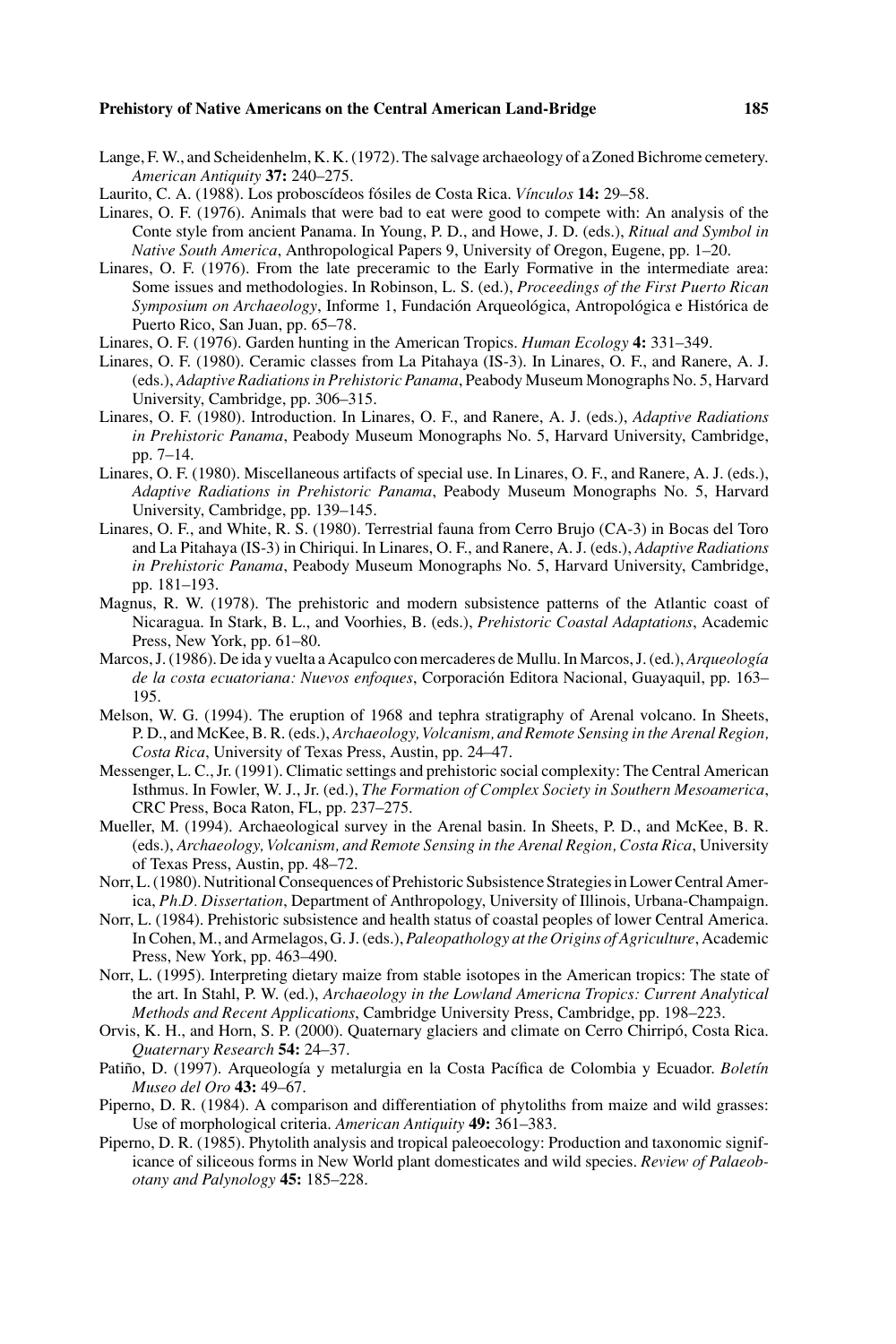- Piperno, D. R. (1985). Phytolith taphonomy and distributions in archeological sediments from Panama. *Journal of Archaeological Science* **12:** 247–267.
- Piperno, D. R. (1989). The occurrence of phytoliths in the reproductive structures of selected tropical angiosperms and their significance in tropical paleoecology, paleoethnobotany and systematics. *Review of Paleobotany and Palynology* **61:** 41–73.
- Piperno, D. R. (1993). Phytolith and charcoal records from deep lake cores in the American tropics. In Pearsall, D. M., and Piperno, D. R. (eds.), *Current Research in Phytolith Analysis: Applications in Archaeology and Palaeoecology*, MASCA Research Papers in Science and Archaeology, Vol. 10, The University Museum of Archaeology and Anthropology, Philadelphia, pp. 58–71.
- Piperno, D. R. (1994). Phytolith records from the Proyecto Prehistórico Arenal. In Sheets, P. D., and McKee, B. R. (eds.), *Archaeology, Volcanism, and Remote Sensing in the Arenal Region, Costa Rica*, University of Texas Press, Austin, pp. 286–292.
- Piperno, D. R. (1995). Plant microfossils and their application in the New World tropics. In Stahl, P. W. (ed.), *Archaeology in the Lowland American Tropics: Current Analytic Methods and Recent Applications*, Cambridge University Press, Cambridge, pp. 130–153.
- Piperno, D. R., Bush, M. B., and Colinvaux, P. A. (1990). Paleoenvironments and human settlement in late-glacial Panama. *Quaternary Research* **33:** 108–116.
- Piperno, D. R., Bush, M. B., and Colinvaux, P. A. (1991). Paleoecological perspectives on human adaptation in Panama. II: The Holocene. *Geoarchaeology* **6:** 227–250.
- Piperno, D. R., and Clary, K. H. (1984). Early plant use and cultivation in the Santa María Basin, Panama: Data from phytoliths and pollen. In Lange, F. W. (ed.), *Recent Developments in Isthmian Archaeology*, BAR International Series 212, British Archaeological Reports, Oxford, pp. 85– 121.
- Piperno, D. R., Clary, K. H., Cooke, R. G., Ranere, A. J., and Weiland, D. (1985). Preceramic maize in central Panama. *American Anthropologist* **87:** 871–878.
- Pohl, M., and Healy, P. (1980). "Mohammed's Paradise": The exploitation of faunal resources in the Rivas region of Nicaragua. In Healy, P. (ed.), *Archaeology of the Rivas Region*, *Nicaragua*, Wilfred Laurier University Press, Warterloo, ON, pp. 287–292.
- Quesada, M. (1990). La lengua huetar. *Estudios de Lingüística Chibcha* 9: 7–64.
- Quesada, M. (1992). La posición del huetar entre las lenguas chibchas. Estudios de Lingüística Chibcha **11:** 71–100.
- Ranere, A. J. (1975). Toolmaking and tool use among the preceramic peoples of Panama. In Swanson, E. S. (ed.), *Lithic Technology*, Mouton, The Hague, pp. 173–210.
- Ranere, A. J. (1976). The preceramic of Panama: The view from the interior. In Robinson, L. S. (ed.), *Proceedings of the First Puerto Rican Symposium on Archaeology*, Informe 1, Fundacion´ Arqueológica, Antropológica e Histórica de Puerto Rico, San Juan, pp. 103–138.
- Ranere, A. J. (1981). Human movement into tropical America at the end of the Pleistocene. In Harten, L. B., Warren, C. N., and Tuohy, D. R. (eds.), *Anthropological Papers in Memory of Earl H. Swanson*, Idaho Museum of Natural History, Pocatello, pp. 41–47.
- Ranere, A. J. (1992). Implements of change in the Holocene environments of Panama. In Ortiz-Troncoso, O. R., and van der Hammen, T. (eds.), *Archaeology and Environment in Latin America*, Instituut voor Pre- en Protohistorische Archeologie Albert Egges van Giffen, Universiteit van Amsterdam, Amsterdam, pp. 45–57.
- Ranere, A. J., and Cooke, R. G. (1995). Evidencias de ocupación humana en Panamá a postrimerías del Pleistoceno y a comienzos del Holoceno. In Cavelier, I., and Mora, S. (eds.), *Ambito y ocupaciones tempranas de la America tropical ´* , Fundacion Erigaie, Instituto Colombiano de ´ Antropología, Santa Fé de Bogotá, pp. 5–26.
- Sheets, P. D. (1980). The Volcan Barú region: A site survey. In Linares, O. F., and Ranere, A. J. (eds.), *Adaptive Radiations in Prehistoric Panama*, Peabody Museum Monographs No. 5, Harvard University, Cambridge, pp. 267–275.
- Sheets, P. D. (1994). Percepción remota y exploraciones geofísicas aplicadas a la arqueología en áreas volcanicas activas de Costa Rica y El Salvador. ´ *V´ınculos* **18–19:** 31–54.
- Snarskis, M. J. (1979). El jade de Talamanca de Tibás. *Vínculos* 5: 89–107.
- Snarskis, M. J., Gamboa, H., and Fonseca O. (1977). El mastodonte de Tibas. ´ *V´ınculos* **3:** 1–12.
- Solís, F. (1998). Nuevos datos en la arqueología de Bahía de Culebra, Guanacaste, noroeste de Costa Rica. *V´ınculos* **22:** 1–44.